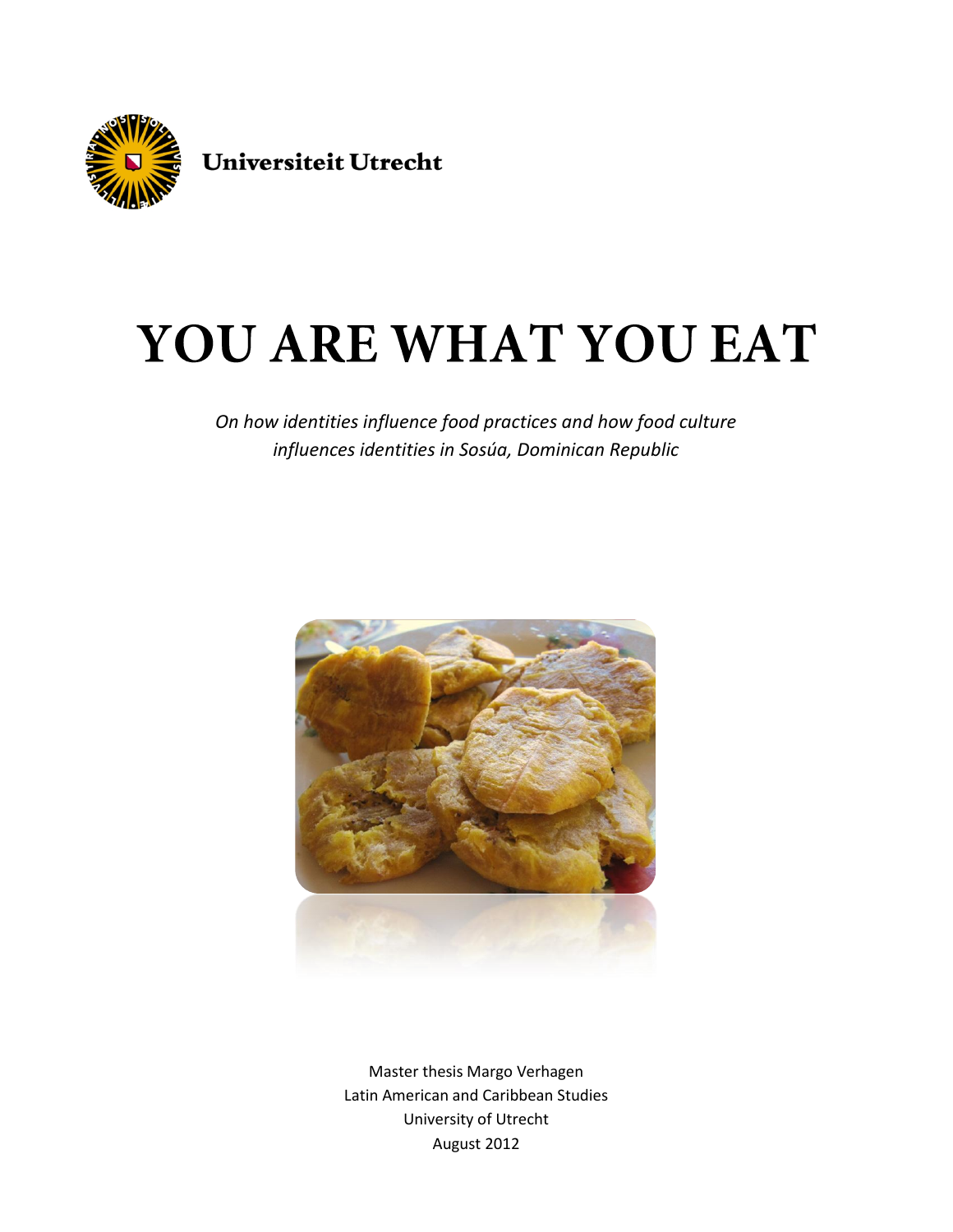## <span id="page-1-0"></span>**ACKNOWLEDGEMENTS**

This thesis is just the end product of a long and winding road. Many people have helped me to find my path, and I want to express my sincere gratitude to them. First and foremost I want to thank Hans de Kruijf who guided me through the whole process of writing a proposal, doing research and finally writing this thesis. Next is the man who has always been there for me with advice and pep talks, may it be academically or emotionally, Kees Koonings. I want to thank my classmates from LACS and friends from the study anthropology Leiden for helping me with all the little and bigger things, and especially Floor Hendriks, who always got me back on track. I want to thank my parents and my family who have supported me all in their own way, by giving endless emotional support and coming to visit me in my research site. Finally I want to thank Martijn Rietdijk, who has put up with all my ups and downs, has helped me in all possible ways and has stayed by my side through thick and thin.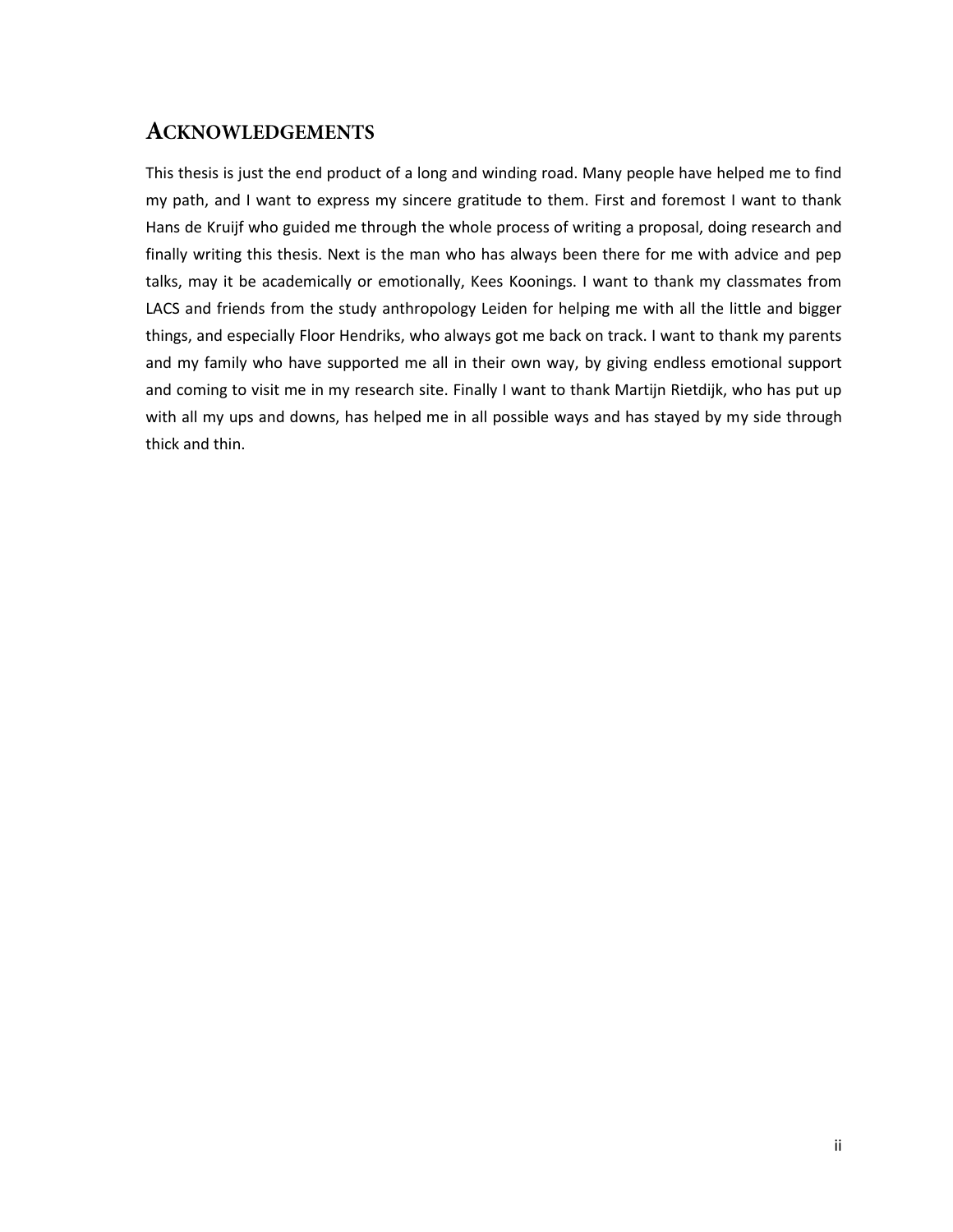# <span id="page-2-0"></span>**ABSTRACT**

This thesis is about identity processes that are involved with the forming and implementation of a local gastronomic "foodprint" of a certain region. I argue that a gastronomic identity is at the same time a reflection of and an influence on people's personal identities, and the forming and changing of one of them has its influence on the other. The research that is conducted to support this argument has taken place in Sosúa, a vibrant tourist town on the north coast of the Caribbean Island República Dominicana. In this town identity processes are more challenged than in others due to the almost constant presence of foreign tourists. These tourists come with a whole different set of believes, practices and demands, forcing the Sosúans to reevaluate their own identities on a higher frequency than in other cases. Other researches have been conducted on identity processes or food culture within the discipline of cultural anthropology, but the reflective relationship between gastronomic and personal identities has not been studied so far. This thesis will give insight in how people form and reform their identities when these are constantly challenged by others and in how these identities can be used as a commodity to improve a person's position in a rapidly changing world.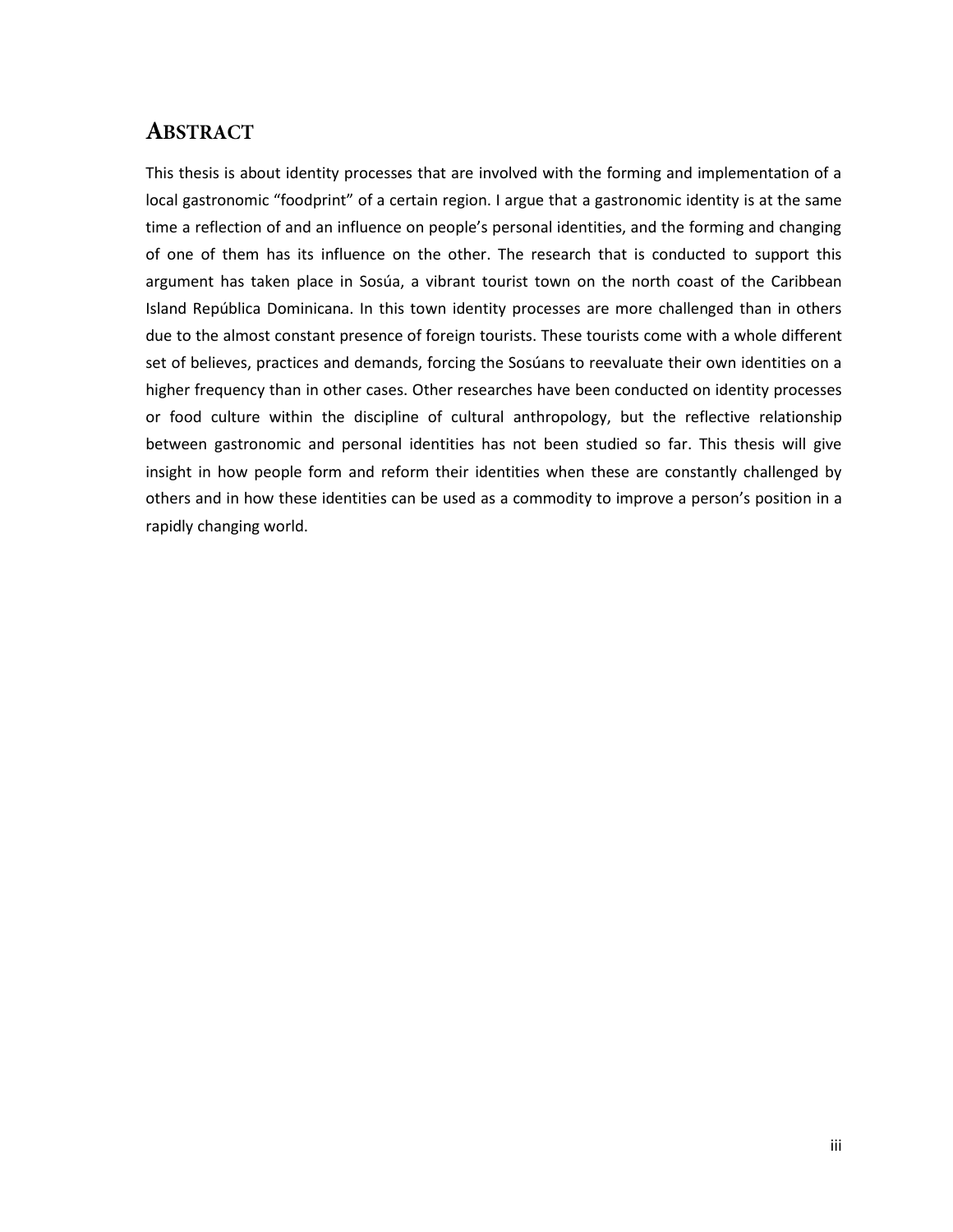# **INDEX**

| $\mathbf{1}$   |     |                                                                                  |  |  |  |  |  |
|----------------|-----|----------------------------------------------------------------------------------|--|--|--|--|--|
|                | 1.1 |                                                                                  |  |  |  |  |  |
|                | 1.2 | Introduction to the field, features of Caribbean, Dominican and Sosúan culture 2 |  |  |  |  |  |
|                |     |                                                                                  |  |  |  |  |  |
|                |     |                                                                                  |  |  |  |  |  |
|                |     |                                                                                  |  |  |  |  |  |
| $\overline{2}$ |     |                                                                                  |  |  |  |  |  |
|                | 2.1 |                                                                                  |  |  |  |  |  |
|                | 2.2 |                                                                                  |  |  |  |  |  |
|                | 2.3 |                                                                                  |  |  |  |  |  |
|                | 2.4 |                                                                                  |  |  |  |  |  |
|                | 2.5 |                                                                                  |  |  |  |  |  |
|                | 2.6 |                                                                                  |  |  |  |  |  |
| 3              |     |                                                                                  |  |  |  |  |  |
|                | 3.1 |                                                                                  |  |  |  |  |  |
|                | 3.2 |                                                                                  |  |  |  |  |  |
|                |     |                                                                                  |  |  |  |  |  |
|                |     |                                                                                  |  |  |  |  |  |
|                | 3.3 |                                                                                  |  |  |  |  |  |
|                |     |                                                                                  |  |  |  |  |  |
| 4              |     |                                                                                  |  |  |  |  |  |
| 5              |     |                                                                                  |  |  |  |  |  |
|                | 5.1 |                                                                                  |  |  |  |  |  |
|                |     |                                                                                  |  |  |  |  |  |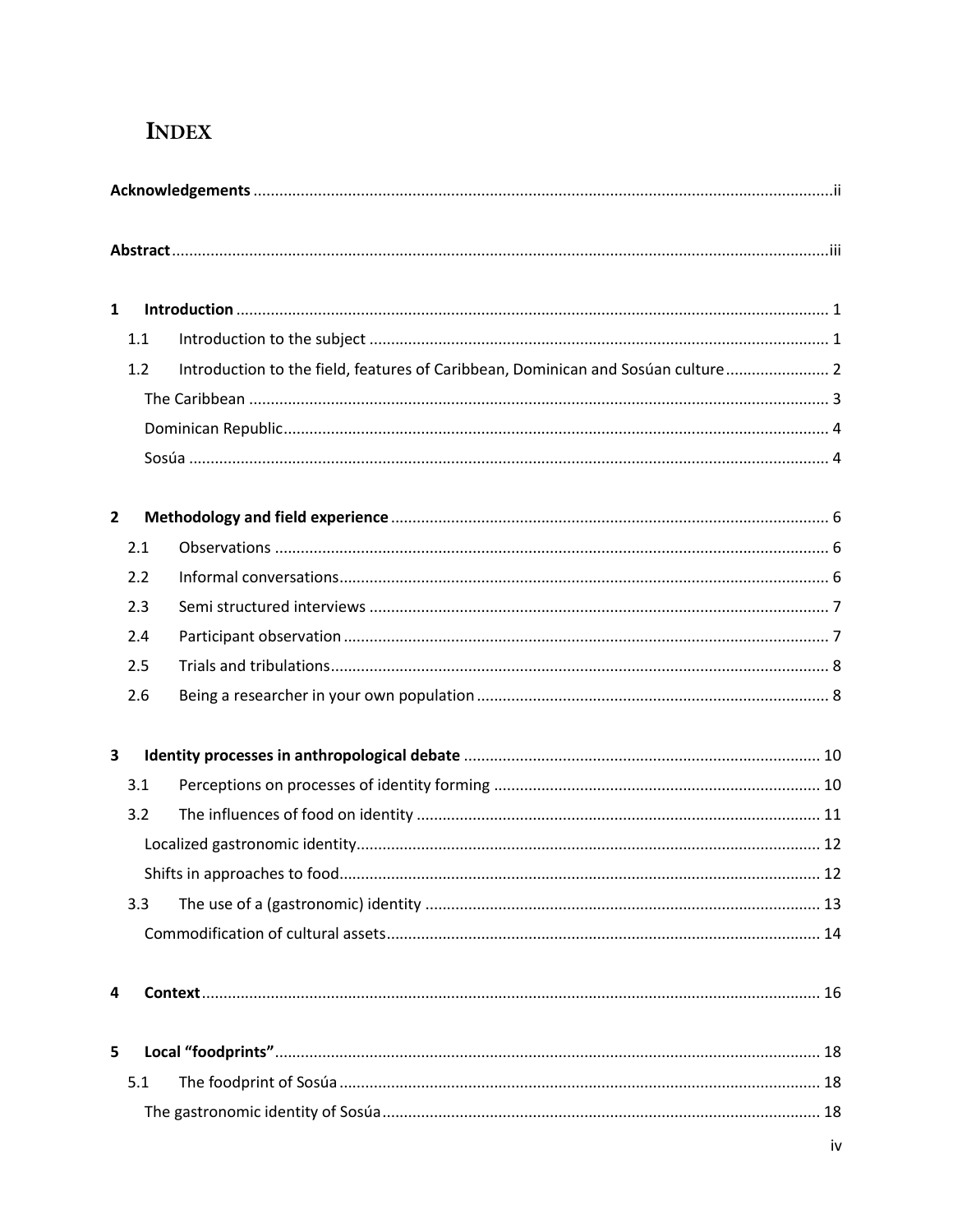| 5.3<br>5.4<br>6<br>6.1<br>6.2<br>6.3<br>$\overline{7}$<br>7.1<br>7.2<br>7.3<br>7.4<br>7.5<br>7.6<br>8<br>8.1<br>8.2<br>8.3<br>8.4<br>8.5<br>8.6<br>9 |     |  |
|------------------------------------------------------------------------------------------------------------------------------------------------------|-----|--|
|                                                                                                                                                      | 5.2 |  |
|                                                                                                                                                      |     |  |
|                                                                                                                                                      |     |  |
|                                                                                                                                                      |     |  |
|                                                                                                                                                      |     |  |
|                                                                                                                                                      |     |  |
|                                                                                                                                                      |     |  |
|                                                                                                                                                      |     |  |
|                                                                                                                                                      |     |  |
|                                                                                                                                                      |     |  |
|                                                                                                                                                      |     |  |
|                                                                                                                                                      |     |  |
|                                                                                                                                                      |     |  |
|                                                                                                                                                      |     |  |
|                                                                                                                                                      |     |  |
|                                                                                                                                                      |     |  |
|                                                                                                                                                      |     |  |
|                                                                                                                                                      |     |  |
|                                                                                                                                                      |     |  |
|                                                                                                                                                      |     |  |
|                                                                                                                                                      |     |  |
|                                                                                                                                                      |     |  |
|                                                                                                                                                      |     |  |
|                                                                                                                                                      |     |  |
|                                                                                                                                                      |     |  |
|                                                                                                                                                      |     |  |
|                                                                                                                                                      |     |  |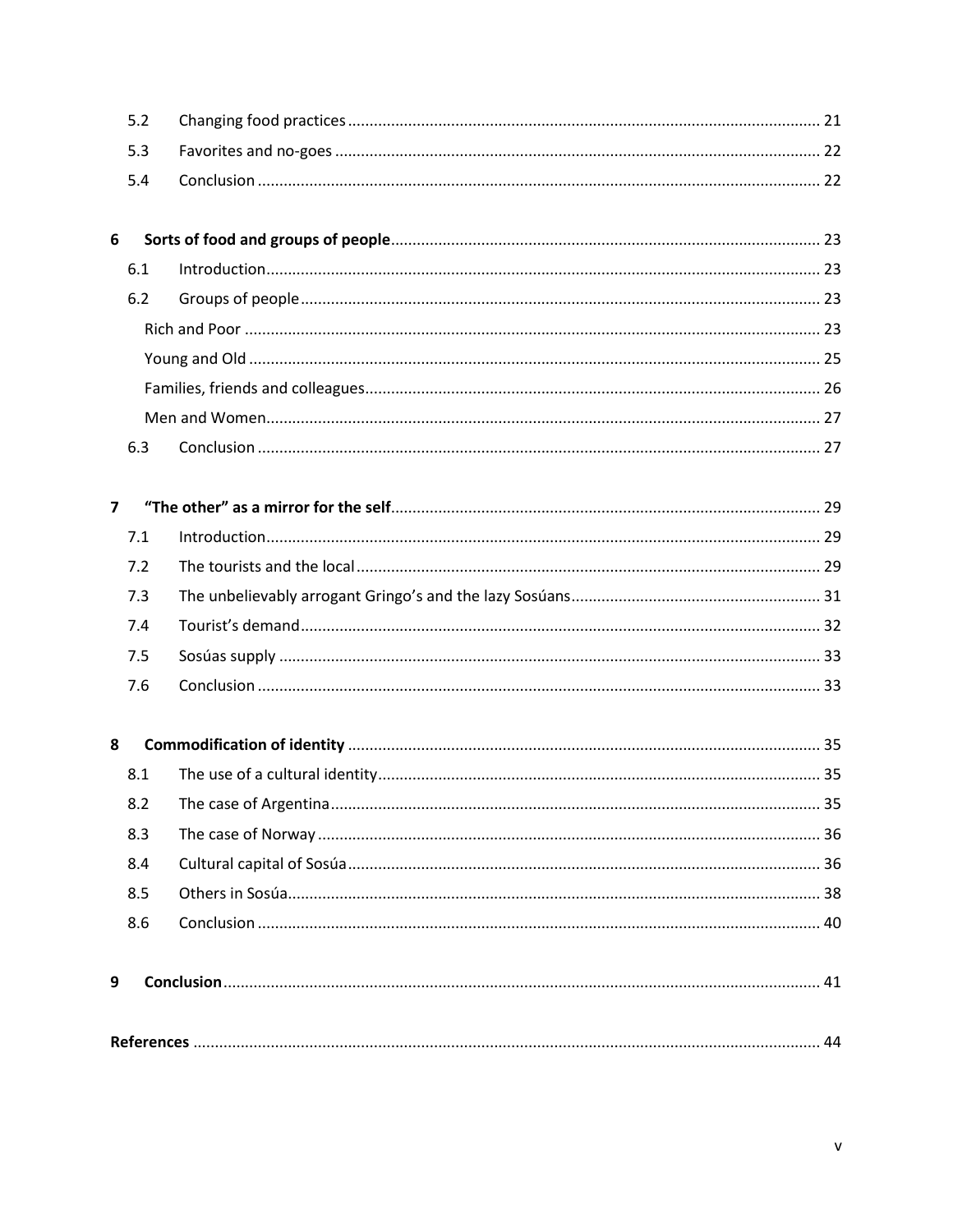## <span id="page-5-0"></span>1 INTRODUCTION

This master thesis is written for the study Latin American and Caribbean Studies of the University of Utrecht. The thesis is based on fieldwork that is conducted over a period of four months in Sosúa in the Dominican Republic. The argument will be built around existing academic debates on the subject assisted with data from the field research.

#### <span id="page-5-1"></span>1.1 INTRODUCTION TO THE SUBJECT

Everybody knows Italian pasta, Mexican fajitas, Vietnamese eggrolls and even American hotdogs. These dishes are part of a gastronomic identity of a region. Some regions are known for their cuisine while others are not. Sosúa, a small touristic town on the Caribbean island the Dominican Republic, is not known for its gastronomy, but attracts tourists with its beaches and all-inclusive resorts. It is not just a coincidence that some regions are known for their food and others are not; it is part of a complex process of identity forming and promoting.

In this thesis I will explore the processes that are involved in the forming of a gastronomic identity and what influences these processes. I argue that a gastronomic identity is at the same time a reflection of and an influence on people's personal identities. How this gastronomic identity is displayed or used is part of a complex process of reflexivity on the self in relation to the other in a constantly changing world.

In some cases local food culture has been very popular and well-known for a long time, but in other cases it has been an active project to form and promote a specific local gastronomy as a tool to e.g. reinforce tourism. This active use of a (in some cases even invented) local gastronomic identity as a commodity is a strategy that is seen more and more in the tourist industry all over the world.

In the light of the globalizing tendencies all over the world, and increased general income that makes it possible for many people to travel the world, the encounter of strangers is a new component in identity processes and problematizes the subject. Because of this it has been an increasingly popular subject in the academic world, and many case studies have focused on processes and uses of gastronomic identities (Wilk, 1999) (Everett and Aitchison, 2008) (Bessière, 1998) (Stronza, 2008) (Jelenćič, 2006) (Palmer, 2005) (Gyimóthy & Mykletun, 2009) (Jalis, 2009) (Fox, 2007) (Medina, 2003) (Wallace, 2009) (Palmer, 1998) (Schlüter, 2011).

I will start my argument by giving an introduction to my research side in order to get a better understanding of identity processes in the light of Caribbean history. In chapter two I will briefly shed some light on my research methods and findings. In the third chapter I will explore the current academic debate around identity processes and influences of food habits on identity forming. In chapter four I will run up to my case study by putting the research site in historic context.

In the next four chapters I will review in detail the case of Sosúa. First I will paint a picture of the existing local gastronomy of Sosúa in chapter five. I will look into local food practices, food habits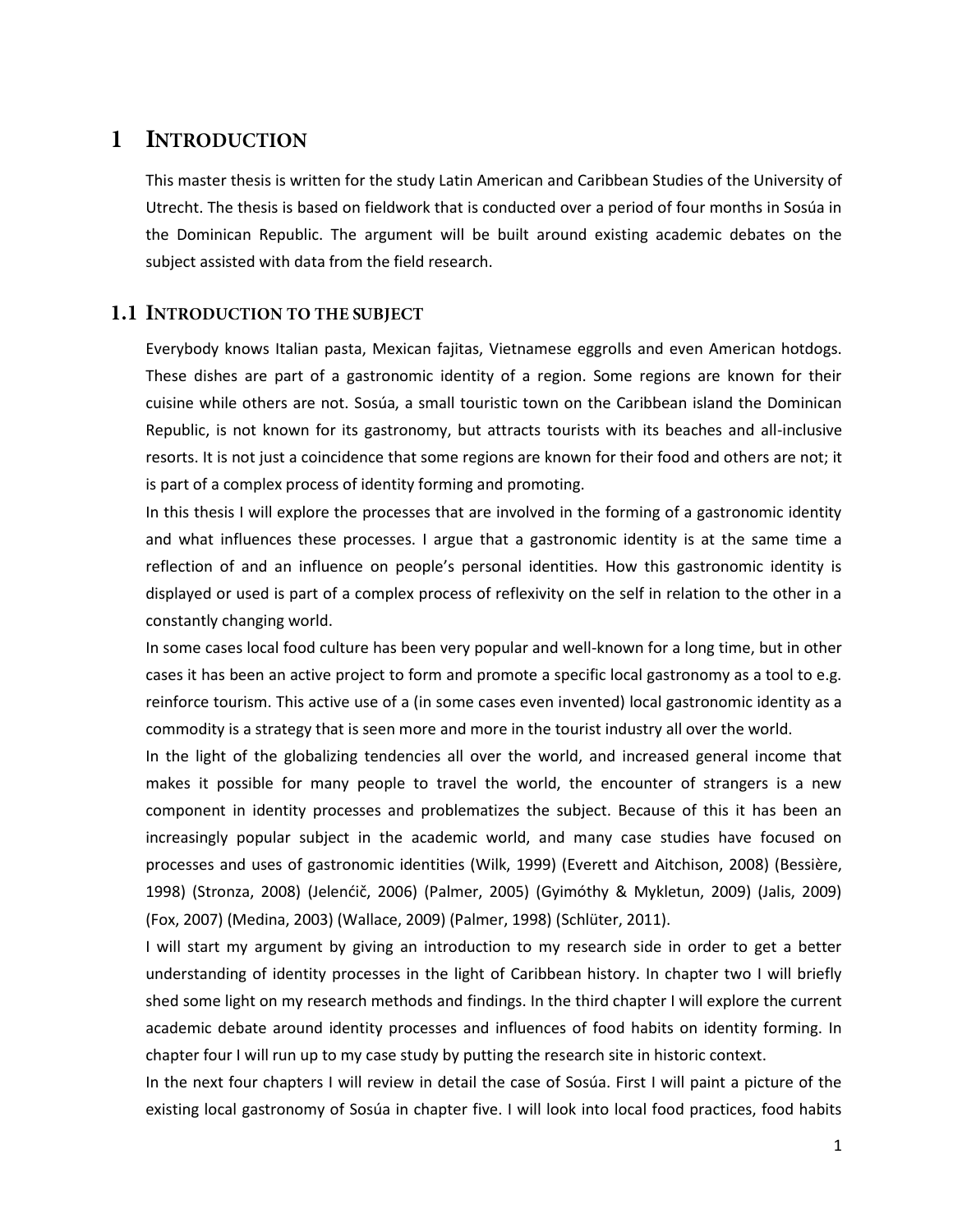and the social act of eating. In the next chapter I will explore in detail how different groups of people express their distinctive identities though food habits and practices. In chapter seven I will go into the subject of the influence of the other. I will illustrate how others, in this case specifically tourists, can have a big influence on how the people of Sosúa see themselves. In the Iast chapter on Sosúa, number eight, I will explore how commoditizing the local gastronomy could have its influence on the people of Sosúa, not only in the light of economic improvement and other practical changes, but also on how Sosúans think about themselves in relation to their gastronomic identity. In the last chapter, the conclusion, I will review how these processes are apparent in Sosúa and how

the Sosúans think about themselves in relation to the other in a globalizing world.

The four subjects that are reviewed in chapter five to eight are of vital importance in the understanding of reflexivity processes within the subject of identity forming. It is important to map out an existing gastronomic identity before this can be reviewed. Only then it can become clear how a gastronomy can influence identities and what the influence of this gastronomy can be on the way people perceive themselves.

It is important to zoom in on the heterogeneity of the Sosúan population before a relation and influence of an exotic "other" is researched. By painting a picture of all the different groups of people which live in Sosúa, and pointing out the differences, a generalization of the image of "the Sosúan" can be avoided. Making these nuances might complicate the understanding of identity processes because its complexity makes generalizations harder, but the outcome of the analysis will be more representative of the stratification of the Sosúan population.

As I argue, "the other" functions as a mirror to review the self. In this case not only other groups of the local population have to be considered, but even more so the non-local people who visit town. Tourists play an important role in the daily lives of Sosúan people and are therefore an important other to be considered in the process of reflections on identity.

All these people have an influence on how people deal with their identity, and how they display or use it. In many tourist towns a local identity or heritage is used as a commodity to attract visitors. The choice to use an identity in this way is influenced by the identity processes mentioned above, and is an expression of how people want to portray themselves, and in extend how they see themselves. Choosing to exploit one identity for profit has in itself again an influence on how people perceive themselves and is therefore part of the reflexive process of identity building.

This all has to be put in perspective against the background of a country and a region that know a complex past in which many parties have been in power, and have left their traces behind.

## <span id="page-6-0"></span>1.2 INTRODUCTION TO THE FIELD, FEATURES OF CARIBBEAN, DOMINICAN AND SOSÚAN CULTURE

The research that is conducted to support the argument of this thesis has taken place in a small tourist town in the Dominican Republic. Not only this town, but also the country and the region in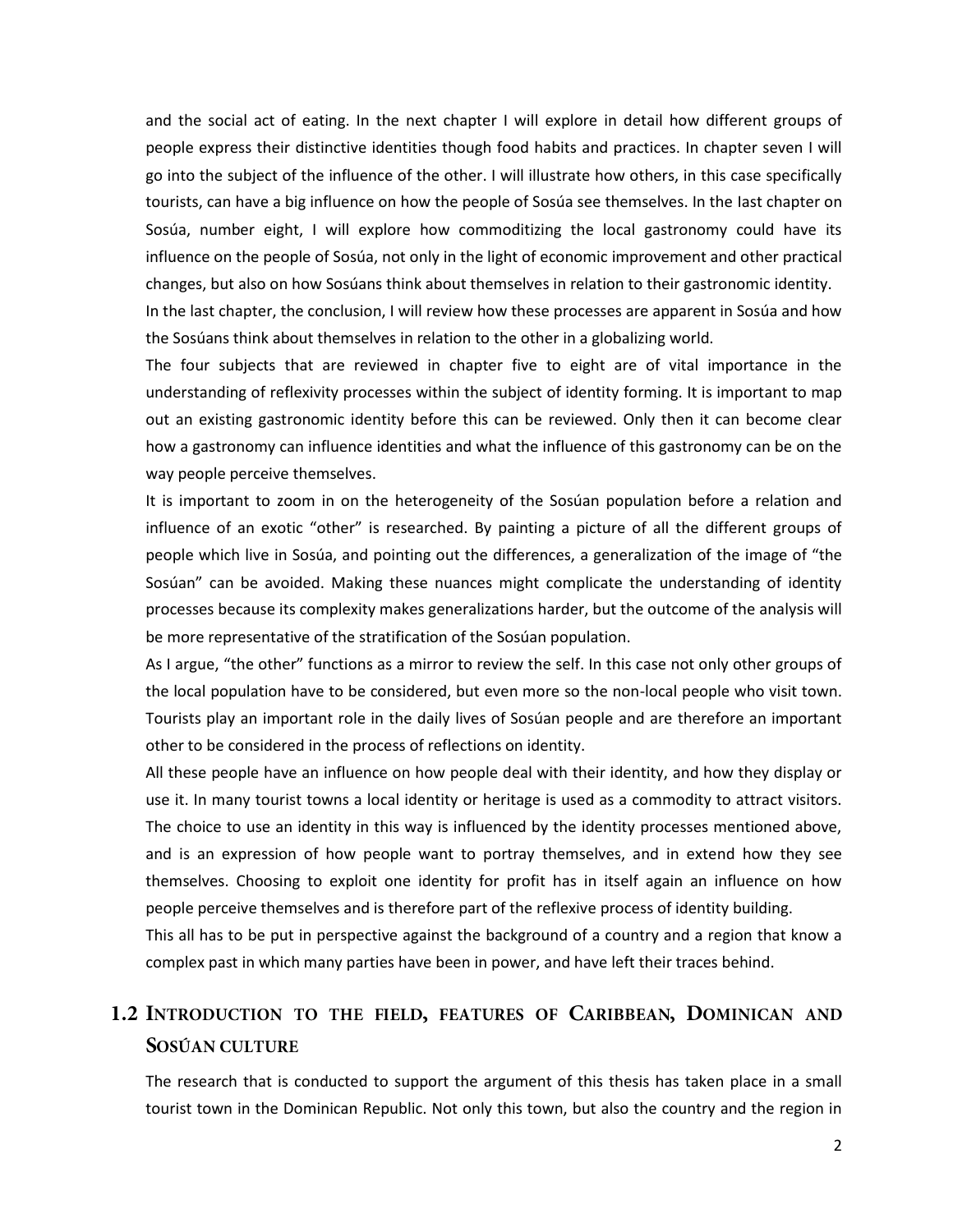which it lays have a complex history of domination and changes in ruling parties, which has problematized the formation of clear identities and a clear notion of the peoples' place in the world. Because many different people moved to this region a unique process of creolization has created a population with people from all kinds of backgrounds who have little shared history. The identity processes that take place in Sosúa have to be considered against the background of this process of creolization.

#### <span id="page-7-0"></span>The Caribbean

The Caribbean as a region is known for its tropical climate of leisure, beautiful palm fringed beaches and luxury resorts, but there is much more to it than that. Although the region is not of very big influence in global affairs the historical, cultural, socioeconomic, and political influences of the Caribbean far exceed its relative small size (Hillman in Hillman & D'Agostino, 2009). The Caribbean peoples have a shared history of exploitation trough colonization, slavery, imperialism, neocolonialism, and dependency. Since the early  $16<sup>th</sup>$  century the Caribbean countries have been under European rule (Spanish, English, French and Dutch), but most of them managed to gain independency after severe struggles for liberty. The Monroe Doctrine of 1823 declared the Caribbean as falling within the sphere of the US, turning back most gained liberties and independences, and the Caribbean have been perceived as the US backyard ever since (Rogozinski, 2000).

Although the Caribbean countries have a lot in common in heritage and culture, there exists a division between the "Commonwealth" Caribbean (countries with an Anglo Saxon heritage) and the "Latin" Caribbean (countries with a Spanish or French heritage). Due to migration of different peoples to the Caribbean this division has blurred a little and the region has become a melting pot of different ethnicities. The conquerors of Spanish, English, Irish, Scottish, French, Dutch and German dissent mixed with the Indigenous peoples of the region (the Taínos, Arawaks, Caribs, Ciboney and Guanahuatebey) and the African derived slaves. After abolishment servants were derived from China, India, and Java for cheap labor who settled in the Caribbean, and even later than that a wave of immigration brought west Europeans, south Europeans, Jews, Arabs, Latin and Northern Americans to the Caribbean. Al these people brought with them cultural expressions and religious believes which mixed over time. Even the different peoples have blended which has created the unique Caribbean process of creolization (Hillman in Hillman & D'Agostino, 2009).

This process of creolization and the fact that most Caribbean countries have been under foreign rule or subjected to dictatorships up until recently have left little room for national identity forming. In most countries there has not been a process of nation building up until far into the second half of the twentieth century, so existing feelings of patriotism stem more from military force than a feeling of belonging to a country. This lack of shared patriotic feelings and a sense of having a shared history with the people that surround them, gives the people from the Caribbean a hard time defining who they are, and with whom they belong.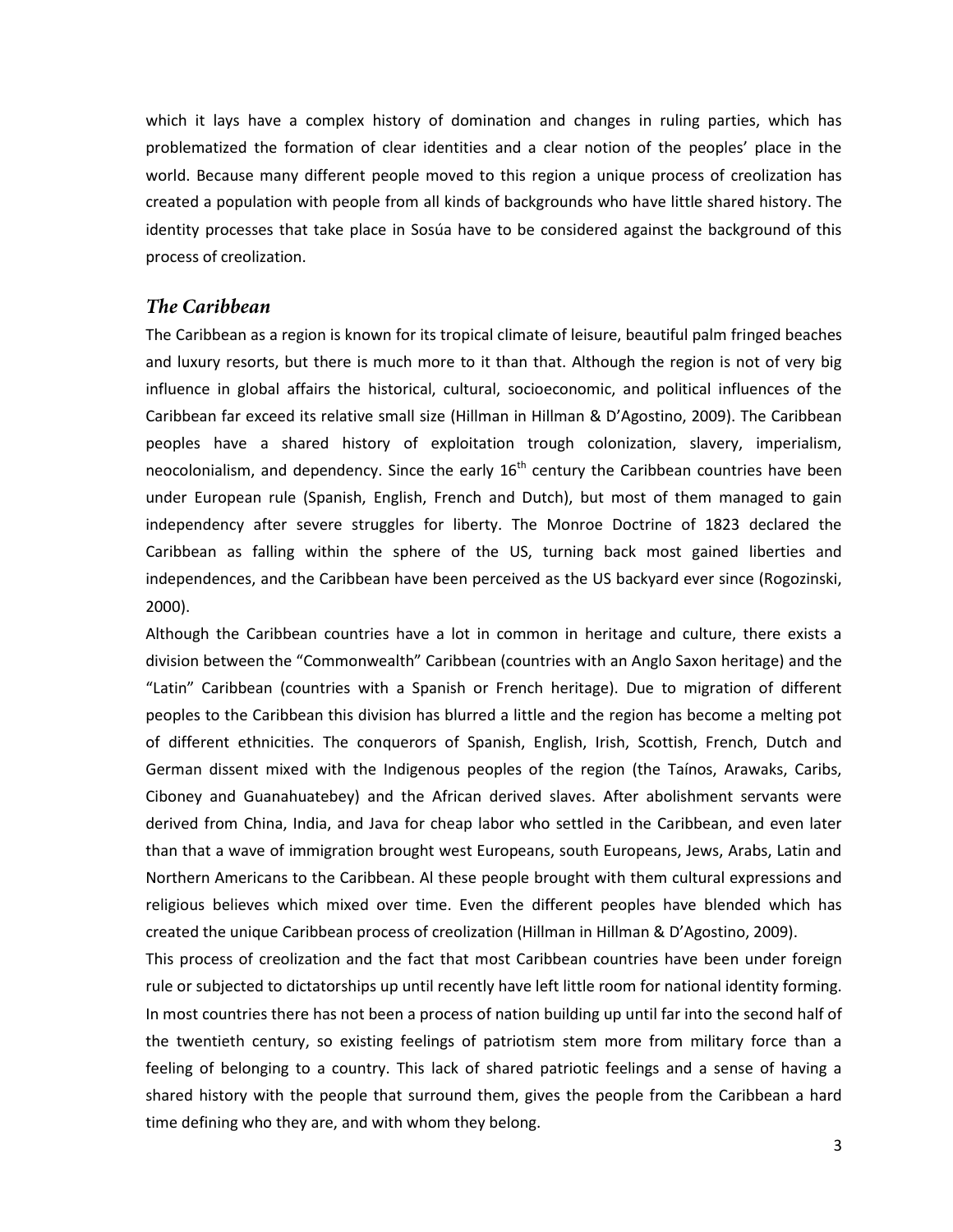#### <span id="page-8-0"></span>Dominican Republic

The Dominican Republic has a very special position in the history of the Caribbean - and even the Americas - because it was the first island Christopher Columbus landed on in his search for India on December 5<sup>th</sup>, 1492. Before the encounter, there lived a couple of Taíno Indian tribes who spent their days hunting, fishing and farming. For a long time after the encounter the island which was named Hispaniola remained in Spanish hands, but at the end of the  $17<sup>th</sup>$  century the French colonized the western part of the island and in 1795 Spain relinquished the power over the rest of the island to France.

After this a few century of political instability and power take overs took place until the dictator Rafael Leonidas Trujillo took power in 1930 and stayed in power until he was assassinated in 1961 (A+S Ideas Studios, 2010). A period of renewed political unrest with again a North American invasion after a civil war in 1965 took place, but from 1978 on the country made steps (back and forth) to democracy. After Trujillos death rapid modernization was implemented and this changed a lot in the position and structure of the Dominican society and the expectations and values of the people. (D'Agostino in Hillman & D'Agostino, 2009). There still is not a stable political situation and corruption is fairly apparent, but there have been some socio-economic improvements in the country.

The Dominican Republic has been independent from Spain for a long time, but the Spanish culture has always been and still is dominant over the African and Taíno culture. This still implies a slight racial preference towards people with lighter skin in contemporary times. (Sidanius & Sawyer, 2001). Nowadays 90 percent of the Dominicans are black or mulatto due to mestizo of peoples, but being black - although this is now more a social construct than a racial one - implies being disadvantaged. (Torres Saillant, 1998). Social classes are thus constructed along the lines of – socially constructed notions of – different skin color. This makes the social problems even more complicated than they are, because good education, health care and basic facilities are not available to most of the (darker colored) middle and lower class people, and the whiter upper class stays in power. A new white force has even come to the horizon in the form of Europeans and North Americans who are overtaking the upcoming tourist market by building large resorts and providing tourist facilities like dive schools and restaurants.

#### <span id="page-8-1"></span>Sosúa

Sosúa is a small, but important tourist town on the north coast of the Dominican Republic where the presence of foreigners is an important factor that complicates social dynamics. The facilities of the town are shaped around the (perceived) needs of tourists, and local peoples' lives are touched by this. In chapter four I will talk in detail about the turbulent past of Sosúa and the rise of the tourism business. Important to note here however is how Sosúans are shaping their identities in relation to the always present tourists. Because many people from Sosúa are economically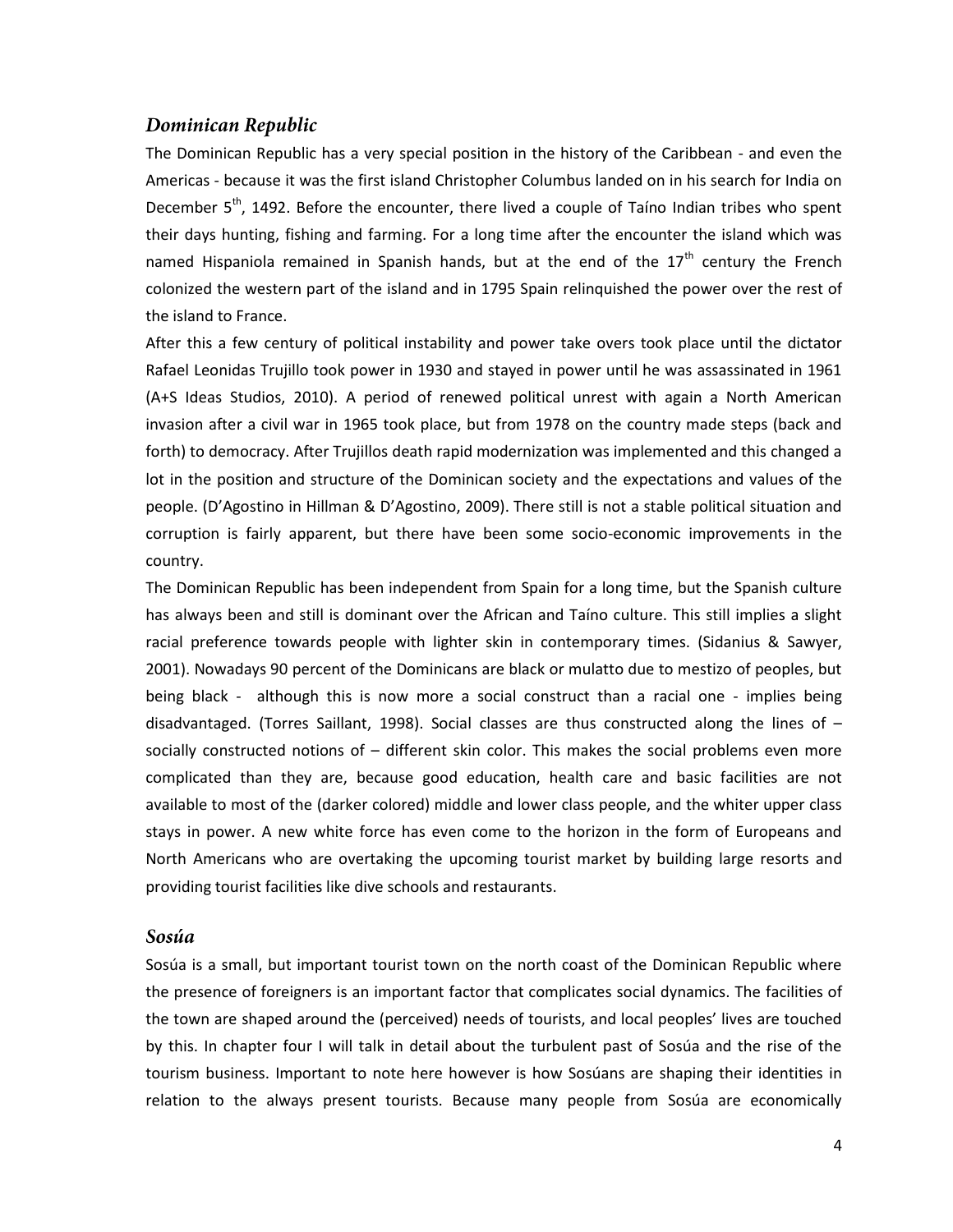dependent on tourism, the relationship between the two groups is a little askew in terms of power. Having the feeling of being dependent on strangers leaves the people of Sosúa with the notion of being inferior on an economic as well as a social level. This causes tensions and prejudice on both sides, which results in tourists being rude, unconsidered and demanding and results in Sosúans being jealous, greedy and insincere at times.

How these elements influence identities is explained in more detail in chapter three, but first I will briefly lay out my research strategies and show how I obtained the data that will help support my argument.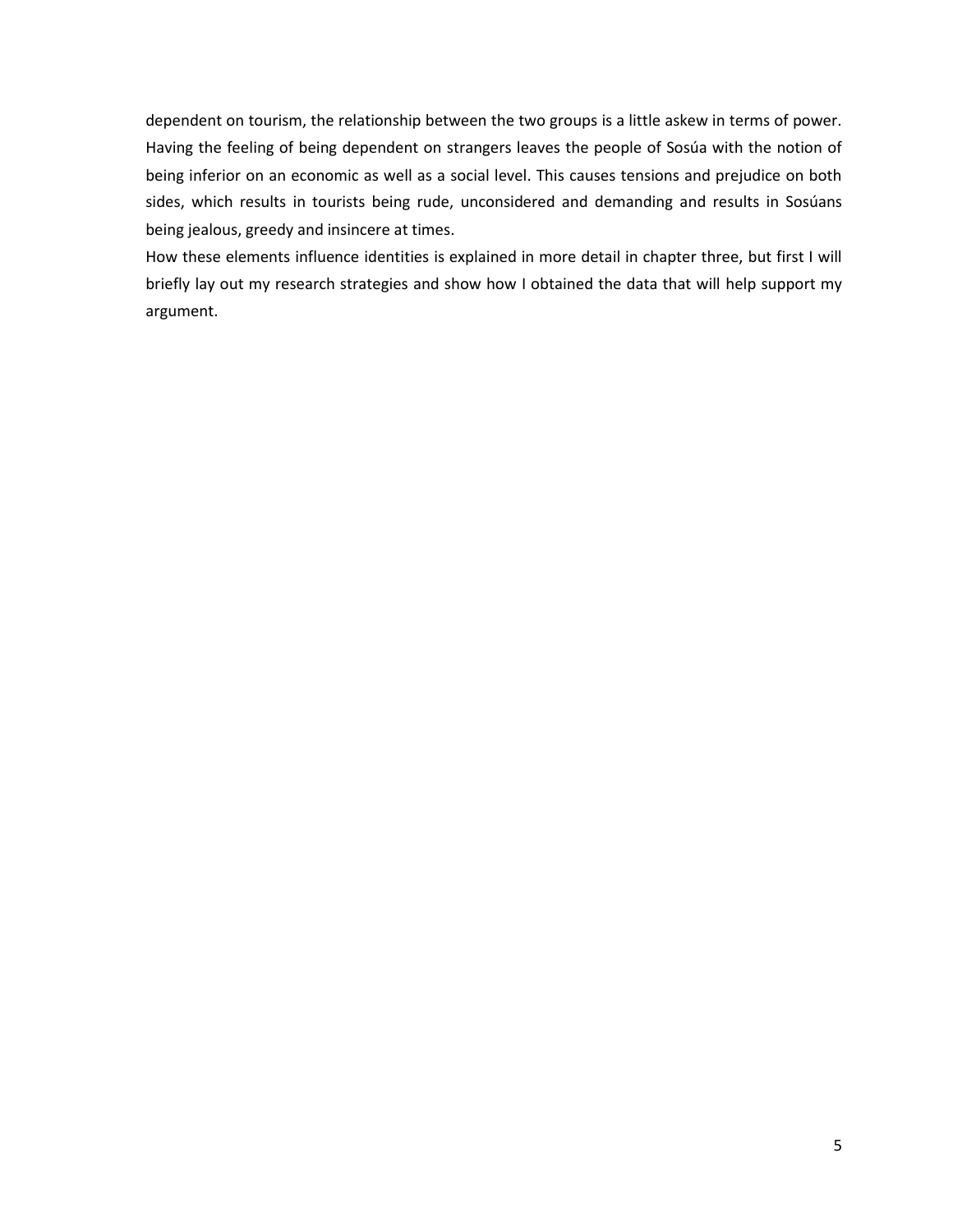#### <span id="page-10-0"></span> $\overline{2}$ **METHODOLOGY AND FIELD EXPERIENCE**

To gather data to support my argument I used different methods. Part of my data is of course coming from secondary sources, but I also did a four month anthropological research in Sosúa to gather primary data. For this research I chose different methods to come to an as complete as possible insight in the issue.

#### <span id="page-10-1"></span>2.1 OBSERVATIONS

To get a clear insight in the relationship between tourists and local people, and the places of both groups in the physical space of the town I made a map of the different zones in town. With the knowledge of the dynamics of space in the back of my head I observed how tourist would eat, how locals enjoy meals and how this comes together. The first observation I made was that it did not seem to come together. I only saw local people eat local food with local people, and tourist eating expensive food in restaurants. Even holidays, which were celebrated in public spaces, were not celebrated by local people and tourists together.

After I had an idea of the bigger pictures I started to zoom in, and discovered some efforts that were made to involve tourists in local culture by encouraging them to buy local food. This was however still just an effort made when people had time on their hands because local customers would not come, or had already been there.

The only strong effort of commoditizing local material culture that I witnessed was the omnipresent sale of what was called Taíno art. This was a painting style based on the one of the original inhabitants of the island. There were only two themes present, painted in very similar, sometimes even identical ways. Because of the overwhelming presence of this type of art it was very commonly known under tourists what it was, where it stood for, and why they should buy it. This might have contributed to the high sale rate of this commodity, something which was not visible with the local cuisine.

Although you can derive a lot of data from observations, to get some insight into motivations of people requires in fact talking to them.

#### <span id="page-10-2"></span>**2.2 INFORMAL CONVERSATIONS**

Another method I used to gather data was having informal conversations with people I met at a restaurant, bar, shop, and the streets, on the beach etc. These conversations were short and did not require a deep band of trust between me and my respondents, because I would only ask some simple and non-personal questions. Not having a personal band with people can have the benefit of them not wanting to give you the answers they think you want to hear. Because people don't know me and don't care about me as a researcher, they are less inclined to please me and give socially accepted answers. On the other hand it had the benefit that I was not familiar with their peers,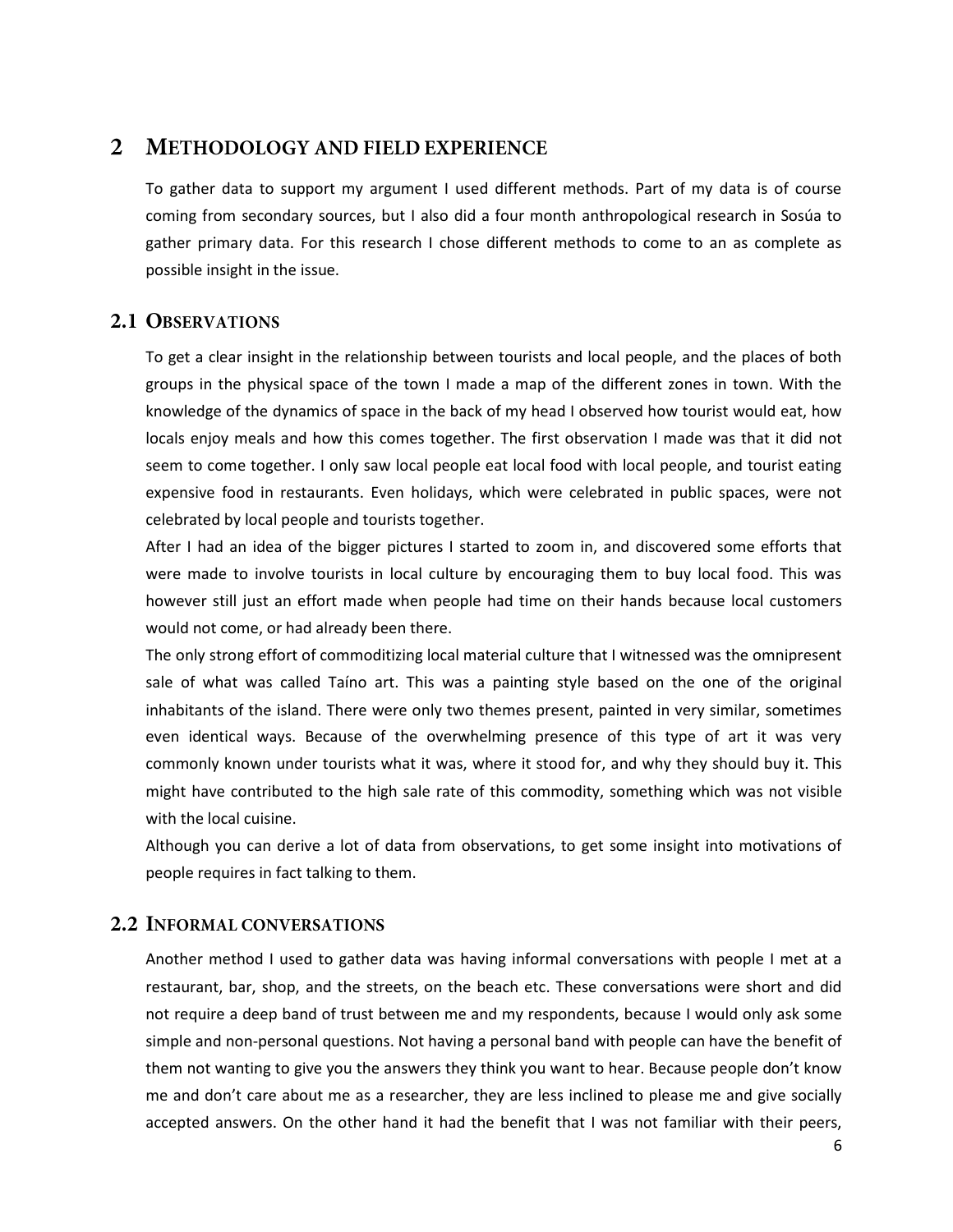which gave them the opportunity to specifically tell me very personal information or information that could potentially harm their position. This was because the chance of me passing this information through to somebody they know was very small.

The information I derived from informal conversations was sometimes in the form of gossip or trash talk, which gave me a lot of insight in social dynamics of the town by reading between the lines. I understood from these conversations that there is on the one hand a lot of jealousy from local people, but also contempt for tourists. Contempt because tourists don't seems to display any interest in the local people or the local culture and jealousy because most of the tourists are much richer than working class Dominicans, and seem to have it all. On the other hand the foreign business people look down upon local people but envy them on the same hand. They look down upon them because they are thought of as being lazy and unreliable, but they are envied because the can be very relaxed and get away with not working their butts off.

Little conversations are not enough to get to a deeper understanding of peoples motivations however, for this you need to invest in a relationship with your respondents and build a band of trust.

#### <span id="page-11-0"></span>**2.3 SEMI STRUCTURED INTERVIEWS**

For more in-depth information about perceptions of identity and motivations of people I did a few semi structured interviews with duration of a few of hours. With this method I could retrieve more information than with small informal conversations, especially about feelings of belonging, attachment to the town and the region or even country. Also information about more private food practices such as with the family behind closed doors was gained with this technique.

The difficult part of this method is finding people who are willing to sacrifice a few hours of their time for you, in particular because they get nothing for it in return. And even if people are willing to help you they might and did back out when they understand that it is not going to be some chit chat, but an extensive interview about topics that might be very personal. But if you succeed, which I did several times you can hear things people would never just tell you in a short conversation. They would share their wants and believes, their fears and hopes with me, which gave me a rich insight in how they look to the world.

#### <span id="page-11-1"></span>**2.4 PARTICIPANT OBSERVATION**

To experience Dominican cooking to the full extend I cooked a few times with different people. With one of my respondent I did the whole process of grocery shopping in local stores, cooking the feast and serving it to guest, and then even enjoying the meal myself. In other cases I only helped preparing food, or assisted in another way in the kitchen. I would have liked to go home with one of my respondents, but in the end I only saw the inside of commercial or semi-commercial kitchens.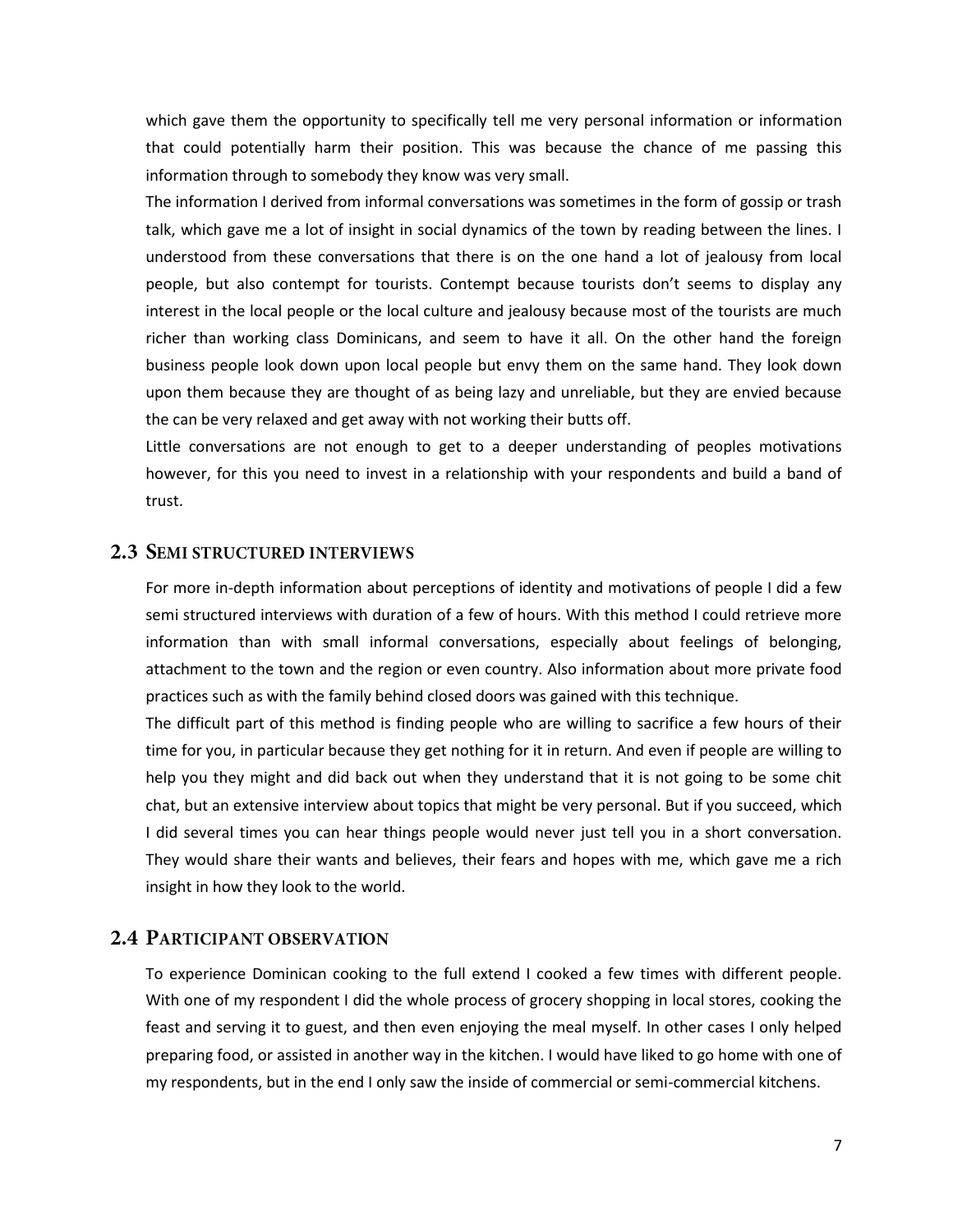Part of understanding the food dynamics between tourists and local people required some research of the food that was served for tourists. To research this I went "undercover" as a tourist, and ate in as many restaurants as possible and was able to make a map of the food that are served to tourists. Sometimes I went as a researcher and had some informal conversations with waitresses and cooks about motivations of putting certain dishes on the menu, which proofed my earlier hypothesis that all the restaurants serve basically the same foods, because the common idea is that these types of dishes are what the tourists want to eat.

From my interaction with tourists from different countries I concluded that this hypothesis was not wrong. It seemed that tourists were looking for something they recognized and liked, like hamburgers, pizza and French fries. In different cases I have been with long term tourists (visiting more than two weeks) to restaurants that served typical food from their home country, like the German "Schnitzelparadies" and the Swiss cheese fondue restaurant, complete with Alp horn decorations. With most tourists I talked to it did not even come to mind to find a place where they served local cuisine, so the Sosúans are right about the lack of interest of tourists.

#### <span id="page-12-0"></span>2.5 TRIALS AND TRIBULATIONS

The reason I used a lot of different research methods was not only to get different perspectives on things, but also because finding respondents was not easy. Tourists are looked upon in an ambivalent way as stated above, and as long as I was seen as a tourist I was not easily trusted by local people. I found out that explaining to people what I was doing was not very fruitful because they had a hard time seeing the relevance and decided on many occasions just to approach me as a tourist. This did not help me building a reputation as a researcher, and stood in the way of being trusted. I was able to use this to my advantage in the end, as I will explain in more detail below, but it was not easy to keep the spirits high.

Of course the language barrier did not help in connecting with Dominicans either. Although my Spanish is in theory level B2, my school Spanish was not very useful in this country where they have a very strong accent and a habit of pronouncing just parts of the words. This too improved over the course of time, and learning the local slang heightened my social status and therefore benefitted my research.

The upsides of trying different methods was that I got better and better at it, and am now more skilled in all of them, and my future researches will benefit from that. One of the most important things I discovered was that I could use some of the disadvantages to my advantage, like my position as a researcher.

#### <span id="page-12-1"></span>**2.6 BEING A RESEARCHER IN YOUR OWN POPULATION**

You always have an influence on your research group by being a researcher, but in my case this might have been more evident than in others. I have not been able to shake my image of being a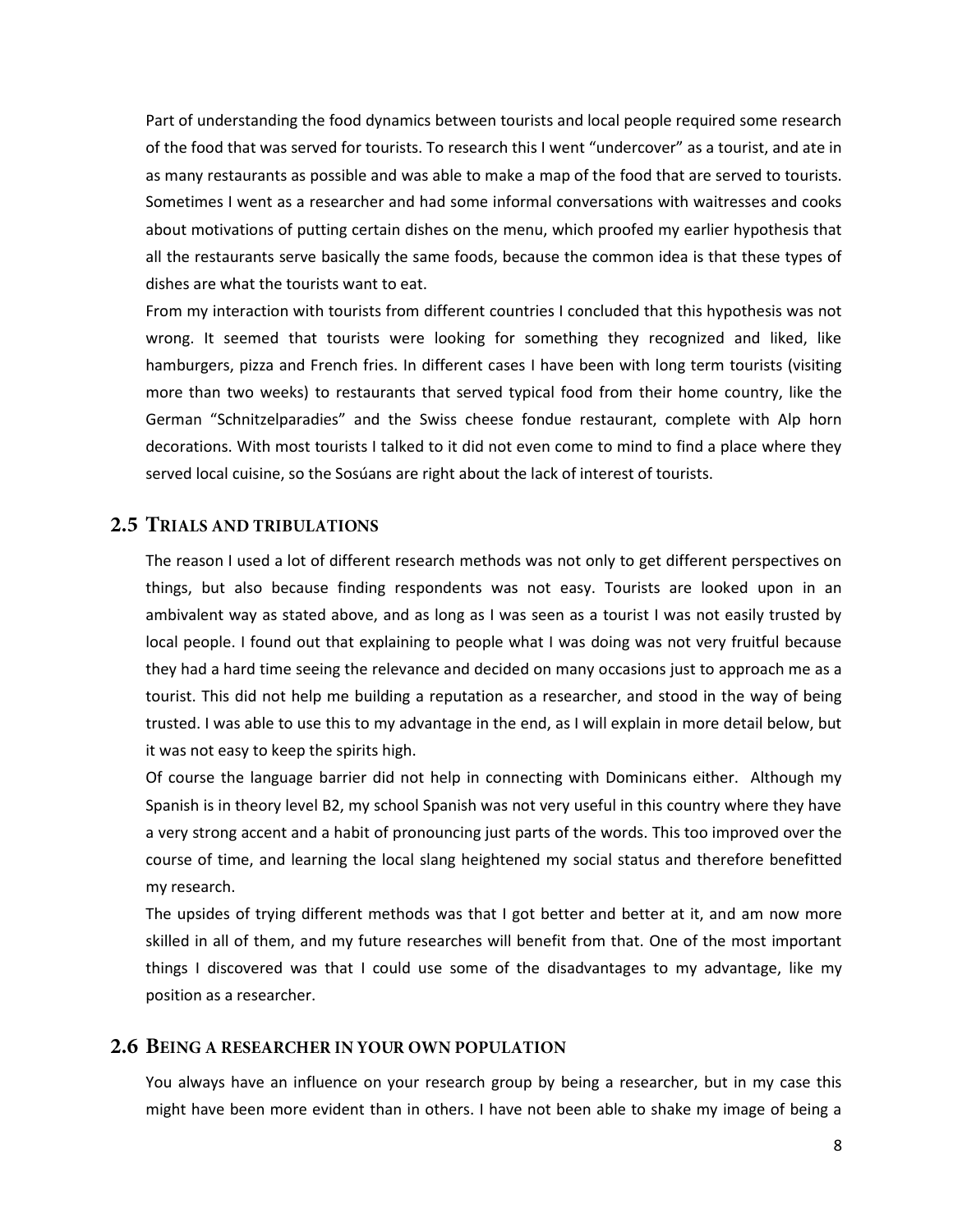tourist completely, which had an influence on how people approached me. I have chosen to use this to my advantage by looking through the eyes of a tourist, one of the components who influence the dynamics of commoditizing a gastronomic identity. This way I could better understand at least one side of the story, even when I found it not really possible to integrate with the local people and being accepted as one of their own. By going undercover as a tourist and not putting too much emphasis on being a researcher, I managed to get a smaller bias in answers that could have been altered for a researcher to benefit other goals (like getting funds or pittance). By being treated as a tourist I experienced more clearly why people acted how they acted and choose certain strategies of business.

I only used this undercover method during observations and informal conversations, because I did not want to fool people who I did in-depth interviews or participant observations with. With these people I tried to build a professional relationship, but more important also band of trust. The professional side of the relationship made it possible to sit down with people and have extensive interviews, but the personal side made it possible for me to get them in a place where they wanted to help me. When I managed to build a stronger band it was even possible for me to return for more questions or to do participant observations, because my participants did not see me as an inconvenience or an obligation out of politeness anymore, but they started to see me as a friend.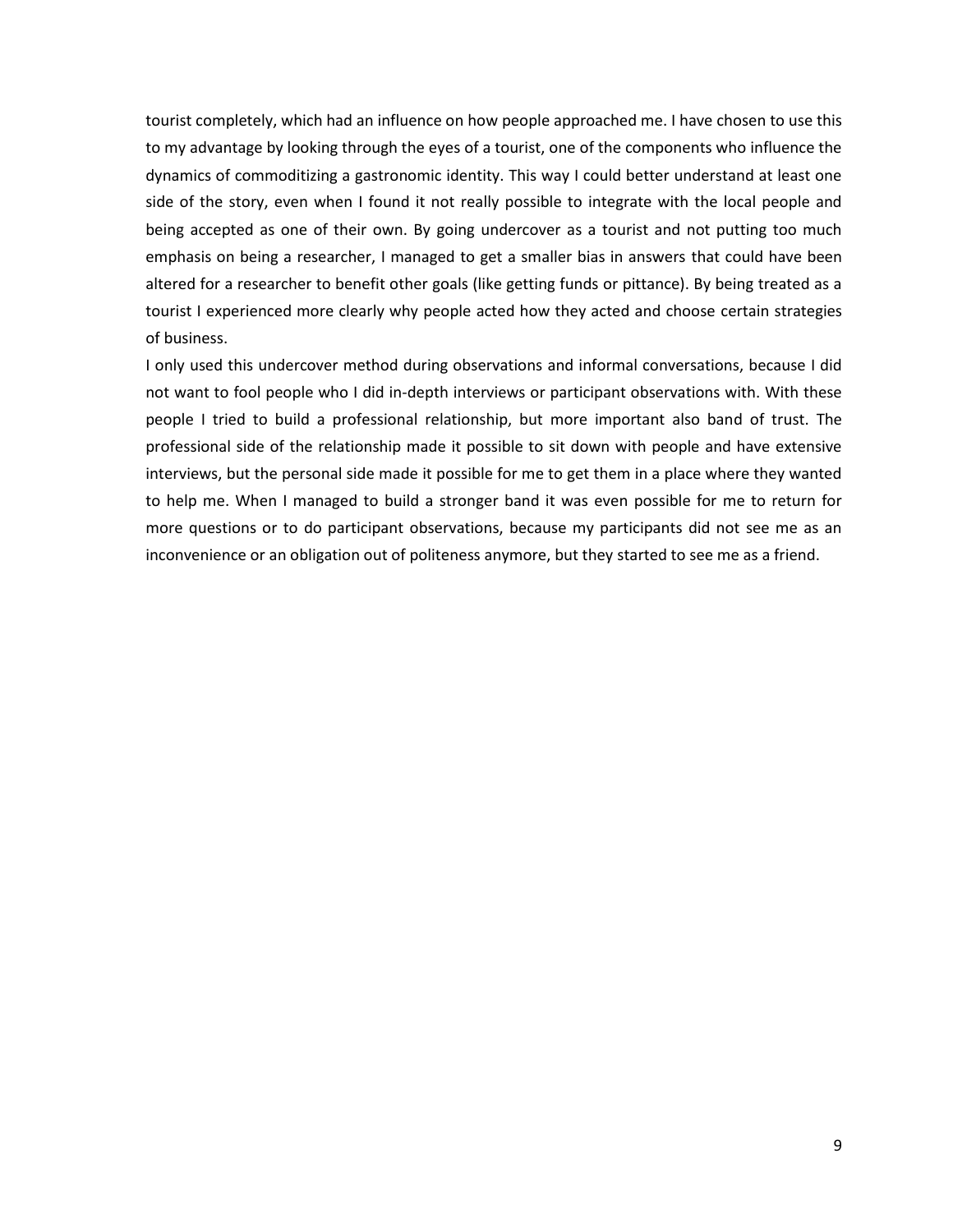#### <span id="page-14-0"></span> $\overline{3}$ **IDENTITY PROCESSES IN ANTHROPOLOGICAL DEBATE**

This thesis is about how identities can influence the way people perceive and deal with the world. The specific focus lies on how people's identities have an influence on and are influenced by a gastronomic identity. To understand this complex process I first want to give an overview of the main theories about identity processes within the social sciences. After this I want to go deeper into the connection between food practices and identity forming. I will explore what a gastronomic identity would entail and what has changed in approaches to food over the years. In the final part I will investigate how identities and gastronomic identities can be used for a specific purpose. I will illustrate how these identities can be used as commodities to reinforce for example tourism in a certain region. In chapter five to eight I will explain how these processes work in the small tourist town Sosúa in the Dominican Republic.

#### <span id="page-14-1"></span>3.1 PERCEPTIONS ON PROCESSES OF IDENTITY FORMING

There have been many thoughts about identity forming, influences on identities and the flexibility of identities. Because it is a topic that is important for every person, not only scholars have debated the subject, but all kinds of people have some ideas about it. In a reaction to the assumption of many people that a person's identity is a fixed concept; a set of aspects that defines you as a person, different social scholars came with more nuanced ideas to explain the process. George Herbert Mead (1863-1931) explained identity forming processes in his book *Mind, Self and Society* in relation to what he called Symbolic Interactionism (Elliott 2008). He argues that a person's identity is formed through interaction with others; it is in fact a social product created by social symbolic interaction. People communicate (in contrast to lower animals Mead argues) through symbols: the symbolic meaning people give to objects makes it possible to see things more abstract, and this makes it possible to discover patterns and meanings. Mead points this out as the start of reflective thinking, the core necessity in the understanding of identity processes (Elliott 2008). Through reflective thinking we can learn to see ourselves as others see us, and adjust and transform our self-understanding in the light of social interactions and dialogues (Elliott 2008).

Erving Goffman (1922-1982) contributes to the idea of symbolic interactionism with the metaphor of the theatre. He sees the self reflected in an awareness of the different roles we play in everyday life. He adds the element of agency to the initial theory of Mead by explaining that we are not powerless entities that are shaped by the things that happen around us, but active actors who can decide how to act out their chosen roles and stage their role performances (Elliott 2008).

According to Anthony Giddens (1938-) post-modern times have made the perception of the self more problematic than described by scholars like Mead and Goffman (Giddens, 1991). Postmodernity comes with threats to the self such as fragmentation, loss of meaning and loss of individuality that make it hard to figure out whom to be. The identity people inherited from their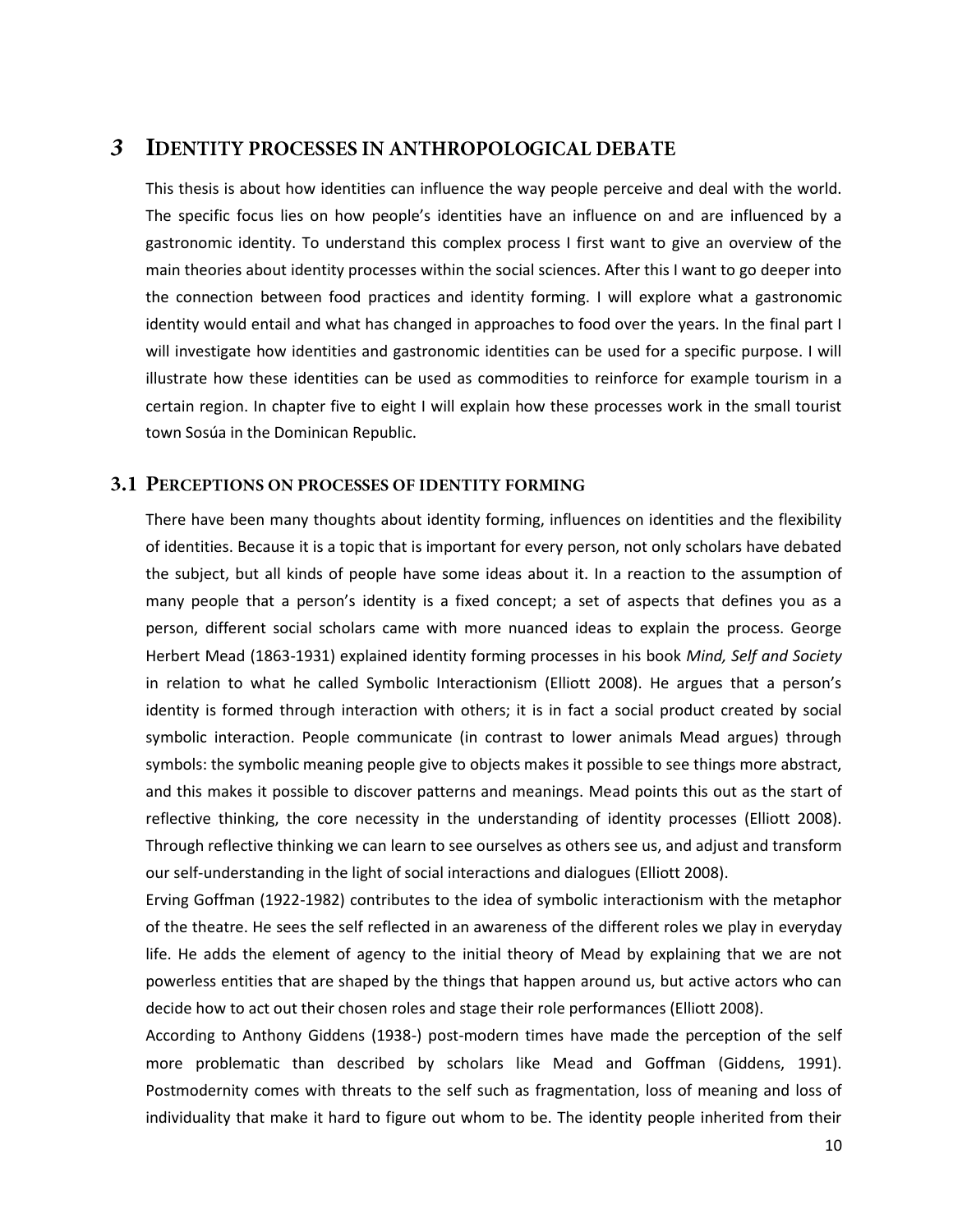parents and social-economic class is no longer a stable and secure fact but has to be actively constructed in postmodern times. For this people need to learn how to trust in other institutions than the traditional ones like the church and the head teacher. (Elliott & Wattanasuwan 1998). This new way of identity forming occurs according to Giddens through a constant process of reflexivity. He argues that "social practices are constantly examined and reformed in the light of incoming information about those very practices, thus constitutively altering their character" (Giddens, 1990 p. 38). People have earned to actively engage in opportunities and dangers rising from dramatic or even shattering transformations in their lives, and are in this way constantly actively transforming their identities (Elliott 2008).

Viewing identity processes of Caribbean people in the  $21<sup>st</sup>$  century can best be done with the theory of Giddens, seen as they live in a post-modern world which is in an active state of transformation and creolization (Rogozinski, 2000 and Hillman S. & D'Agostino, 2009). More than in other parts of the world people in the Caribbean cannot lean on inherited identities as there have been no clear ones and only in contrast with the other these identities become clear. A gastronomic identity is, like many other assets, not very apparent in this region and is therefore an interesting subject to study in order to find out why and how this is caused. I want to argue that food, even if it is not actively perceived as an indicator of identity, is still a very big part of people's lives and does have a big influence on how people perceive themselves and the world around them. In the chapter below I will illustrate the importance of food in the lives of people and show how this influences ones identity and even how this can be used to a certain benefit.

#### <span id="page-15-0"></span>3.2 THE INFLUENCES OF FOOD ON IDENTITY

People have a careful approach in choosing their foods. This does not only have to do with biological factors of food like the possibility of it being poisonous, dangerous or unhealthy but more even with the symbolic importance of certain foodstufs. People give symbolic meaning to food that might improve their status or change their identity trough eating them. Eating red meat for example in many cultures is believed to give someone strength, while eating other food could make you "spineless" (Fischler, 1988).

The consummation of a specific diet sets a person apart from others. By eating the same or eating different people can show their belonging to a group and the separation from another. Food habits therefore are a very important aspect in the forming of a personal or group identity. An example which makes this visible is the fact that people from a certain country distinguish themselves from another people be referring to them as "… - eaters" (Fischler, 1988).

The former example might give the impression that identities are a fixed concept, and ones established, never change, but this is not the case. Identities are socially constructed, and therefore, although inevitable, never fixed, because social life is always inherent to change and renewal (Verkuyten, 2005). Although the English people have long been known for their tea, they now also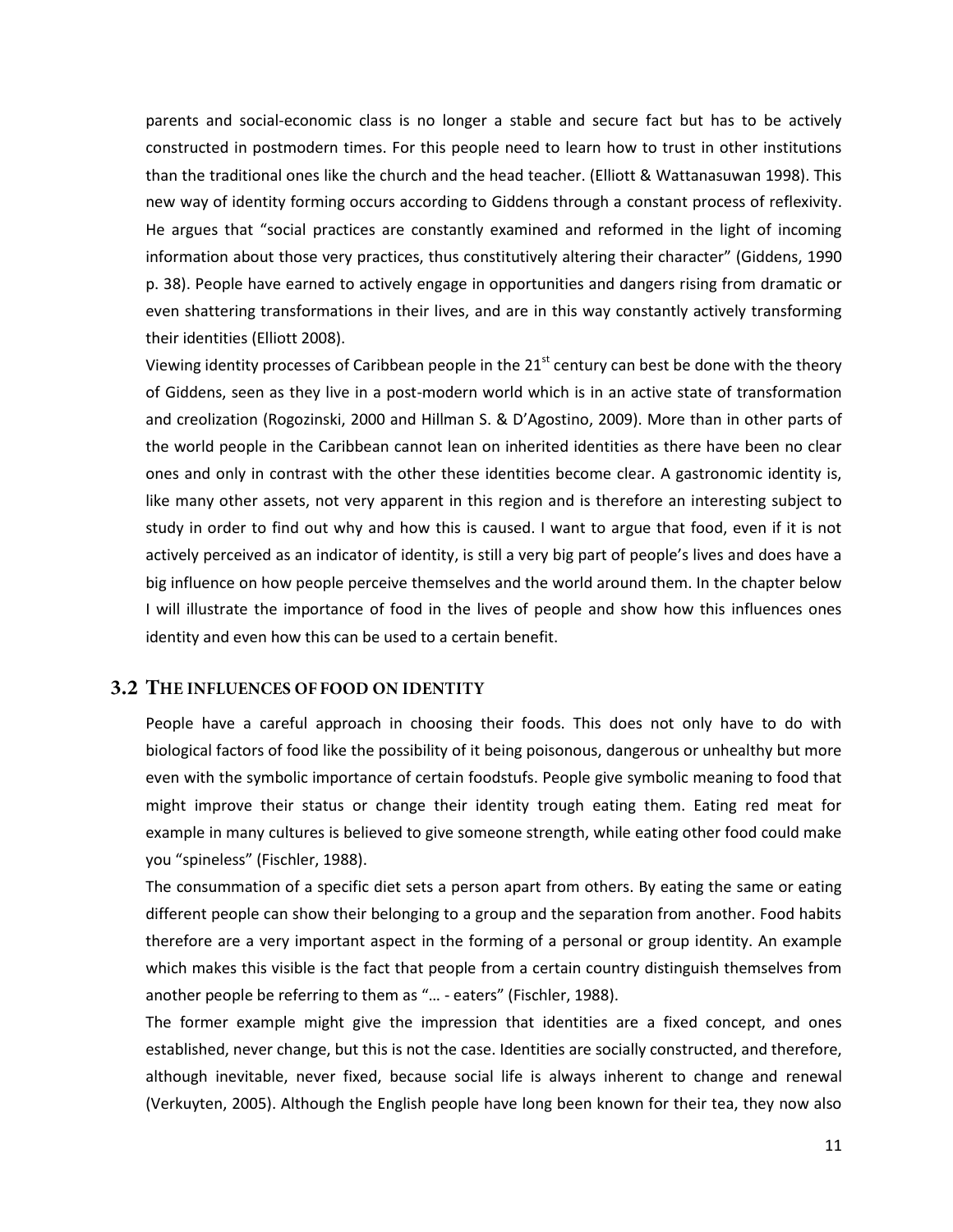drink a lot of coffee, and although the French might be referred to as "frog eaters" (Fischler 1988), only a few people of the upper class can afford this delicacy and this trait is therefore not inherent to all French people.

Although social identities, and identities constructed through food habits are a changing phenomenon and cannot be seen as static, you could distinguish processes of group identity forming trough food habits. The separation of one group from the other is not only marked by the simple act of eating different, but this is a complex process in which a complete localized gastronomic identity can be formed.

#### <span id="page-16-0"></span>Localized gastronomic identity

A local gastronomy is an intertwined concept in which how, where, when, what and why people eat certain things, is related to historical, environmental (geographic and climatic) and cultural (religious, ethnic) factors (Santich, 2004). These are the main indicators of prevailing taste components, textures and flavors in food. A regional or national culinary identity is determined by those factors and takes shape through the repetitive use of the same dominant ingredients and flavors and using the same preparing and presentation techniques. These prevailing flavor profiles of a certain region shape the gastronomic identity, although this is of course subject to change when one of the determines changes. The two most influential determines on gastronomic changes are product availability and current fashion, but there are many more (Harrington, 2005).

In earlier times food was derived locally and therefore a regional gastronomy was shaped through local agricultural and meat products. During the  $15<sup>th</sup>$  to  $17<sup>th</sup>$  century the international trade grew and bartering and commercial trading of food became common. The spice trade in these centuries had a big influence on flavor profiles all over the world (Atkins & Bowler, 2001). The "globalization of food" that has taken place since, has delocalized food and created a less obvious localized gastronomic identity. Although it is not clear anymore where the food people eat comes from or how it even grows, people remain true to their origins in some ways. In most places food that is locally grown or produced is perceived as higher in quality than foreign goods, especially when it is fresh in season (Harrington, 2005).

Not only the *kinds* of food people eat change over time however, also the *way* in which people eat changes. What fifty years ago could have been custom according to consuming food might have disappeared over time, or changed in form.

#### <span id="page-16-1"></span>Shifts in approaches to food

While traditionally in many places in the world people would come home to eat the food that was prepared by the female head of the household in the kitchen or on the dining table, people tend to eat out more and more. Food is no longer something bound to the kitchen but is available everywhere and at any time. These changing cultural conditions force new traditions to emerge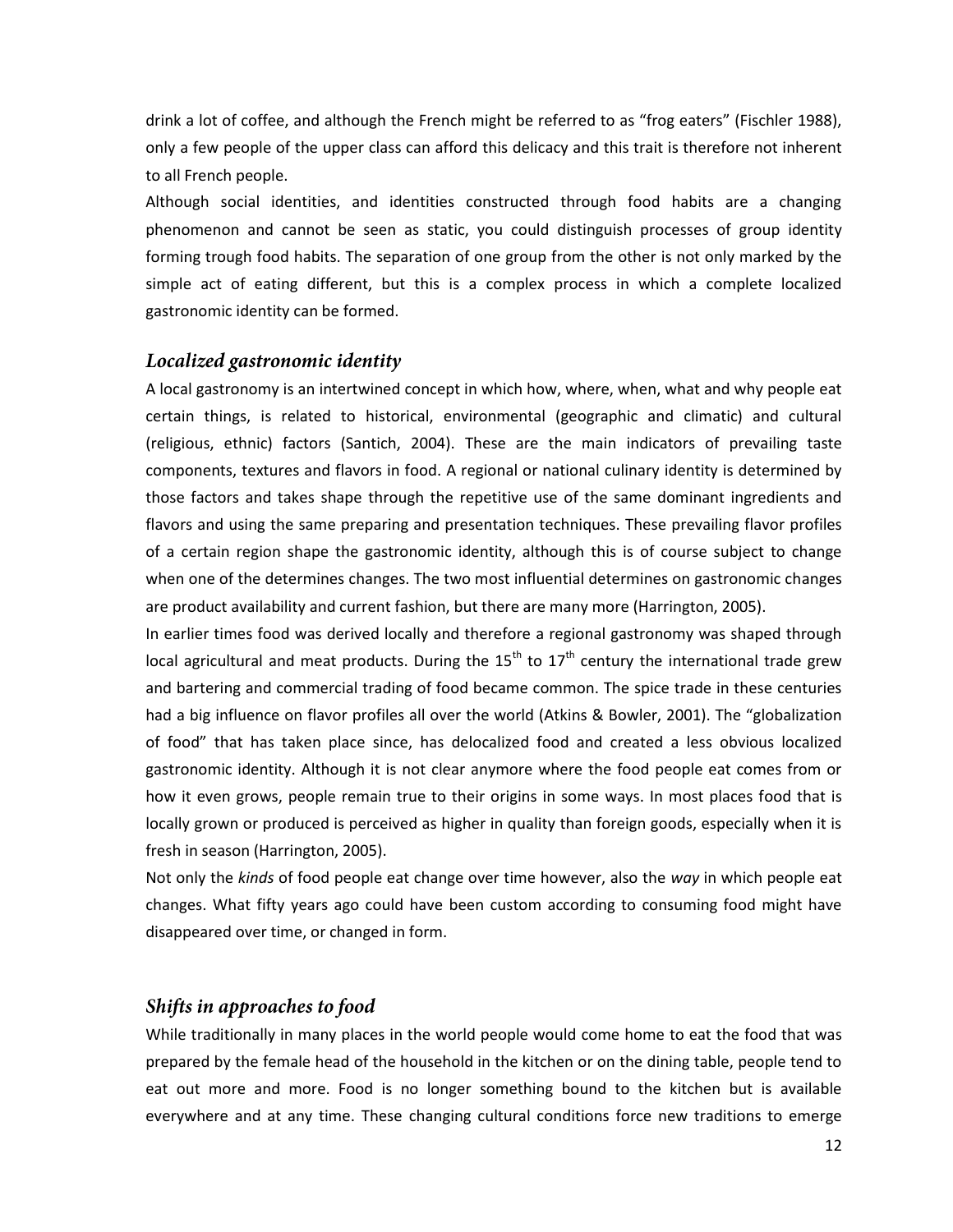(Duruz, 2001). What is striking in this tendency that if women do not cook for the family (mostly because they are busy with paid labor), the preparation seems not to be reallocated to other family members but is mostly purchased on the market (Duruz, 2001).

In this new trend gender relations are less articulate and people need other markers to set themselves apart from others. What can be seen among young people is that they try more and more to express their identity trough ideological food choices. Vegetarianism, cultural believes about food and health as well as personal strivings for ecological welfare are used to understand the self and the world, and express ones identity (Lindeman, 1999).

Not only slow trends over the course of history have an influence on approaches to food, also more aggressive inputs, like the sudden appearance of foreigners in a specific region, can have a big influence on how people act towards, and think about, food.

#### <span id="page-17-0"></span>3.3 THE USE OF A (GASTRONOMIC) IDENTITY

A person's gastronomic identity is not so obvious in daily live but becomes more apparent when it is challenged by others. In the case of tourism it becomes instantly clear that different people eat different foods. The tendency to eat known food for safety reasons is evident in tourists who look for food they know and trust. This could lead to different reactions with the people of the host country.

In the example of Wilk (1999), the "Tale of two Meals" this reaction is very stunning. The first meal he ate in Belize was in 1973 when the country was still largely under British influence. He was invited to a local family dinner and looked forward to eat some real Belizean food, but what they gave him was food they expected foreigners might like. Almost twenty years later when he ate his second meal a lot had changed in the country. There was a big movement of nation building in Belize, and people no longer wanted to be subjected to British people and British culture. A sudden appearance of real Belizean food and real Belizean food restaurants took place. The people Wilk (1999) was invited to this time, did not try to serve him what they thought he might like, but were proud to let him taste "real Belizean" food. The most striking thing was that the food they served him was not very different from what they had eaten twenty years before, and the food that real Belizean restaurants served had been served for a long time. In searche for a national Belizean identity people needed to define their new found identity as civilians of an independent nation state, with which belonged a national cuisine.

A similar thing happened in Cornwall, England. The region experienced in the early 2000 rural developmental issues, and was looking for another source of provision. It was already a touristic area and the local people found a way to increase tourism by promoting their local food. Food festivals and tastings were held and this increased tourist visits and prolonged stays of tourists (Everett and Aitchison, 2008). This had some unforeseen consequences, because people were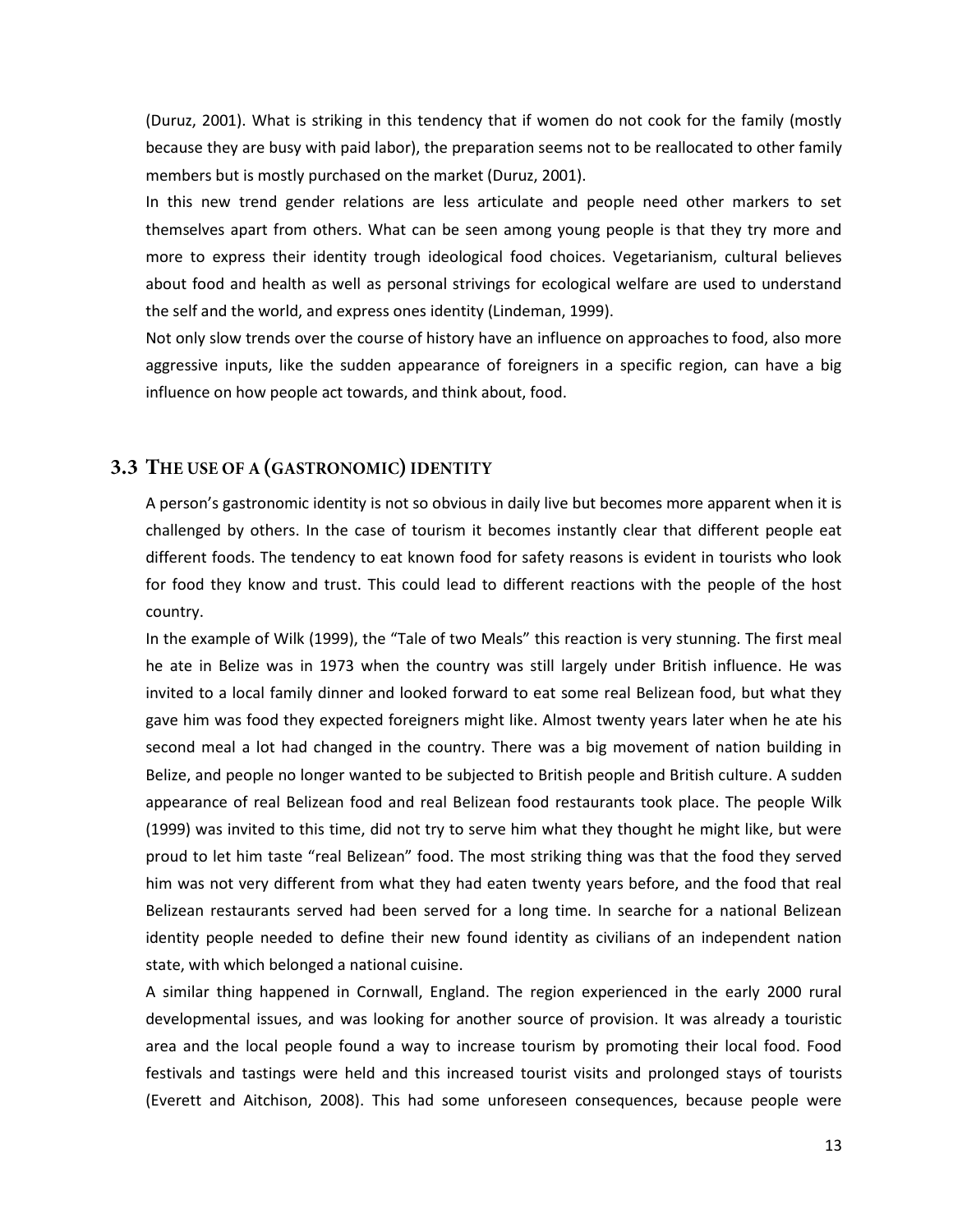forced to think about their "true Cornish identity" to be able to serve "real Cornish" food. Of course food was not the only indicator of Cornish identity but it was perceived as an intrinsic part of developing a regional identity (Everett and Aitchison, 2008).

To create a regional or national cuisine there is need for certain products or methods of preparing food that are in contrast with the "other" (Wilk, 1999). The "other can be the bordering village or province or a neighboring country. At least a local cuisine has to be different from the cuisine tourist are familiar with. The "authenticity" of food being specific from a certain region is of minor importance in both the Belizean and the Cornwall case (Wilk, 1999 and Everett and Aitchison, 2008). There might even be some invented, reinvented or "borrowed" traditions. The most important thing is that people classify their food as typically from their region or nation and that notion contributes to form a separate identity (Everett and Aitchison, 2008).

The commoditizing of a local gastronomy has been very profitable for regions which experience an identity crisis or are in need of new sources of income. It was first seen in France in the 1980's where the French government funded the promotion of regional cuisine to safeguard the culinary heritage in provincial France (Bessière, 1998). This attracted tourists and improved the local economy.

In more regions in the world this dynamic can be seen. Poor regions in Italy like Sicily are reimbursed by gastronomic tourism, because the local cuisine has been promoted, which has overruled the idea that the island is too dangerous to travel to because of the mafia. Japan has conquered the world with its Sushi, and everybody knows a Vietnamese eggroll. These examples proof that it could be very attractive for a specific region to commoditize their local cuisine if they want to attract new tourists and strengthen their economy. This can contribute to a local economy, but in extend can make it possible for people to open a restaurant with a specific regional gastronomy in another part of the world. This will gain a double profit, because by putting a region on the map elsewhere, it might make people want to go and visit the region of origin, reinforcing this way the local economy again.

#### <span id="page-18-0"></span>Commodification of cultural assets

The trend of commoditizing gastronomic identities is part of a broader wave of exploiting cultural assets to benefit tourism. Many areas use this strategy to improve their local economy when this is in decline (Wallace 2009, Medina 2003). Commodification of local culture has been especially successful in cases where people built on an existing identity, ethnicity or heritage. In Brazil Amazon communities have increased their income dramatically by promoting handicraft items made of vegetal rubber on the World Wide Web as "traditional" products (Wallace 2009), in Belize communities have increased their income by starting to commoditize their Mayan identity (Medina 2003), in Malaysia as well as in Belize, and Cornwall, England tourism has been increased because people had started to promote their heritage and local (food) culture (Jalis 2009, Wilk 1999, Everett & Aitchinson 2010).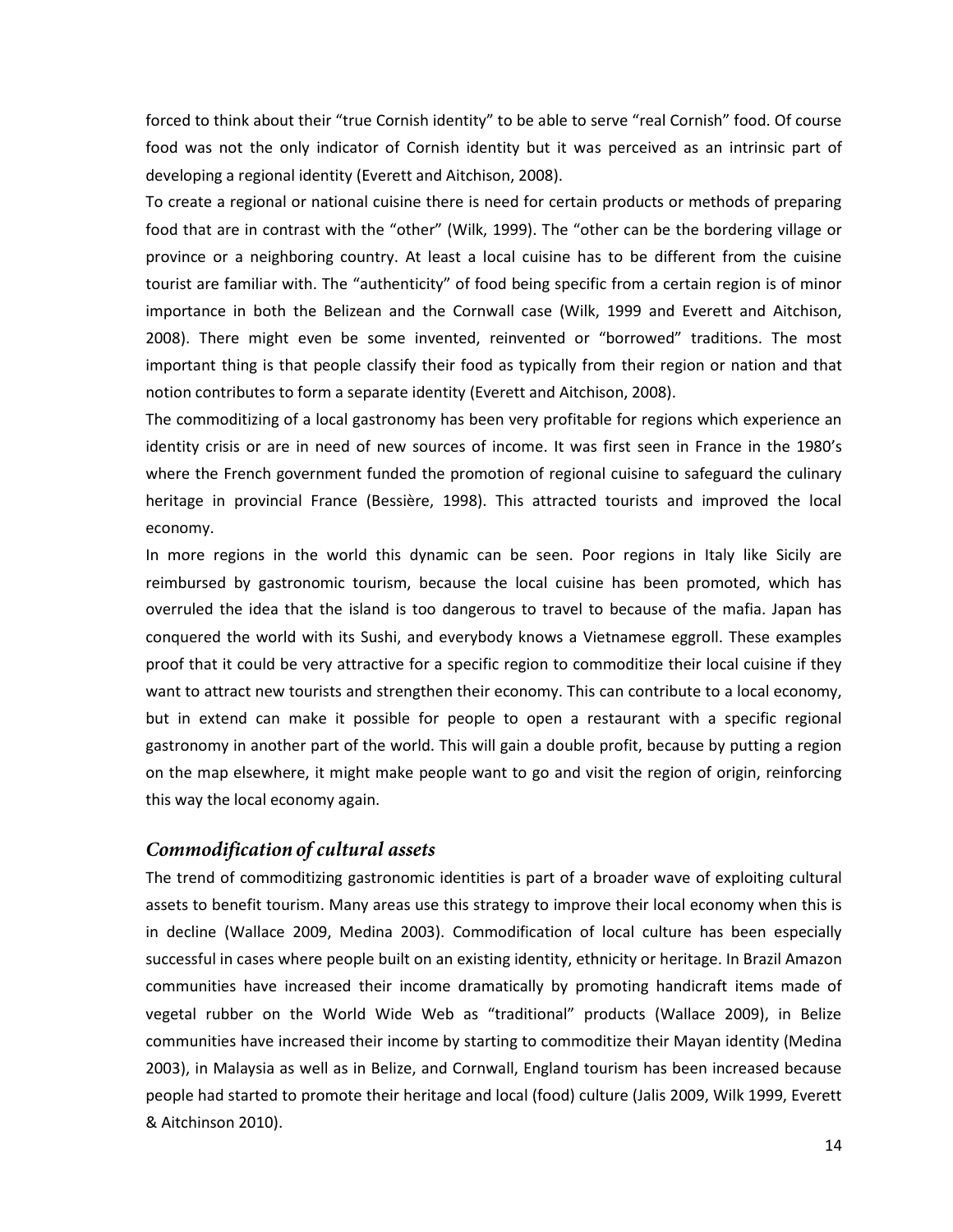The use of the concept of heritage has been in most cases a powerful asset. The strength of the concept lies in its ability to form a strong identity by combining a few stereotypes of people, places and mythologies in one clear image (Palmer 1998). A shared heritage presents people with a simplified past that they can recognize as belonging to them and to the people around them. In many cases it represents a lifestyle that is perceived to have been better, more fulfilling and community driven than the present (Palmer 1998). People agree to accept this shared heritage, even if the facts of the past are a bit romanticized, and use it as a strong base upon which they can commoditize this identity and sell their cultural assets. Whether this heritage, image or identity is based on true histories and practices is to these people less important than the strong image that is created.

In the academic world there has been a discussion on the subject of invented or altered histories in the spirit of the creation of a local identity and the commodification of this. Some academics really disapprove of this invented identity, but others have a different approach. The tourism industry has been criticized for focusing on only a very small and desired part of history and presenting this as representative for the nation or region (Palmer 1999). On the other hand it is recommended to use a sterile image to increase the strength of the identity and reputation of a site and help the tourist economy in this way (Jalis 2009, Fox 2007). Medina (2003) even argues that the knowingly altered image causes for two cultures to come into being. One that is on the front stage and designed for the benefits of tourism and one on the back stage where people hold on to practices from the past that have meaning to them out of the context of tourism. This gives the feeling that you could talk about on the one hand a "real" but hidden set of cultural practices, and on the other hand a "fake" but useful set of cultural practices. Medina (2003) argues however that these installed cultural expressions over time become part of local practices and therefore part of the local culture, so over time the dichotomy between "real" and invented cultural practices disappears.

In the end we can conclude that, apart from the ethics of it, focusing on, inventing or altering a local identity can be very beneficial to increase a tourist industry. It does not really matter which part or cultural asset is highlighted, may it be handicraft, artisanal product or a local gastronomy, putting an assets like this in the spotlights can be beneficial in a lot of ways. Traditional practices are remembered, relearned or preserved, money is made, and tourists have had the experience of being part of a different world.

In the next chapter I will show how these processes are visible in the small tourist town Sosúa, and what has steered the direction of these processes.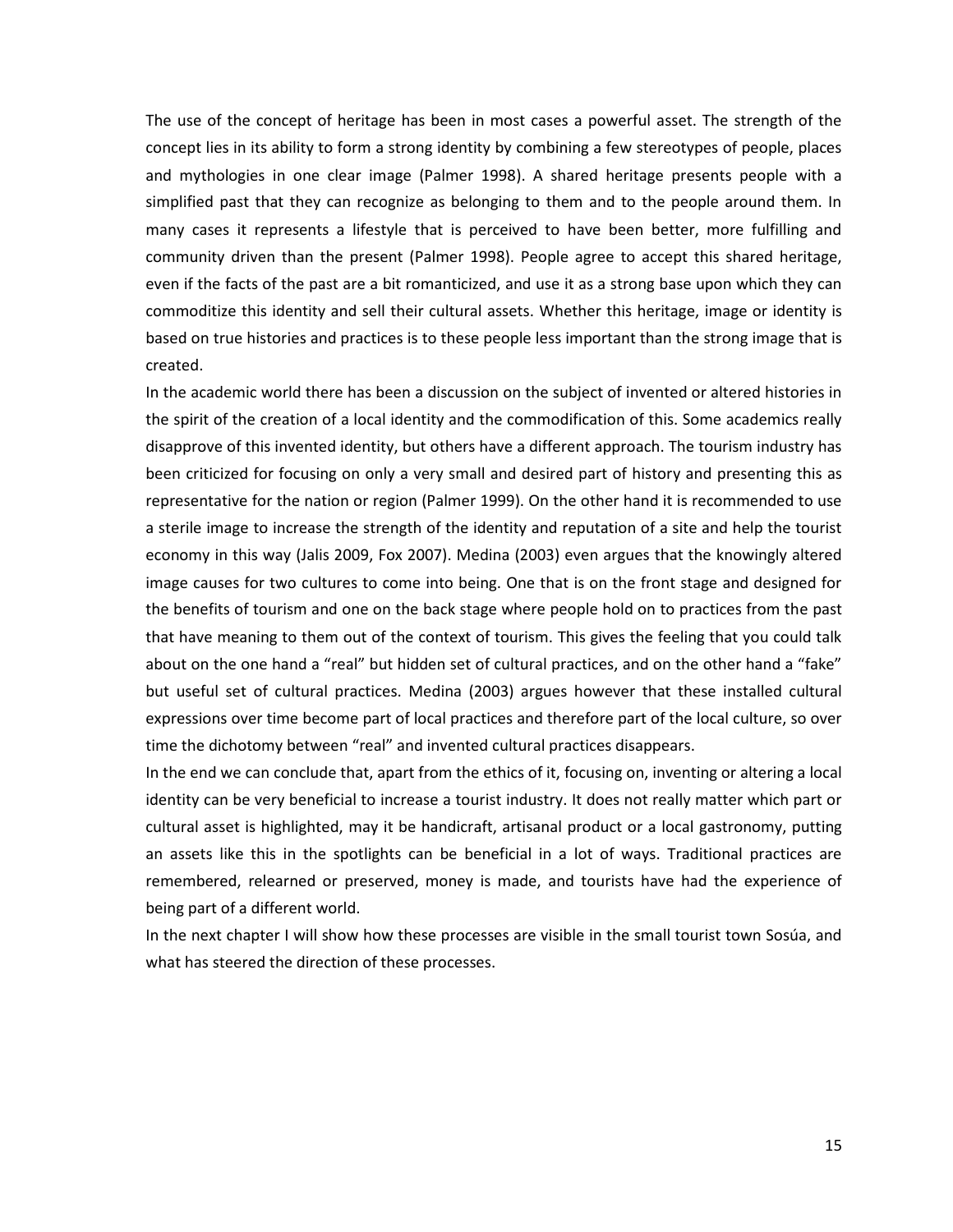## <span id="page-20-0"></span>4 CONTEXT

For my research about food practices and the influences this has on identity forming I went to Sosúa, one of the oldest tourist towns of the Dominican Republic. The town has an interesting and turbulent past, and has faced many changes over the last 80 years. Sosúa was not very well known before World War II. It was just a little banana farmer settlement in the rural backyard of Puerto Plata, the largest city on the north coast. In the dawn of the Second World War the Dominican dictator Trujillo however accepted a number of Jewish refugees and offered them the region east of Puerto Plata to build a settlement. Because Trujillo only invited the Jews to improve his reputation in the world and at the same time mix his people with what he saw as superior race, he did not really invest in their well-being after they arrived. Although the Jewish families built a community with a thriving dairy industry, many of them left in the years after the war because live in the Dominican Republic was too harsh for them. They left behind facilities like a modern hospital, and also many well educated young single males. These men married Dominican women and over the years more and more Dominican people came to live in the town. In the 50's the first hotel was built, and Sosúa was promoted by Trujillo as the place to be for a tropical holiday to foreign countries and in the Republic itself.

For 30 years Sosúa stayed a quiet dairy and fishing town, until in the 80's a big holiday resort was built between Sosúa and Puerto Plata. According to a few tourist guides, this gave a kick start to the tourist market in the country, and soon more hotels and resorts were built in and around Sosúa and the neighboring town Cabarete. For a few years the town grew in population and wealth, but a few factors contributed to a descending trend in this process. The development of Punta Cana in the west and Boca Chica next to the Capital in the south as holiday destinations became a severe competing factor for the tourist industry, which was increased by developments on a global level. Among the local people the idea lives that the two Gulf wars caused an international feeling of fear, and flights to the Republic were kept off for this reason, which harmed the tourist industry. The international monetary crisis from 2008 onward did not help the already recoiling tourists industry. Active government policy of promoting the country internationally as a tropical luxury destination has helped to turn the tides, but this policy has strongly been focused on Punta Cana, leaving the north coast forgotten. Sosúa and Cabarete had to survive on their own, and although Cabarete has been relatively successful in exploiting the reputation of being a perfect kite- and windsurf spot, in Sosúa the reputation of being a sex tourism destination has won from the beautiful diving sites. Many tourists come for a holiday where they can buy a girlfriend for a week or two. Middle aged white men dominate the streets, the bars, restaurants and beaches with on their side a young dark skin colored girl.

There is a strong policy of keeping tourists inside all-inclusive resorts by spreading the message that the streets are dangerous, to make it easier to sell guides tours and excursions. This causes the streetscape of Sosúa to be infused with middle aged white male tourists in the company of dark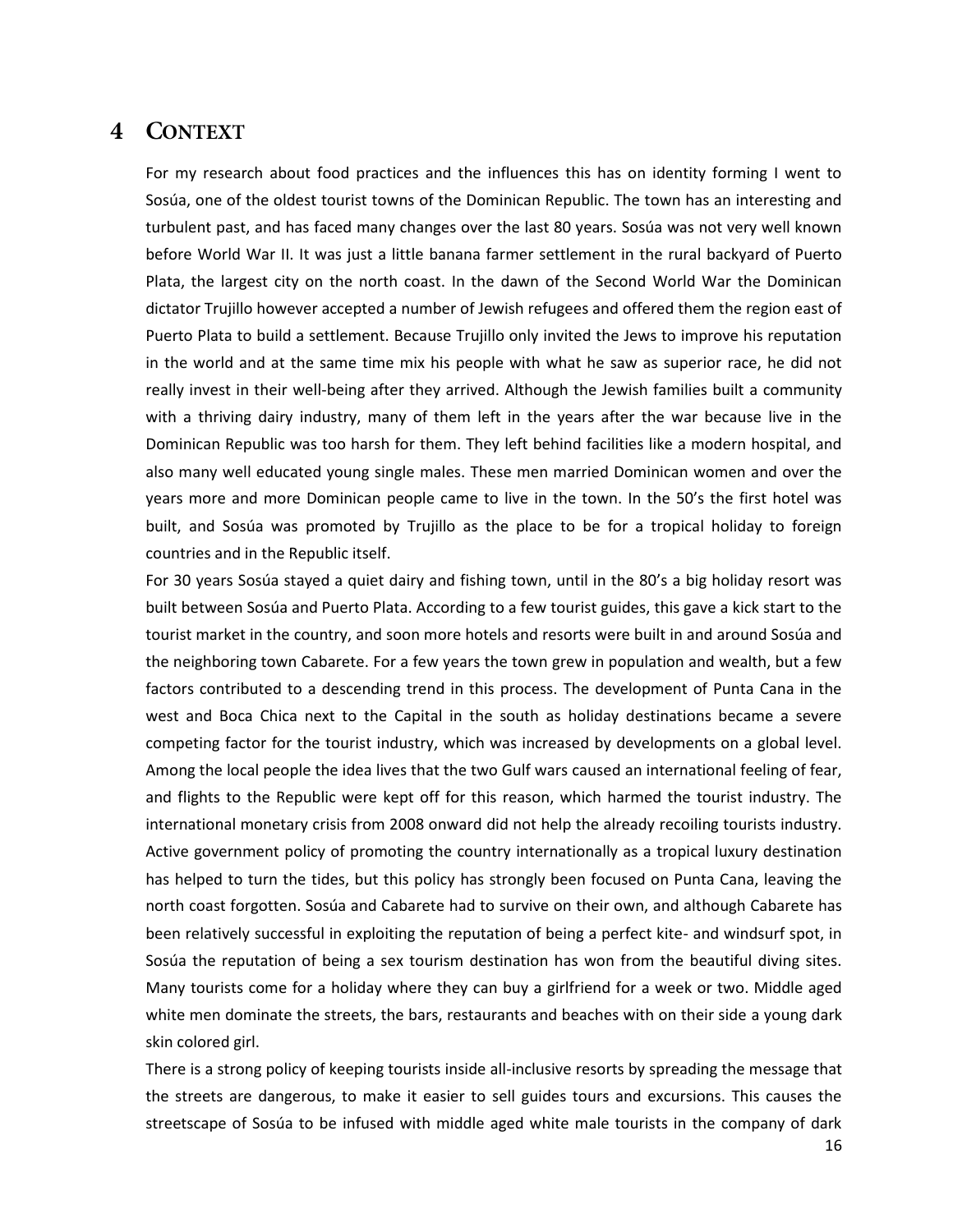skinned young female prostitutes who are not welcome in the resorts, while most tourist families never see the outside of their resort.

The developments in the tourist industry have had a large impact on the social structure and demographics of Sosúa. The town which was first concentrated around the fishing and dairy industry has adapted to the demand of tourists. Facilities to please tourists like restaurants, diving shops and souvenirs stands were erected and are now dominating the center and the beach of the town. Families who lived quietly in the El Batey part gradually moved to Los Charamicos, the part of town where in the past all the leisure facilities had been, but which have moved over time to the part where only Dominicans come, and no tourists set foot in. A sharp division has grown between the two parts, separating the tourists from daily Dominican live. Only the richer people can afford to live in El Batey nowadays because house and grocery prices have sky rocketed and no middle or lower class Dominican people can afford to live in this area. Water and electricity supply are more reliable in El Batey, not because the people in Charamicos don't pay their bills as is rumored, but because it cannot happen that the tourists would have no power or water, because than they would stay away, and the sole source of income of the city would run dry.

Most tourist destinations have a niche they commoditize to attract more people, such as a specific architecture, an interesting local history, a warm climate, beautiful nature, valued gastronomy or a combination of factors like these. Sosúa has as a selling point its warm tropical climate and clear blue seas. There are some beautiful diving sites that are exploited, but there is not much else that is offered. As stated above most people are encouraged never to leave their all-inclusive resorts, and they are told that the streets are dangerous, and that people should not go beyond the marked paths. Excursions are sold from within the resorts, so most tourist never even think of going into town and explore the local culture. In a small area of about half a square kilometer in the city center there are dozens of international restaurants where food from cuisines all over the world is offered. The main beach is covered with little restaurants, bars and souvenirs shops, intensively competing with each other over clients. The souvenirs that are sold depict a stereotype of "Taino art", the art of the original inhabitants of the island. Apart from this there is not much to be seen that points to a commoditization of local culture. Once in a while you can see a sign of local food being offered, but the effort they put in selling expensive sea food or paintings, makes the effort to sell their local food seem a little limp.

In this thesis I argue that the local gastronomy of Sosúa is not really commoditized for tourism although this might contribute to increase the flow of tourists. The tourists who are attracted by this are not only interested in staying in resorts, but who will go outside and spend their money in the streets where the local people try to make a living. In the next chapters I explain how this can happen, and why people like the inhabitants of Sosúa choose this strategy over another.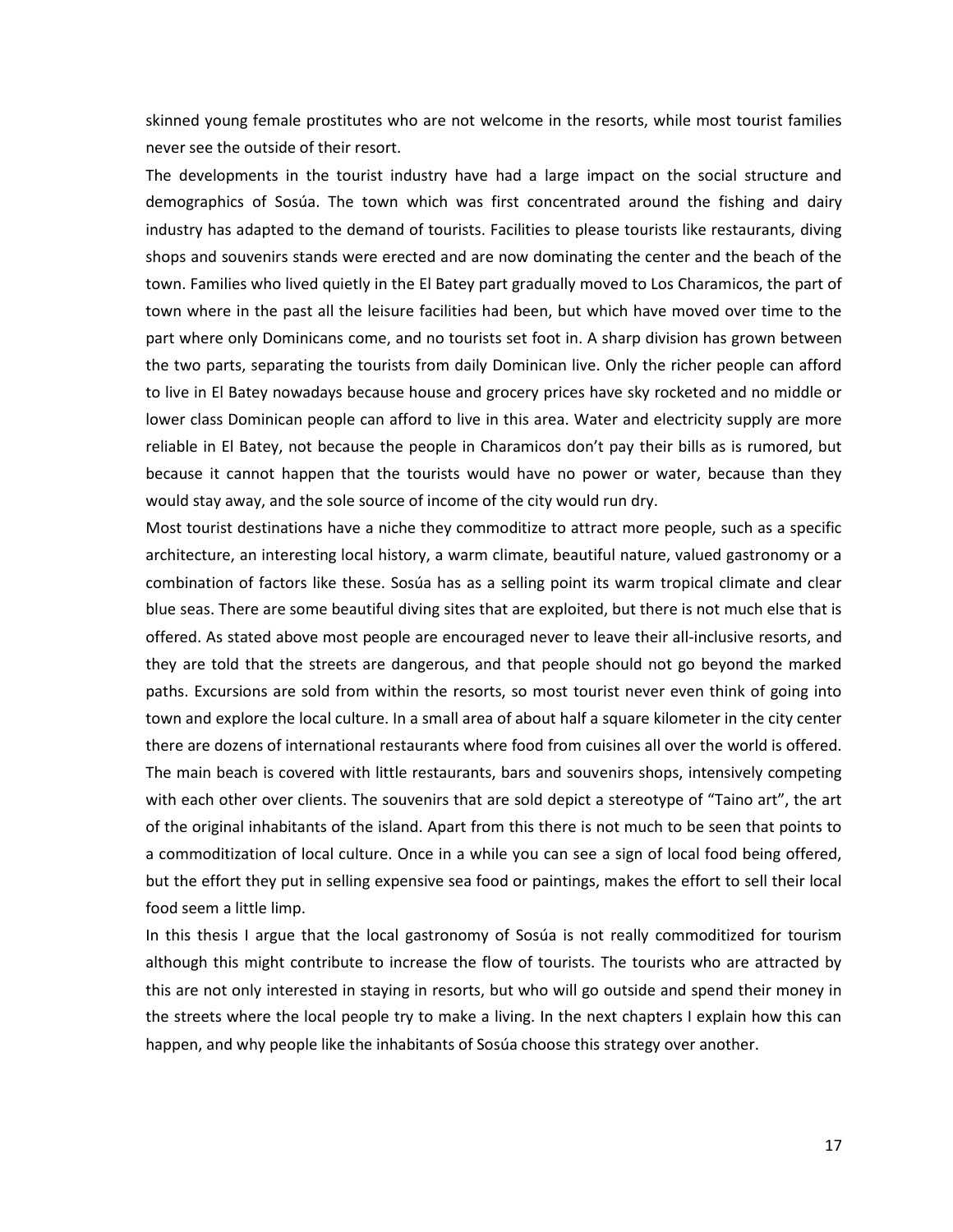# <span id="page-22-0"></span>5 LOCAL "FOODPRINTS"

In this thesis I have been talking about how a gastronomic identity is at the same time a reflection of and an influence on people's personal identities. I also argued that how this gastronomic identity is displayed or used is part of a complex process of reflexivity on the self in relation to the other in a constantly changing world. Now I have reviewed how identity processes work and what the background is of my research site, I want to dig deeper into what this al means for Sosúa where my research was conducted. In this chapter I want to illustrate local food habits and practices in Sosúa to get a picture of its current gastronomic identity. In the next chapter I will go into a little more detail and map out different categories of people and their different approaches to food, because there is not one static Sosúan gastronomic identity, but a number of different possible identities. In the chapter seven I will explore the influences of others in the forming of Sosúas gastronomic and personal identities. I will give special attention to the foreign tourists who are an important part of the construction of the town. In chapter eight I will review the possibilities to reinforce Sosúas gastronomic identity through the method of commodification of this identity. Together these chapters will explain how the dynamics of the construction of a gastronomic identity flow in a small tourist town on a Caribbean Island at the beginning of the 21<sup>st</sup> century.

#### <span id="page-22-1"></span>**5.1 THE FOODPRINT OF SOSUA**

In this first chapter I am going to map out the food practices and habits of the people of Sosúa. I argue that these practices say a lot about how Sosúans see themselves and how they think they fit into the world. First I will look at what people eat in general and when, where and with whom. I will take a short look at changes in food practices and what this implies for the people of Sosúa. After that I am going to examine what people's favorite foods are and what this says about their identities. With some examples I will illustrate how Sosúa could promote its own gastronomic identity to reinforce this, and gain pride and satisfaction out of that. In the end I will review whether identities are indeed influenced by food practices in Sosúa, and whether food practices are an influence on how Sosúans see themselves.

#### <span id="page-22-2"></span>The gastronomic identity of Sosúa

The first thing that sinks in when a western foreigner takes a close look at Sosúas food practices is that the main meal is not eaten in the evenings, but in the afternoons. This is a more common practice in warmer countries, but not in most countries where Sosúa tourists come from. This already is a factor that sets Sosúans apart from the people who visit and is therefore an interesting aspect of their gastronomic identity.

The social act of eating is in Sosúa is fact a social act, in contrast to the ever growing individualization in western countries. Traditionally eating is a family affair, and people still come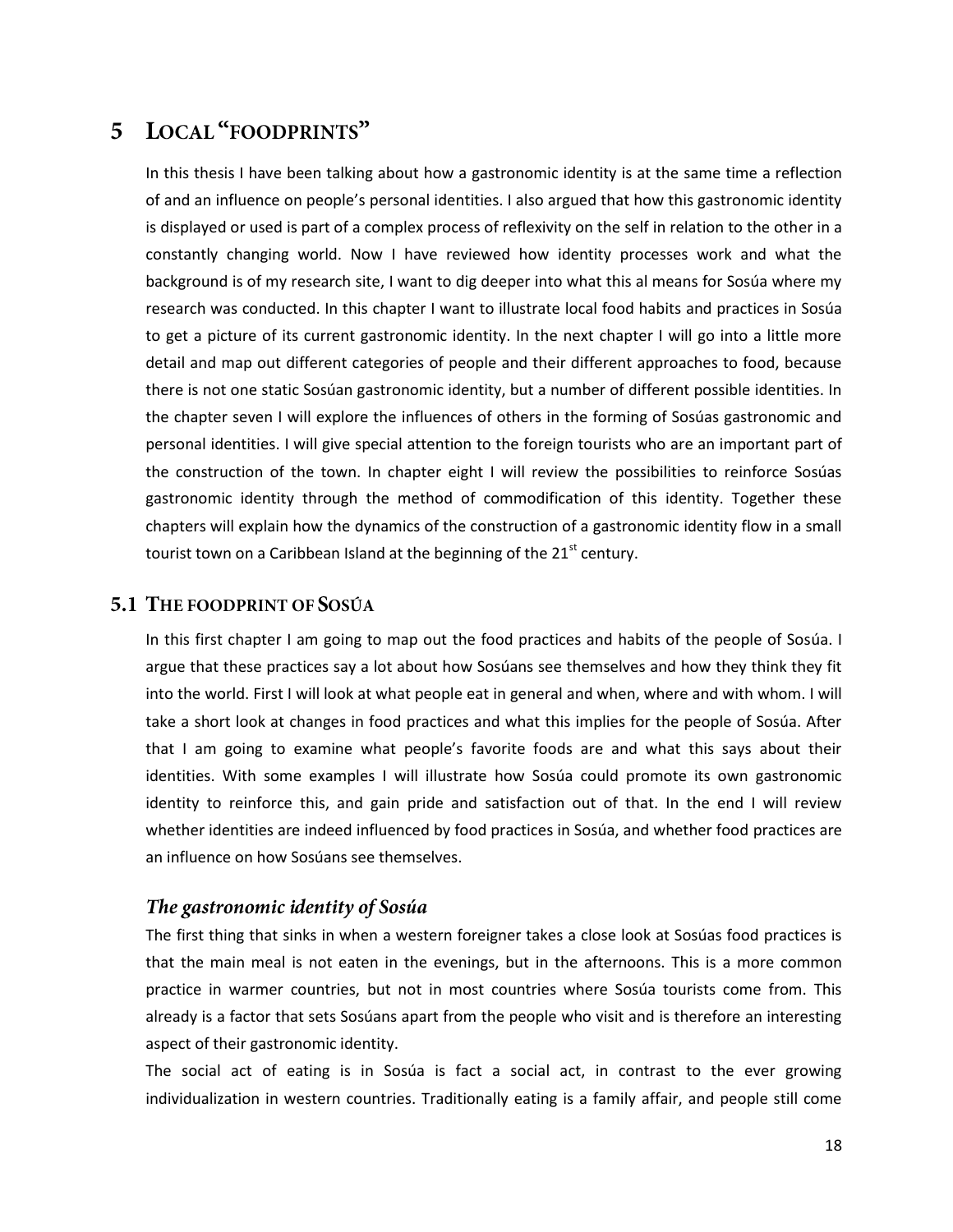home from school and work at noon to eat with the family. "Because I am already here in my restaurant I mostly cook a quick lunch for the whole family, and when the kids come home from school, we sit down in the corner of the restaurant and have a family dinner. In the weekends my wife cooks because then she has the time, and she is a much better cook then me. I only cook for tourists, but she cooks real delicious Dominican food" (Cori). In cases where it is not possible to eat with the family the dinner is shared with colleagues and co-workers or fellow students, but hardly anyone ever eats alone.

Although there are tons of foodstuffs available, many Dominicans eat a very similar diet, including breakfast, lunch and dinner.

For *breakfast* people of the middle and upper class often just have some coffee, but only people with a job that requires physical labor eat a firm breakfast. "For breakfast I mostly have a black coffee and some fruit juice, but that is not normal in the Dominican Republic, most people have a heavy breakfast" (Anayris, Amarylis, Angelina, Cori). "I mostly just drink a glass of water, I can't think of food before 11, but people who have to work hard do eat a lot of food for breakfast" (Kenia). "Although I am a dance teacher I never eat breakfast before my first class. I would see it right back if I tried. After this lesson however I go for a nice breakfast burrito or something else with a *cafecito*" (Mr. R. ). An exception to this rule is fresh fruit. Fresh fruit is not a luxury due to the fertile lands and is eaten by many people for breakfast, whichever class they are from.

The most popular breakfast dishes for the people who do eat breakfast however are mashed plantain, yucca, or (sweet) potatoes with fried or stir fried eggs and sausage. Also spaghetti with tomato sauce is popular as a breakfast dish. Overall the components of a Dominican breakfast vary widely and are different for most people.

*Lunch*, the main meal of the day is much more similar of components than the breakfast. The dish that is eaten most is *"La Bandera"* (the Flag) and consists of rice, beans and chicken. There are many varieties to this theme like *"moro de guandules*" (rice with pigeon peas) which is often served with chicken or sausage and "*pica pollo*" (deep fried chicken with deep fried plantain). Rice is the main grain that is eaten, while corn and wheat are less popular. Corn is used in its fresh form to supplement dishes like "*moro*" and wheat is used mostly in the form of flower to bread meat for frying or to make bread (which is not eaten much by Dominicans). Both grains are used to make porridge, but these dishes are not the most popular ("I really don't like porridge, please don't have me eat porridge" (Amarylis). Chicken is the meat that is the cheapest and therefore eaten most, and pork is second. Beef is very expensive and rare, so not very common, and fish and seafood are only available for the rich. The Dominican diet consists for a significant part of vegetables like sweet peppers, onions, garlic, tomatoes, pumpkin and other vegetables mainly from the *curcubita* family. These vegetables are often mixed with rice and beans to make a hearty meal or served as a side dish. Fresh salad of lettuce or white and/or red cabbage is only a small luxury and is eaten whenever possible as a side dish.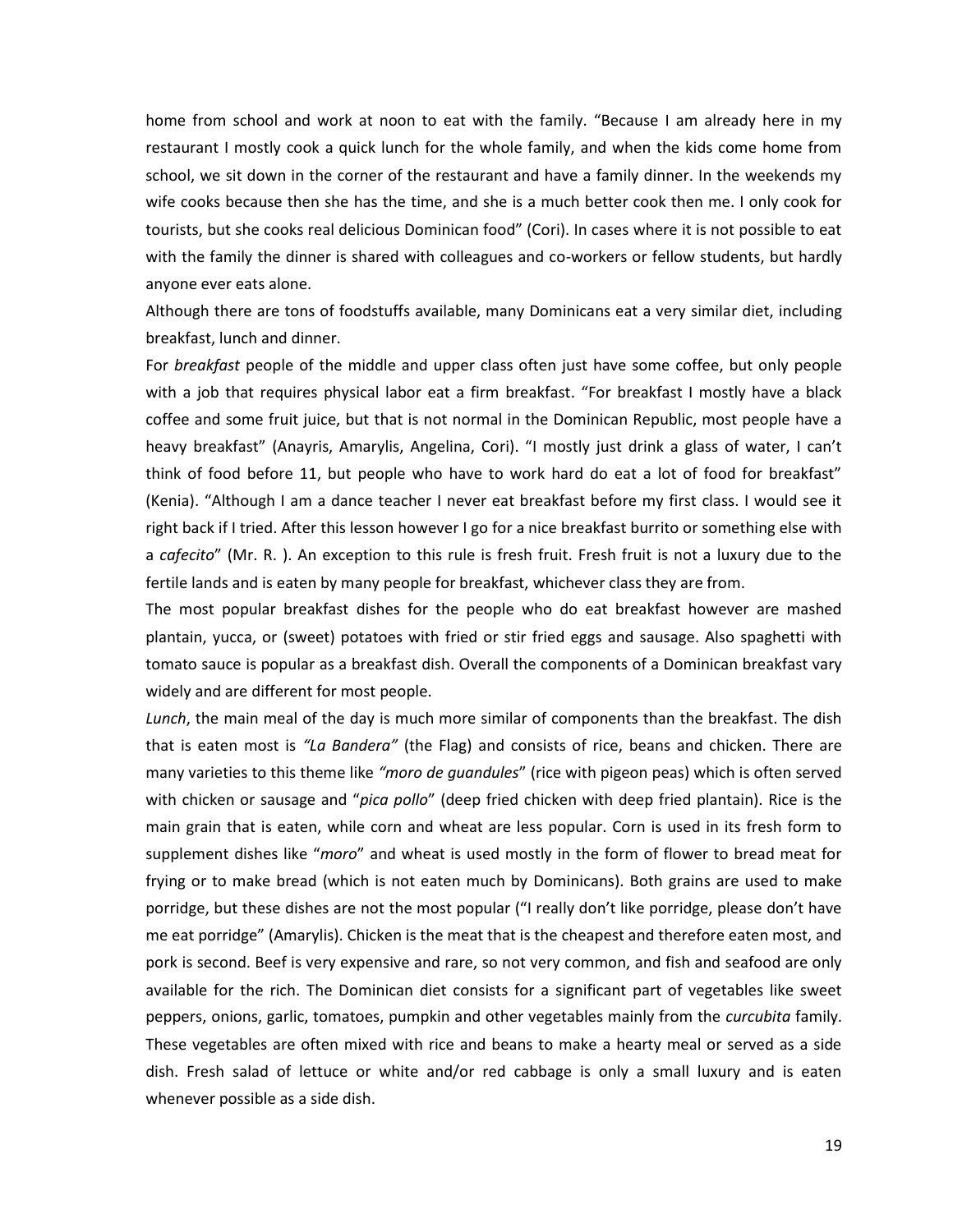*Dinner* is and interesting meal. It can vary from an extended home cooked meal existing of different (side) dishes, but some people could only drink a coke and call this dinner. If a meal is cooked in most cases it is simpler than the lunch course. Its main ingredient is in most cases not rice but what is called *"vivere"*: plantain, root vegetables and different kinds of potatoes. This is combined with some simple meat like chicken or (pork or chicken) sausage and some vegetables when they are available. In many cases however a real meal is not consummated but often sweet dish like corn or wheat porridge with cinnamon or a just bar of chocolate. "If I had a big lunch I often do not really eat anything for dinner, maybe a coke or a bar of chocolate" (Angelina).

The explanation for this lack of appetite might be because during the day a variety of little bites is eaten which are available on the streets from salespeople on food or little stalls. Most popular are *empanadas* or *pastelitos*, little paddies with fillings of cheese, vegetables or meat, and sweets made of honey and nuts like peanuts and almonds. Also deep fried balls of yucca or rye with a little filling are very popular. These snacks are not mentioned by most respondents, maybe because they are not considered real food. But I have witnessed not only my respondents, but also many other Sosúans eat these little snacks in the afternoon. This habit is a significant aspect in the Dominican cuisine, but this is not very obvious to the people of Sosúa.

During the day people drink a lot of *cafecitos* (little cups of strong coffee), fresh juices, sodas, beer and rum. Alcohol is consumed from early in the morning until late at night, although the later in the night the more frequent drinks will go. Rum is a local product and is consumed on its own or mixed in with cola or sprite and lime to make a "*Cuba libre"* or a *"Santo libre"* respectively. Rum is also mixed into fruit cocktails on a regular basis, to be sold to tourists, to drink with the family or with a group of friends.

Some specific dishes are not consumed in daily live but only during special occasions like holidays. For Christmas everybody makes an "ensalada Russa*"* a potato salad with red beets, with Easter everybody drinks *"habichuela con dulce"* a sweet bean drink with cinnamon and clove, and with weddings or other festivities *"Sancocho"* is made, which is supposed to be made with at least seven types of meat, and seven different types of root vegetables. Sharing these specific dishes on the same special occasions creates a feeling of belonging together and reinforces the notion of belonging to the same country. Having these clear notions of what is done on a specific occasion helps forming a clear identity where national habits are an expression of belonging to this nation.

Most traditional Dominican dishes take a lot of time to cook, because ingredients have to be chopped fresh and are only available in large quantities, and it takes time for rice to cook. Pre chopped vegetables or parboiled potatoes and rice are not very common, and pretty expensive. If you want to eat cheap and healthy in the Dominican Republic you need to cook for many people at ones, which is not always convenient, and this causes changes in food practices. From cooking and eating in the home, people are changing to eating more outdoors; quick and easy.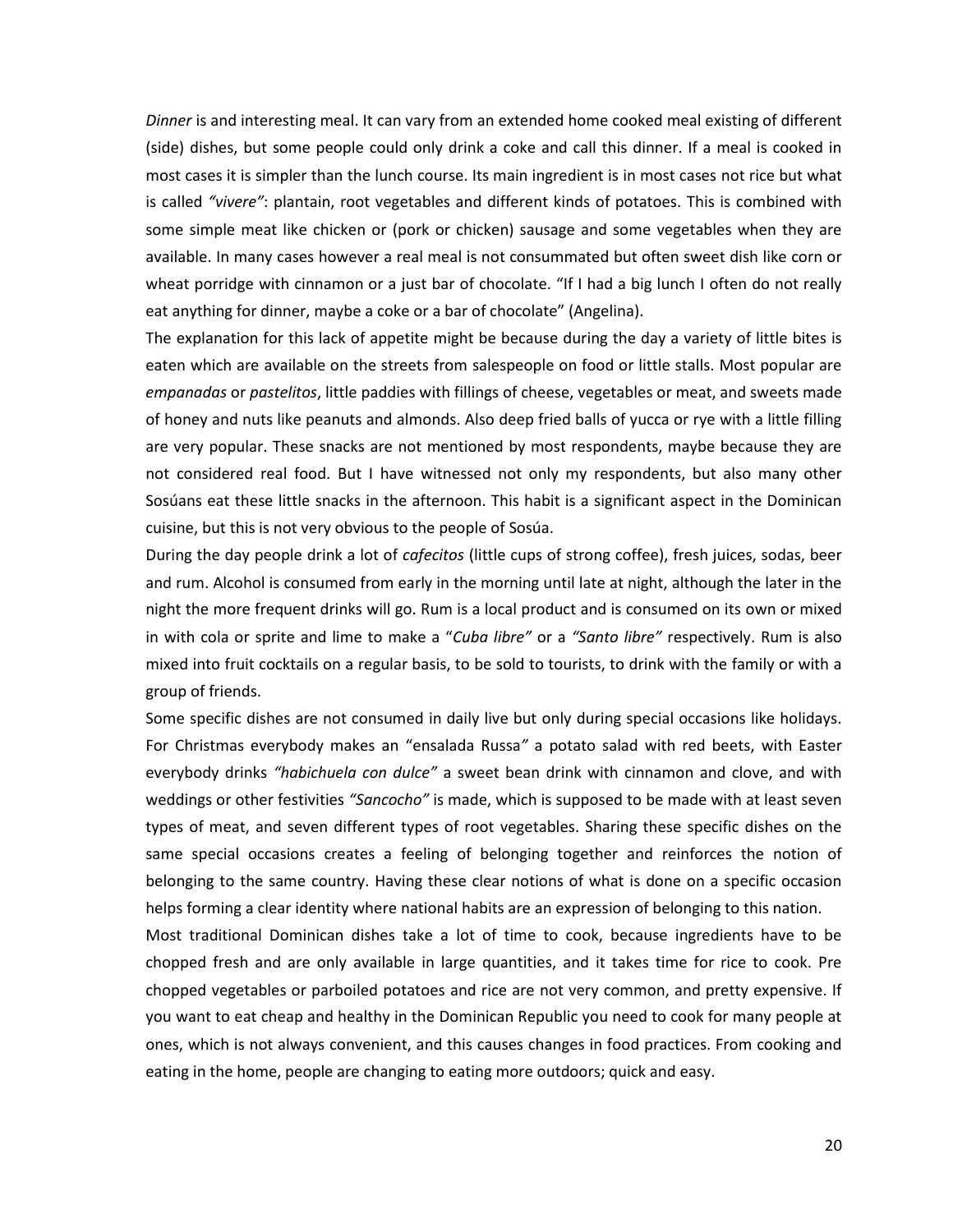#### <span id="page-25-0"></span>**5.2 CHANGING FOOD PRACTICES**

As in most western countries, in the Dominican Republic too, you can see a trend of people leaving the traditional kitchen table behind and choosing take away food over a home cooked meal. The skill of cooking Dominican dishes is therefore becoming a disappearing craft in the republic. According to Duruz (2001:23) the everyday life experiences of the current young people, those of generation X (people who were born between 1965 and 1978) "are shaped by contract and casual employment, real wage reductions, diverse household arrangements, renting rooms in share households rather than working towards homeownership, and an orientation toward networks of friends and "public" leisure, rather than the mythical "family unit" and the "home" as a "private" space." The home cooked meal, which lies at the bottom of a local cuisine, is in danger of dying out due to this way of life, and it does not make it easy to turn this around.

This change in food habits has its influence on family and community dynamics and in extent on how people see themselves. The dinner table, where families sat together, discussing their daily experiences, has had to make room for the couch and the television or impersonal take away places. The family dynamics are changing due to this new form of consuming food into a new form that is not really crystallized yet. But not only family dynamics are changing due to this phenomenon, also gender roles are less obvious than when the female head of the household was responsible for a home cooked meal. Women in Sosúa are working more and more outdoors, which leaves them less time to prepare food for the family. "I always cooked for my daughter and me, but now that I am working in this hotel I just buy lunch and throw something together for breakfast and dinner. In the weekends I still cook, but not just for me and my daughter but also for my cousin and her children, because I don't like to cook for just the two of us" (Amarylis). Although it might have been the case, the task of cooking is not taken over by other family members, but by commercial institutions (Duruz 2001). Eating is in this sense no longer a family matter, but an exchange of means for commodity; money for food. This is increasingly seen in Sosúa as well as in the rest of the world. "my mother always cooks lunch, but I like to go to a pica pollo for lunch or have some fried pork" (Kenia). "Normally my wife cooks a simple *sancocho* or something, but if she does not have the time, I go for some take out Mexican food or something. My wife is not a very good cook because she is English, but when I cook, I cook delicious Dominican food. Admitted. I only cook at most twice a year" (Mr. R.).

Although you can see that eating is becoming more a sort of grazing (Duruz 2001) and home cooking is a disappearing art, this has a funny effect. Because home cooking has become a rare asset, its value has increased. People who do cook a meal are viewed upon with admiration, and take away stores are taking advantage of that. "Home cooked meals" are prepared for purchase, commoditizing a dying art of normalcy (Duruz 2001). In Sosúa this is to be seen on the main beach and on the streets. Little tiny restaurants or just street stalls serve "homemade" Dominican food that is for sale for a lower price than any other food in town. This shows that many Sosúans,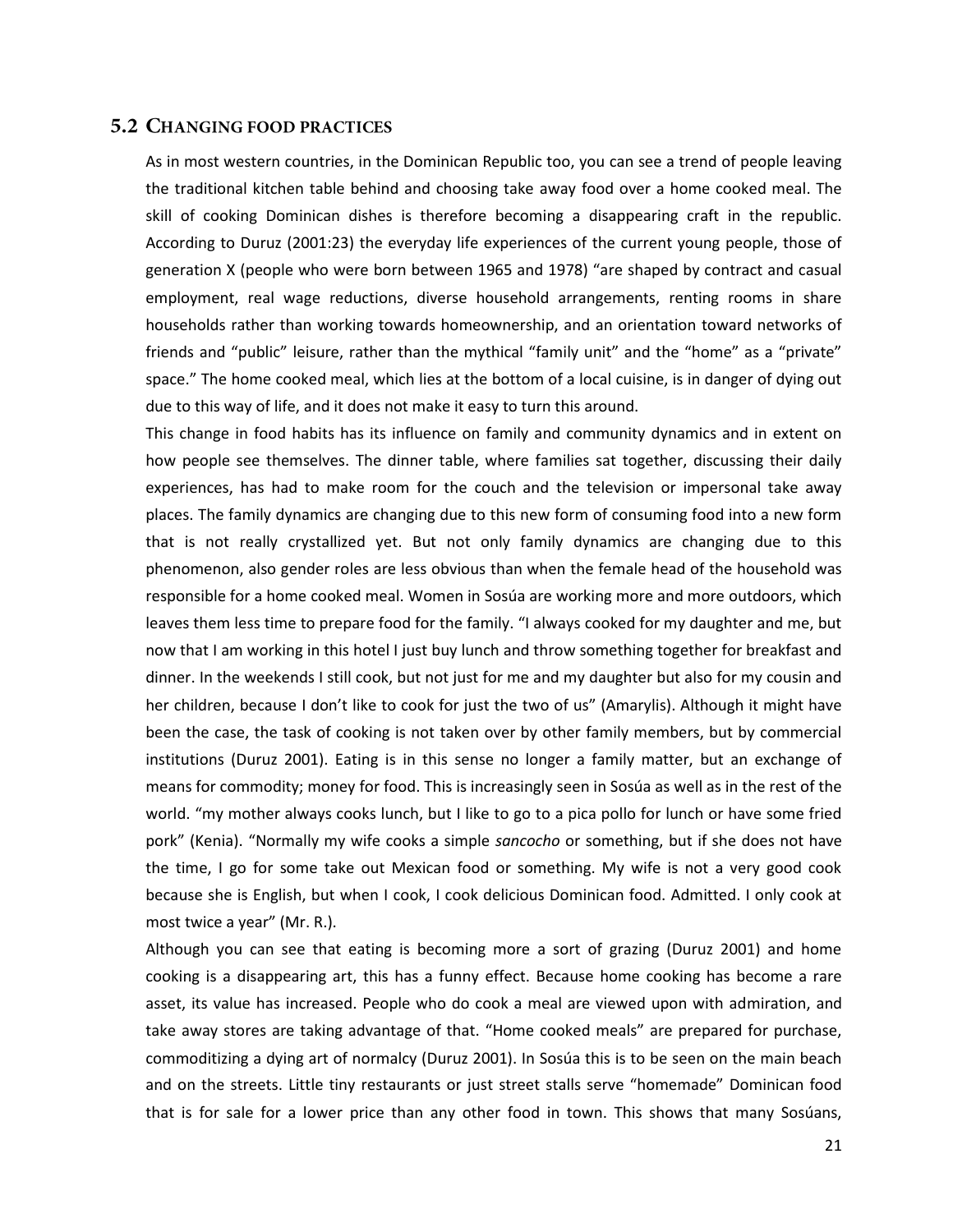although food from every corner of the world is available, choose to eat traditional Dominican food. This shows that they value their own food, even if they don't want to or are not able to cook it themselves.

#### <span id="page-26-0"></span>**5.3 FAVORITES AND NO-GOES**

That Dominican people like their own cuisine became even more apparent when I asked people what their favorite dish was. I was expecting some rare or festive dishes, but almost everybody pointed to a very common, easy available and often eaten dish. "I adorrrrrrrrrrrrrrrrre rice, everything with rice is good"(Ileana). "I really like white rice with pigeon peas and pork, my grandmother used to make that every Sunday for me" (Mr. r.). "It depends on the day, but you could wake me up for rice, friend pork, duck and beans" (Cori). "Give me *moro* with chicken or fried pork. I like meat and high carb foods more than vegetables or fish" (Kenia).

This shows that although most people in Sosúa do not recommend their food to foreigners, they really like it themselves. If they could choose from everything they could imagine, they chose their own daily food every time. In this light it is strange that not many Sosúan people speak proudly about their own cuisine, and this influences the way they value themselves as Sosúans.

#### <span id="page-26-1"></span>**5.4 CONCLUSION**

The culinary capital, as is explained by Bourdieu (Brown, 1973) of Sosúa is much bigger than people would like you to believe. Local inhabitants as well as tourists have never spoken highly about it to me. "O yes, this is Dominican food, would you like to try it, it is very cheap!" (food sales person on Sosúa beach). "Are you going to research Domínincan food? Why, they just eat tasteless rice, beans and chicken every day. You will be done researching in a week!" (Western man who immigrated to Sosúa). But the Dominican cuisine entails much more than people tend to believe, and has much to offer to the world. The people from Sosúa are in general not proud of what they have to offer, and agree with tourists that the only nice thing of Sosúa is the beach. This notion might change when an emphasis is put on reinforcing the local gastronomy and putting it on the map the way it was done in L'Aubrac and Cornwall. This might change how Sosúans feel about themselves and increase pride and confidence in who they are.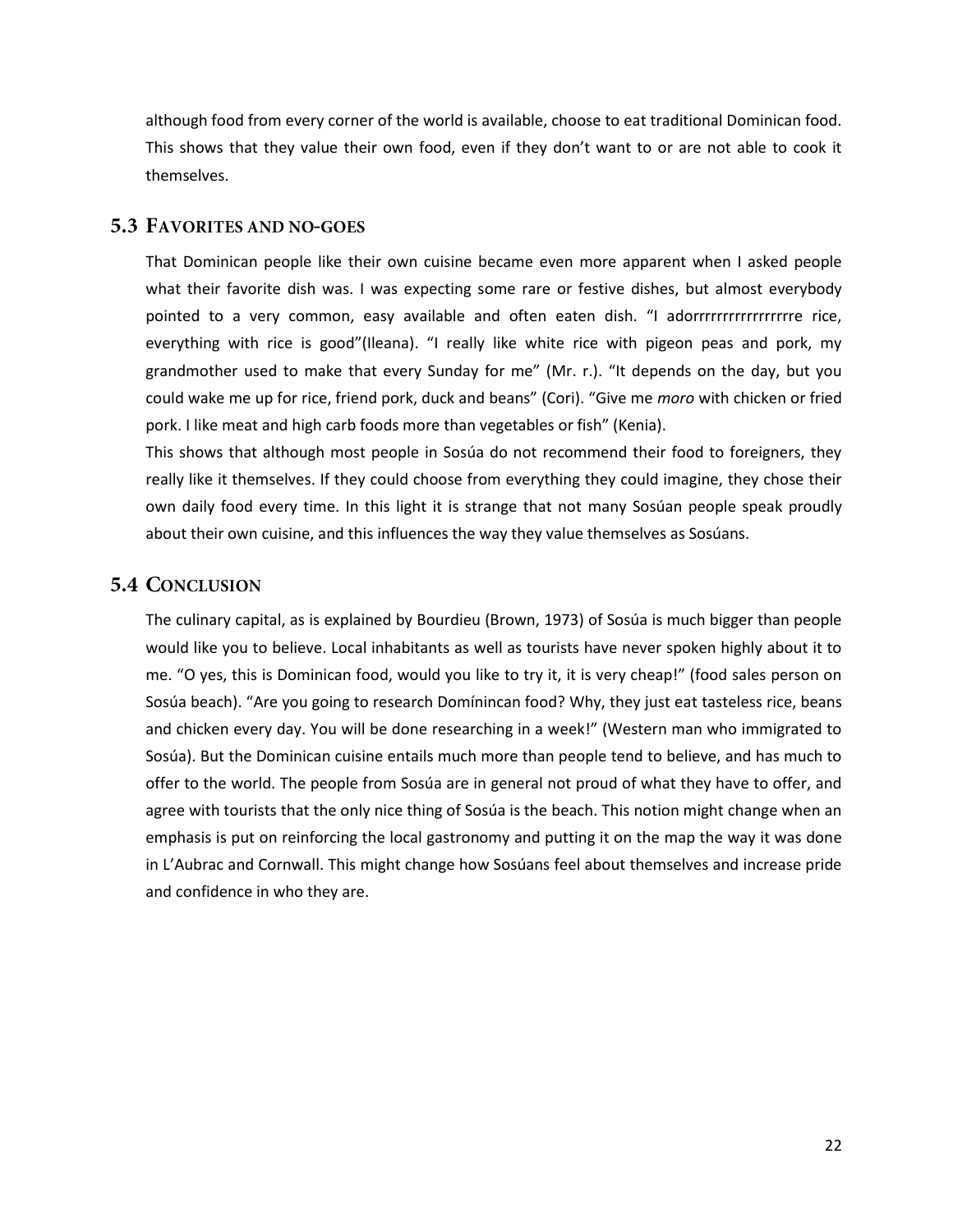#### <span id="page-27-0"></span>**SORTS OF FOOD AND GROUPS OF PEOPLE** 6

#### <span id="page-27-1"></span>**6.1 INTRODUCTION**

I have argued that a person's food choices are a reflection of his personal identity, but it can also be an indicator of a certain group identity. Like Fischler states it: "The way in which any given human group eats helps it assert its diversity, hierarchy and organization, and at the same time, both its oneness and the otherness of whoever eats differently" (Fischler 1988, p. 275). In this chapter I argue that a person's identity and in particular his or her place within a group, is reflected in the diet choices of this person. I argue that people's choices of food correspond with the choices of people from the same group like a social class, a gender or a group of friends and sets them apart from others (Fischler 1988).

Most people have not one fixed idea of their self but possess a variety of identities or roles and on top of that a variety of possible ideal selves (Elliott & Wattasanuwan, 1998). Being in different settings calls for being a slightly different version of oneself, and food choices help expressing these different roles.

In this chapter I will review how people express themselves through their food choices, and how that is representative for a specific group. I will look to differences between social-economic classes, differences between age groups, different habits within families and groups of friends and finally I will review differences in eating habits between men and women.

To analyze this issue I want to use the theory of Elliott and Wattanasuwan (1998, p. 138) "In postmodern consumer culture individuals are engaged in a constant task of negotiating meanings from lived and mediated experiences as they endeavor to construct and maintain their identity. As part of the resources for this task they utilize the symbolic meanings of consumer goods […]". This theory claims that it is not just what you eat that defines someone as a person, but the symbolic meanings that are attached to certain consumer goods built up to a complex of messages from which a certain identity can be read. On top of that, not only what people consume or choose not to consume can tell something about the perceptions of the self, but also how, with whom and where. Below it shows that it is a little more complex than: "all the Dominicans eat the same: rice, beans and chicken" (Mr. R.).

#### <span id="page-27-3"></span><span id="page-27-2"></span>**6.2 GROUPS OF PEOPLE**

#### **Rich and Poor**

People from different socio-economic classes often live very different lives. They live in different neighborhoods, go to different stores and have different jobs. The working class in the Dominican Republic is the largest class by far, and has not much to spend on food let alone luxury food items: "Poor people, the vast majority of this country, eat to survive" (resp. Mr. R.). The upper middle class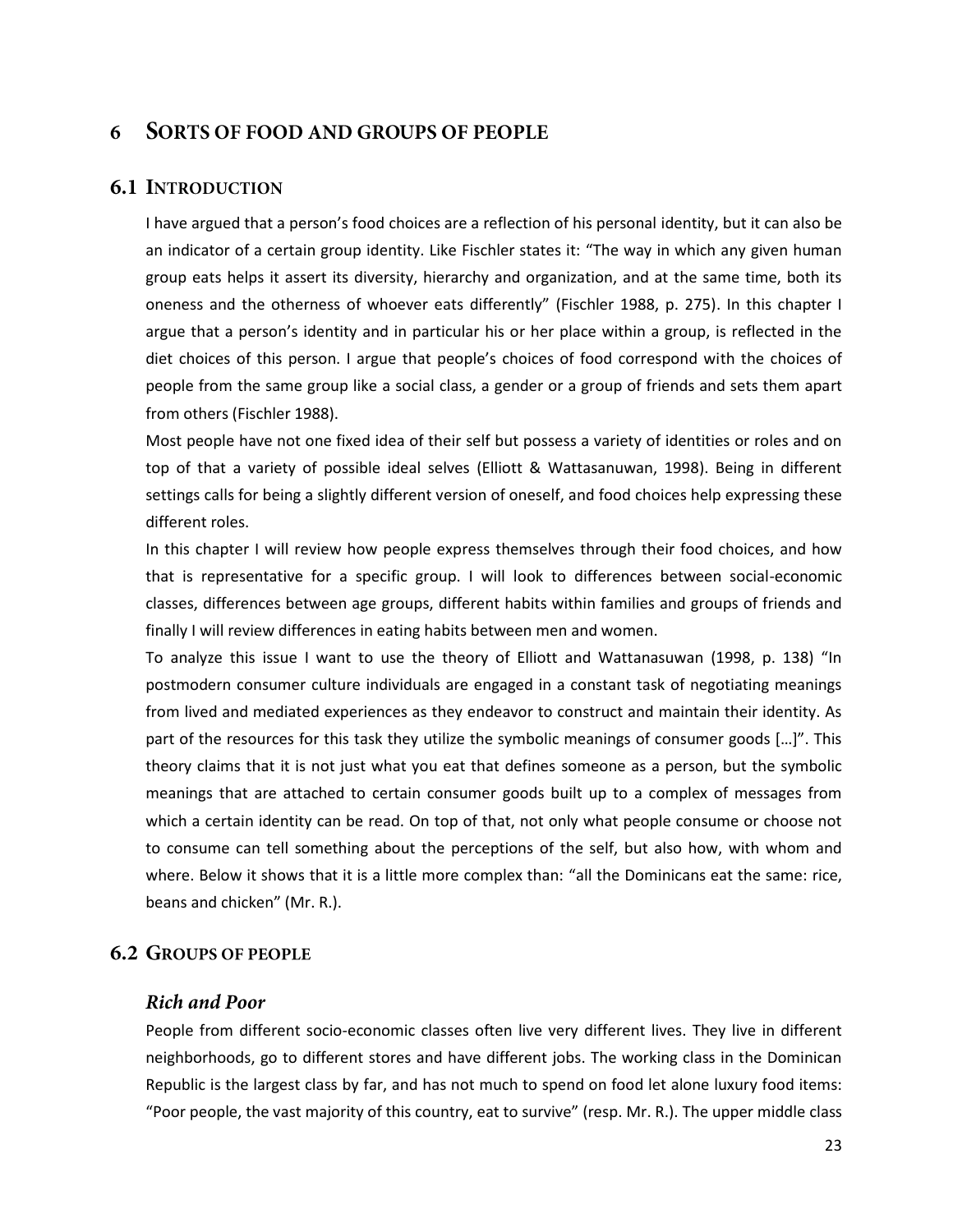is much smaller than the working class, but still an important part of the population. These people have often (limited) access to power and running water and in middle class neighborhoods streets are more often paved and facilities like sewer systems are in better condition than in poorer neighborhoods. The upper class consists of a very select amount of people who are "disgustingly rich" (Bernhard, German tour guide) and can afford "everything they want, including private jets and multiple cars" (Bernard)

In this piece I will illustrate food habits per class, and comment on what this implies for peoples identities. Important to mention is that I did not talk to very rich and upper class people on many occasions, so most information about this subject is learned from other informants.

The diet of *the lower class* is without much variation, people can only afford: rice, rice, rice (Kenia) or more nuanced: rice, beans and plantain (Angelina). Because the poorer people have to work hard they eat food that is higher in carbohydrates than people from the middle or upper class. They in fact need a big breakfast to get them through the day, something people from the middle class not often eat. People from the working class mainly eat big quantities of plantain, yucca and rice. When there is a little more to spend they complement their diet with cheap vegetables like peppers and onions (Cori) and lower quality meat like boney chicken parts and salami sausage (Mr. R.).

In their diet the whole lifestyle of this class is reflected. Most agricultural work or factory labor is as monotonous as their diet. People from the middle class look upon these people as being simple; simple in mind and simple in habits. This is not always expressed directly but can be read between the lines. Being looked down upon by other people has its influences on how people perceive themselves, and feelings of inferiority are unavoidable in this case.

People from the *middle class* can afford more expensive foods including different vegetables and meats. Still there is not a lot of money to eat many other meats than chicken, salami or pork for most people, but this already opened possibilities to have a more varied diet. Vegetables like broccoli, cauliflower, eggplant and butternut squash which are not affordable for the working class complement the always apparent onions, green peppers and garlic (Cori). Simple beef stews are sometimes on the menu, and "international dishes" like pasta are affordable for the middle class. Take away food, which is omnipresent in Sosúa and the neighboring village Cabarete, is also more affordable for people from the middle class, and increasingly popular (Kenia and Mr. R.). The *Pica Pollo*, a little snackbar type where you can get mainly fried chicken and fried plantain is the most popular for take away food, but also small Dominican style hamburger stalls on the side of the road are increasingly in favor. "my mother cooks lunch every day, but although I live with her, mostly I go to a pica pollo for lunch, or have fried pork. I just *adore* fried meats!" (Kenia).

Because people from the middle class are able to afford what might feel like whatever they want if you compare this to the lower class, this gives them a feeling of satisfaction. "I can eat whatever I like and I know I am in a privileges position. Not everybody is as lucky as I am" (Ileana). The people from the Dominican middle class can still afford a lot less than they tourists who are in town all year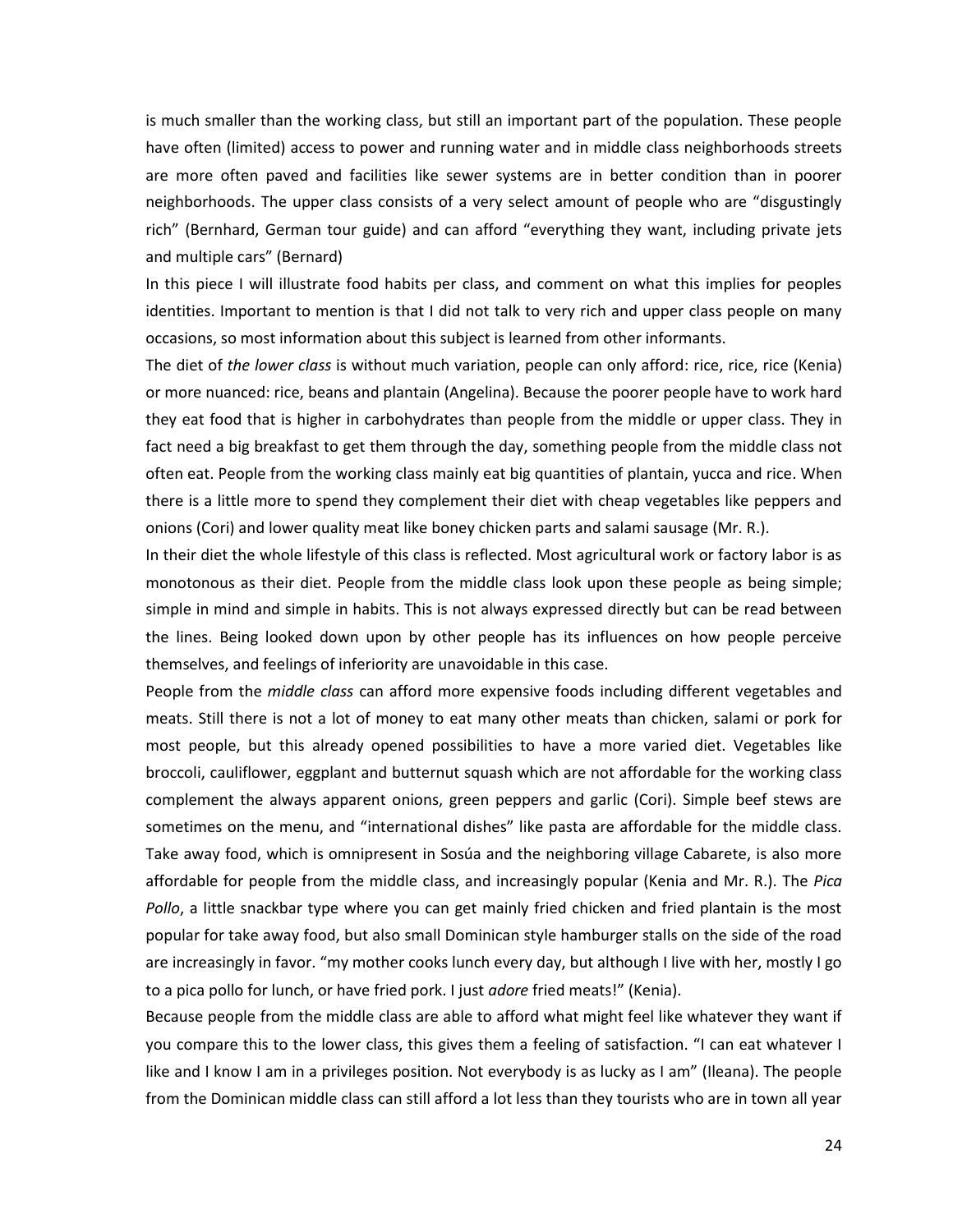round which causes some feelings of jealousy, but middleclass people who are not confronted with rich tourists everyday show a great level of confidence and pride in who they are.

People from the *upper class*, which is by far the smallest, can afford to eat everything they want: beef, fish, seafood and expensive vegetables and fruits. "Rich people can have barbecues whenever they want, which is not possible for people from the middle and lower classes, because meat is the most expensive foodstuff"(Cori).

People in the higher classes eat healthier than people from the lower classes, because what is mentioned as healthier foodstuffs are the most expensive e.g. fish, seafood and vegetables (Kenia). The most affordable foodstuffs (rice and plantain) are very high in carbohydrates but low in vitamins and minerals, which causes for a gap not only in economic but also in health status between the higher and lower classes. Rich people cannot only afford more expensive foodstuffs, but also better quality food, so if they buy meat of the same animal as somebody with a smaller budget, the cut is often better. Chicken breast for example is easier to cook than chicken legs or wings, but only affordable for the richer people (Cori).

Because the rich upper class is in a privileged position and the have gotten there for a reason, they are not looked upon with admiration by the lower classes. They are seen as selfish because they do not want to share their wealth, and the rejection is even stronger when a rich person is in a position of power e.g. a person in the government. These rich people on the other hand feel like they deserve this great wealth and show happiness and pride in who they are. Of course there is a lot of envy from the lower classes to the people in more privileged positions, which influences their judgment in a certain way.

Although the differences in *quality* and *variety* of foodstuffs between distinct social classes are significant, between age groups the differences lay more in *sorts* of foodstuffs.

#### <span id="page-29-0"></span>Young and Old

People from different generations in Sosúa have very distinctive food patterns. My respondents made mainly a distinction between the older generation eating healthy and the younger unhealthy. This conclusion was drawn from the fact that older people eat less greases and easier to digest foodstuffs like potato puree and soups (Kenia, Cori, Anayris, Ileana). They also tend to eat softer foods, like mashed plantain or yucca, soups and stews, instead of fried chicken and fried plantain (Angelina).

What is striking however is that the younger generation does not simply eat what is seen as higher in carbohydrates and fats. They don't eat the same food stuff with the only difference that it is prepared in a less healthy way like deep fried instead of boiled potatoes. Instead of rice beans and chicken, they eat potato chips, French fries, sodas, burgers, cereal (Ileana, Anayris) and other things that are not just less healthy, but also American or international based dishes. It is seen more often that the adolescent generation tries new thing to find their own identity, but in this case the young adults are part of the postmodern generation. According to Elliott & Wattanasuwan (1998) these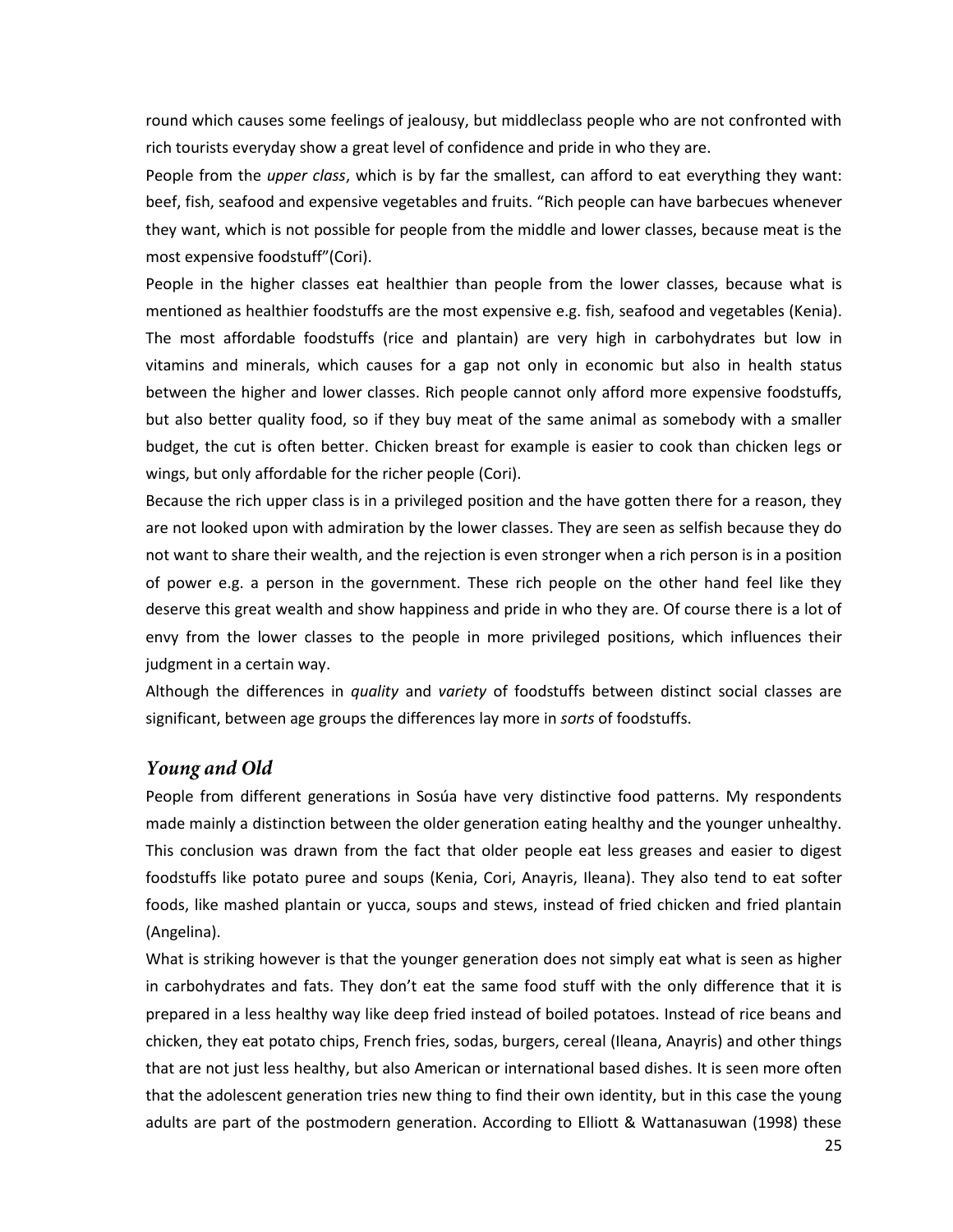young people are actively looking for other role models than the family to find their own way to be. So what we have seen before, that most youngsters turn back to the way of their parents when they have their own family, is less sure with this generation. Through exploring foods that are from a completely different world, young people incorporate a piece of this world, and will come out changed at the other end. This change might be so big that they are not going to be like their parents, and food habits that have been there for decades and sometimes centuries might be permanently replaced by other ones.

#### <span id="page-30-0"></span>**Families, friends and colleagues**

Although family units are not always according to the nuclear family model (father, mother and children) in Sosúa, the family life plays an important part in most people's lives. Eating the main meal together is important to most people and fathers and mothers even come home from work to eat with the children at midday (Cori, Mr. R). If there is a family meal the family eats together at the table and also the same food. Only in the exception that one of the family members does not like something that is cooked he/she could eat something else, but this goes more for dinner than for lunch, the main meal (Kenia, Amarylis).

Friends have often a couple of things in common with each other, but food habits are one of the most apparent denominators. "It is like with clothes: nobody wears the same clothes, and nobody eats the same foods" (Angelina). Also Cori was of this opinion: "I like dried fish and sardines, but nobody really does that. People just like different foods". But apart from the overall thought that food habits are not relevant in a friendship relation, there was a comment that kept surfacing: "my friends always eat only Dominican food, la Bandera (rice, beans and chicken). They don't know anything else, because they don't know other cultures, and they don't want to know" (Kenia), or: "Yes, everybody in the Dominican Republic eats the same things. Always rice, because it is very cheap and grows in the inlands (it looks like Asia back there), so it is available for everyone" (Mr. R). In the lower classes there is not much choice in food, so if people would want to eat different than their friends it is not even possible. The desire to be able to choose your food and express ones values through food choice is very apparent, but poverty forces people to be more similar than they want to be.

What is not something that defines friendships is in fact a common denominator with colleagues. In the cases that working men can't go home for lunch they would share the meal with their colleagues as a replacement for the family. Traditionally one of the wives would cook something and bring it to the group (Mr. R.) but in 21<sup>st</sup> century Sosúa this farmers' tradition is replaced by take away food stalls where the meal is purchased for the group of colleagues. Although this is interesting in the light of socio-economic change in food habits, is has surprisingly change little in the group dynamics of colleagues.

Interesting to note here is that it seems that people who are somewhat forced to be together because they have been born in the same household, or chose the same profession have a very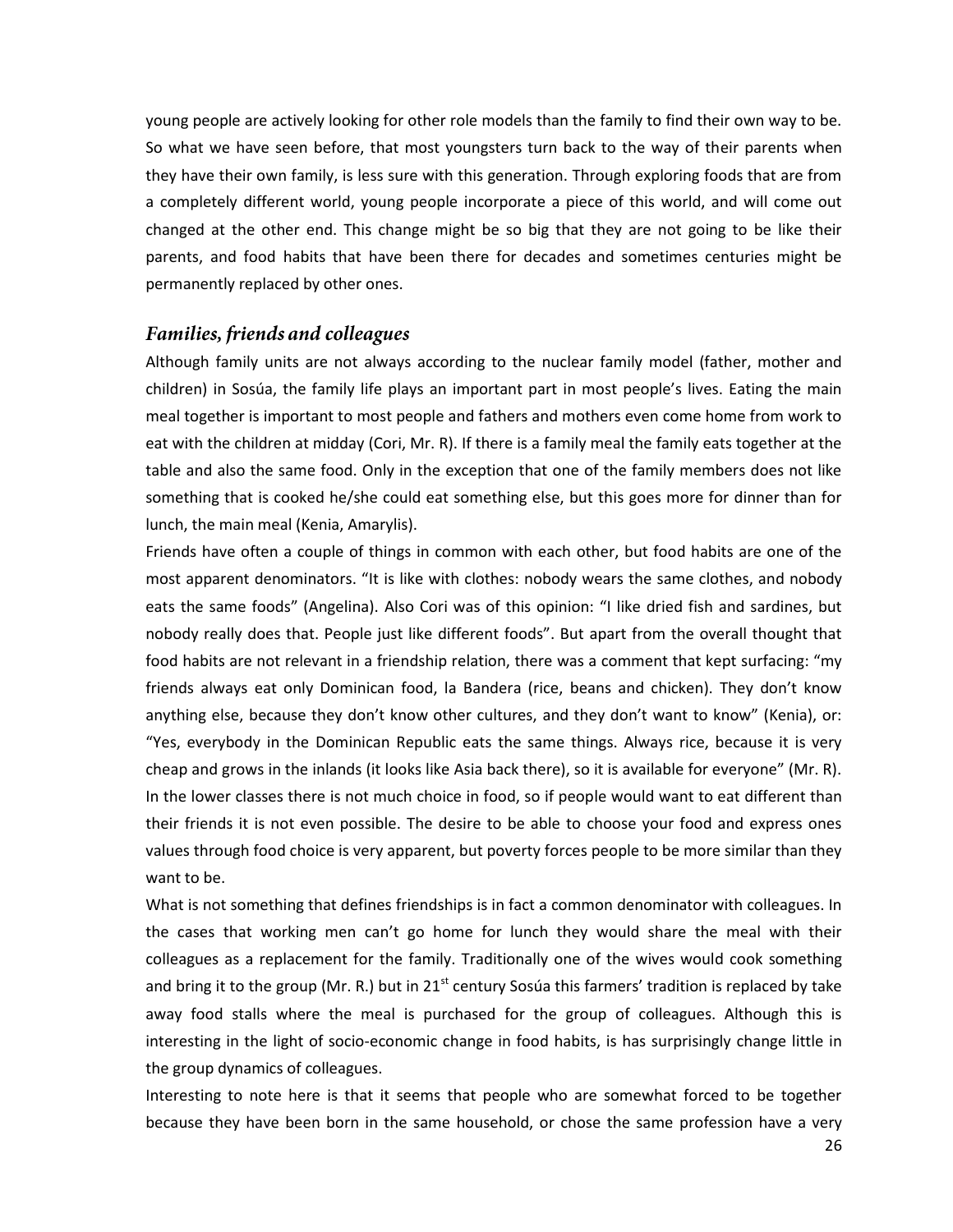similar diet, while people who choose to be together like friends do not eat specifically the same things. Food does not seem therefor a very important factor in the expression of a friends group identity, but is so with families and co-workers.

#### <span id="page-31-0"></span>Men and Women

According to the battle of the sexes and the saying that men are from Mars and Women from Venus, it seems likely that men and women would have very different food habits. Especially in a region where the *machismo* ideal is believed to be present with many people, gender differences are expected to be found in Sosúa as well. Men and women however both told me over and over again that there are no differences what so ever in food habits between the sexes in Sosúa. Men might eat in some cases slightly bigger portions, but not even always. Cori told me that women could eat as much as men in this country because they move a lot more than western people, and stay in shape that way. People walk the beach, walk through town or have a swim in the ocean. I have spoken however to women (Ileana) who were very aware of the Dominican diet being high in carbohydrates and therefore fattening. Slimming down is as much a topic here as everywhere else, but maybe on a lower intensity level. This might have something to do with the physical ideal of women that is very different in Sosúa than in the western world. Women have curves and show them off, even if the curves are much bigger than would be appreciated in western cultures. So skinny women who are to be seen in Hollywood movies, are hardly to be found in the Dominican Republic. Like Anayris told me: "women like me eat to be full and satisfied, I am not going to spend money on expensive fish and salad if I can only get a tiny portion and feel hungry all day!" The virtue of restraint is with most women of the lower classes not highly validated although most of them say to be faithful Catholics. Especially in eating and dressing practices with younger women there is not much to be found that would indicate this virtue to be important.

There is however a distinctive difference to be found in consumption habits, but more in drinking habits than eating habits. This difference lies not specifically in practice, but in preference of flavor and quantities. "Women drink more beer than men, but that is only because men drink more rum" (Kenia, Anayris, Angelina, Ileana). This joke is based on the fact that the consumption of alcohol lies very high in the Dominican Republic, rum and beer being the most popular drinks. "We are the  $3^{rd}$ rum producer in the world, and 60% of this stays in the country (spokesperson of the Brugal Rum factory). Rum is often mixed with Coca Cola or Sprite to make Cuba or Santo Libres, or it is mixed with fresh fruit juice to make cocktails like Piña Coladas. Men and women enjoy a bottle of rum together, may it be with friends, family are even acquaintances who walk by (Amarylis).

#### <span id="page-31-1"></span>**6.3 CONCLUSION**

In this chapter I argued that a person's identity in particular his or her place within a group, is reflected in the diet choices of this person. I argued that people's choices of food correspond with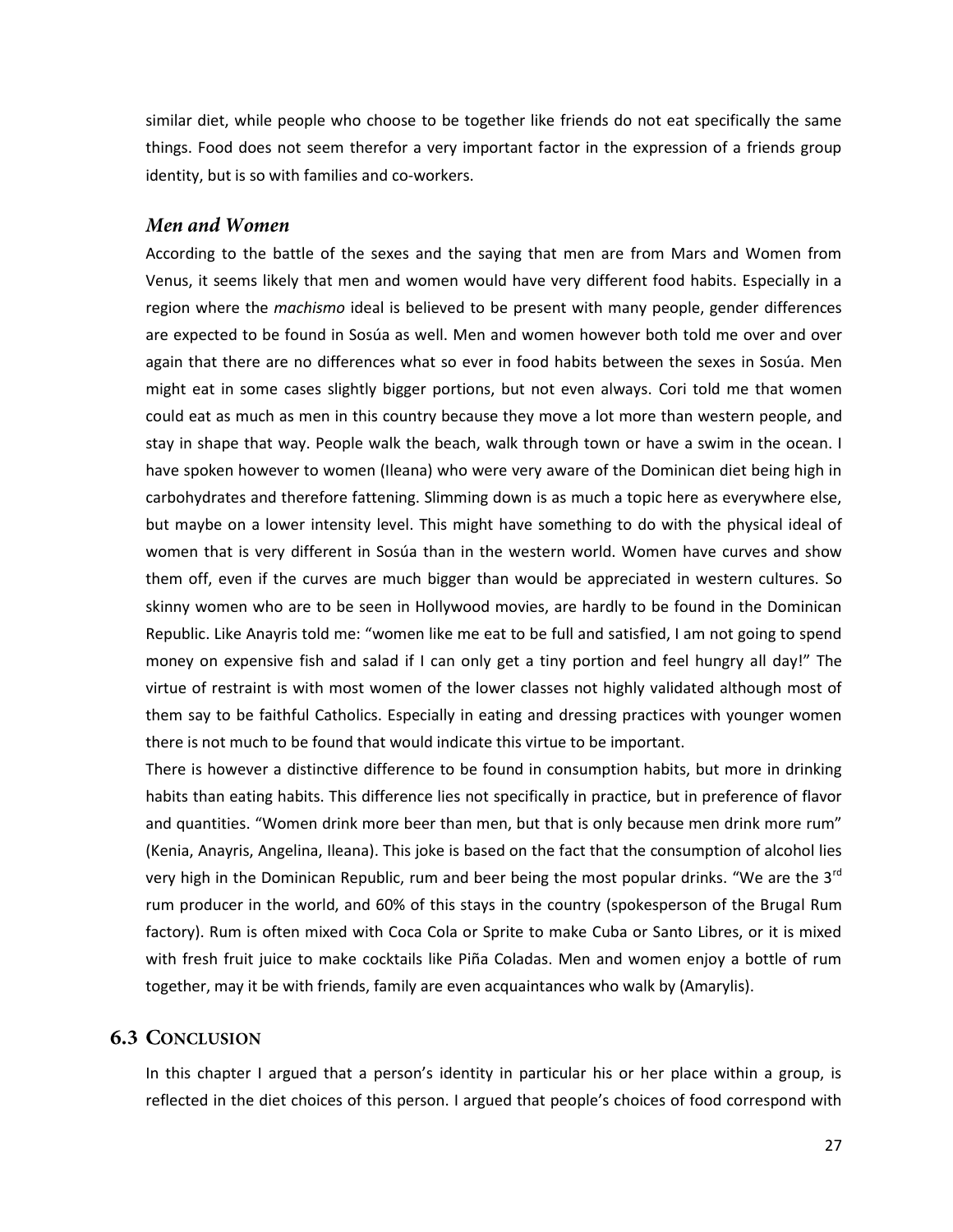people from the same group. In general this was the case for Sosúa, except for the social group of friends; food does not seem to be the common denominator that is the glue that holds friends together. But especially people from the same social class or family eat very similar foodstuffs. For the lower classes food choices are indeed often made out of necessity instead of free choice. In the higher middle and upper classes however people have the option to actively create and express their identity through consumption of goods and food like was suggested by Elliott & Wattasanuwan (1998). In Sosúa this notion is most visible with young adults who are the ones that make food choices that are different from that of their parents and ancestors. Instead of the chicken, beans and rice they choose French fries, hamburgers, fajitas and tortillas. In the choice of this diet not only the difference between the generations is underlined, but also a desire to belong to the globalizing world community is visible from this behavior. By eating "international" food (Kenia) like hamburgers and taco's somebody can express that he knows and values not only things from his tight personal circle but is aware and appreciative of what the rest of the world has to offer. In this way young Sosúans are not simply copying food habits to be like the envied tourist, but they use the available input to create a new identity, an identity of a modern world citizen.

The level in gastronomic mobility seems to correspond with social mobility. Young people of the middle and upper class, who have many opportunities to try different social roles, are also the ones who are most flexible and original in food choices. Older people, especially in the lower classes, have not many opportunities to reevaluate who they are, and what they should do to change or reinforce this because they need all their energy to supply in their basic needs and often in the needs of children or other family members. This way they are less inclined to use others as a mirror for the self, like I am going to talk about in the next chapter.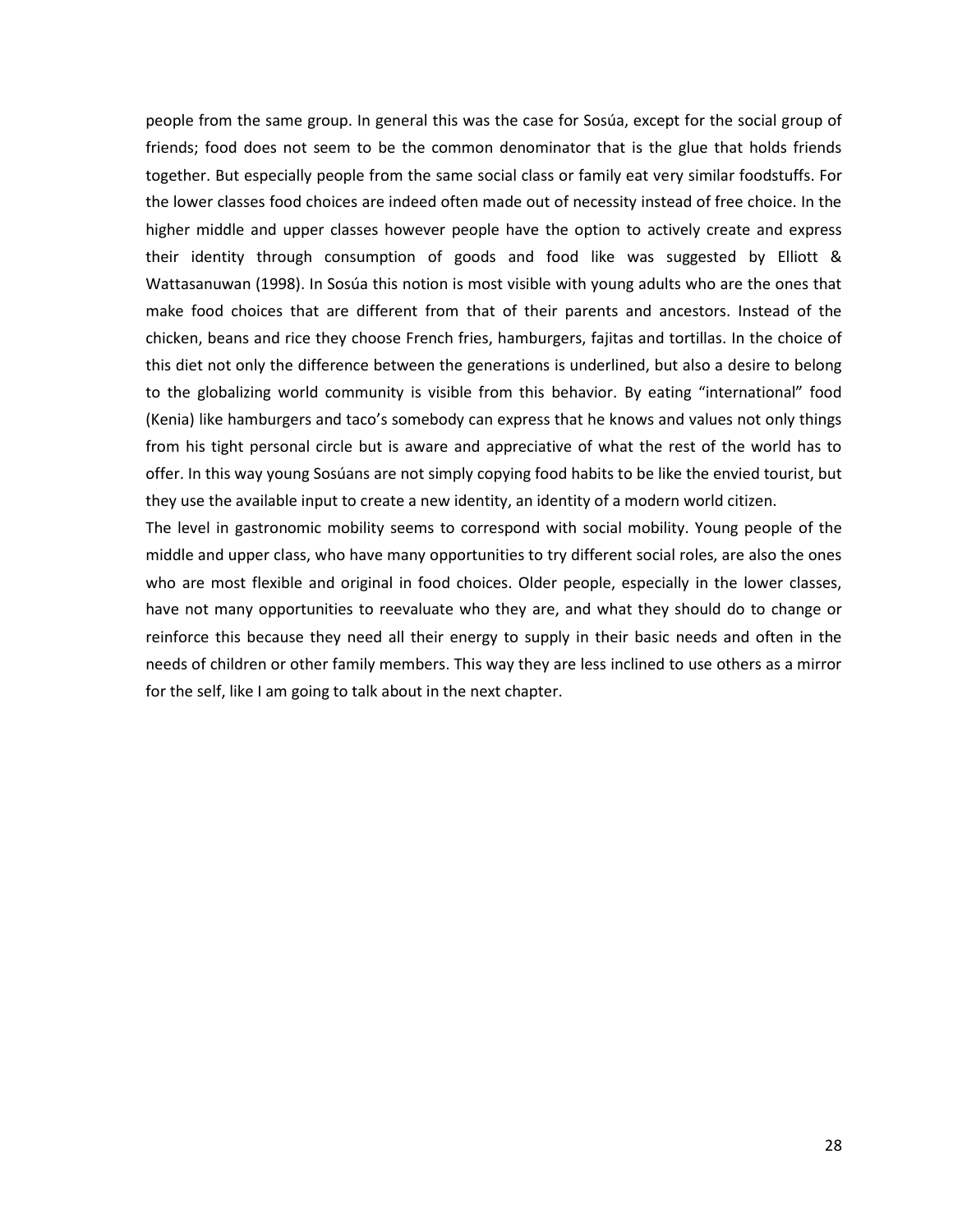# <span id="page-33-0"></span>7 "THE OTHER" AS A MIRROR FOR THE SELF

#### <span id="page-33-1"></span>7.1 INTRODUCTION

In earlier chapters I have discussed that a person's identity is validated through social interaction and that the self is imbedded in social practices (Elliott & Wattanasuwan, 1998). When a person is in his daily routine amongst the people who are always there, there is not much reason to consider one identity over and over again. If a person suddenly meets someone new, this is reason to reflect one's own identity in the light of the other, because this new input can teach a person a lot about the self.

In this chapter I argue that being in contact with strangers is a catalyst for change in how a person thinks about himself. If the relationship between the two people is not equal, and one of the persons is in his home place working, while the other is in another place celebrating a holiday, this causes tensions (Stronza, 2008).

In this chapter I will start with some academic remarks on the subject of identity challenges through the encounter of strangers and illustrate this with examples of Sosúa. I will give some special attention to how this process of meeting others has an effect on what local people will offer to tourists. I will shed light on how Sosúans have altered their whole town in relation to the increasing demand of tourists.

The second "others" in Sosúa are the Haitian guest workers. Because of the long history of hostilities between the two people, Dominicans and Haitians try to interact as little as possible with each other. Although this creates an interesting case to study in the light of perceptions of the other in relation to racism, discrimination and hostility, in this chapter I will focus on the relationship between tourists and local Sosúans. The effect on perceptions of the self through this more ambivalent relationship is less obvious and therefore more interesting to review.

#### <span id="page-33-2"></span>7.2 THE TOURISTS AND THE LOCAL

"When tourists and locals meet, their encounters are like windows that double as mirrors: each site uses the other to peer into a new world while at the same time casting back impressions, and reflecting on themselves through the eyes of the other" (Stronza, 2008:244). How the two parties perceive each other is however not in a very nuanced and open minded way. Tourists as well as locals have stereotypical ideas about the other that they project on the stranger. This is a mechanism that is used to serve as a culture translator (Jelinčić 2006); a tool to simplify the process of making sense of the others wishes needs, and purposes. On the one hand this makes it easier for people to understand each other, but on the other hand it causes resentment because the other is not willing to see a person as a distinct individual but only as part of a simplified group with just a few very articulate features. The imbalance between the two groups does not benefit the smoothing of the relationship. Most tourists are from rich western countries visiting poorer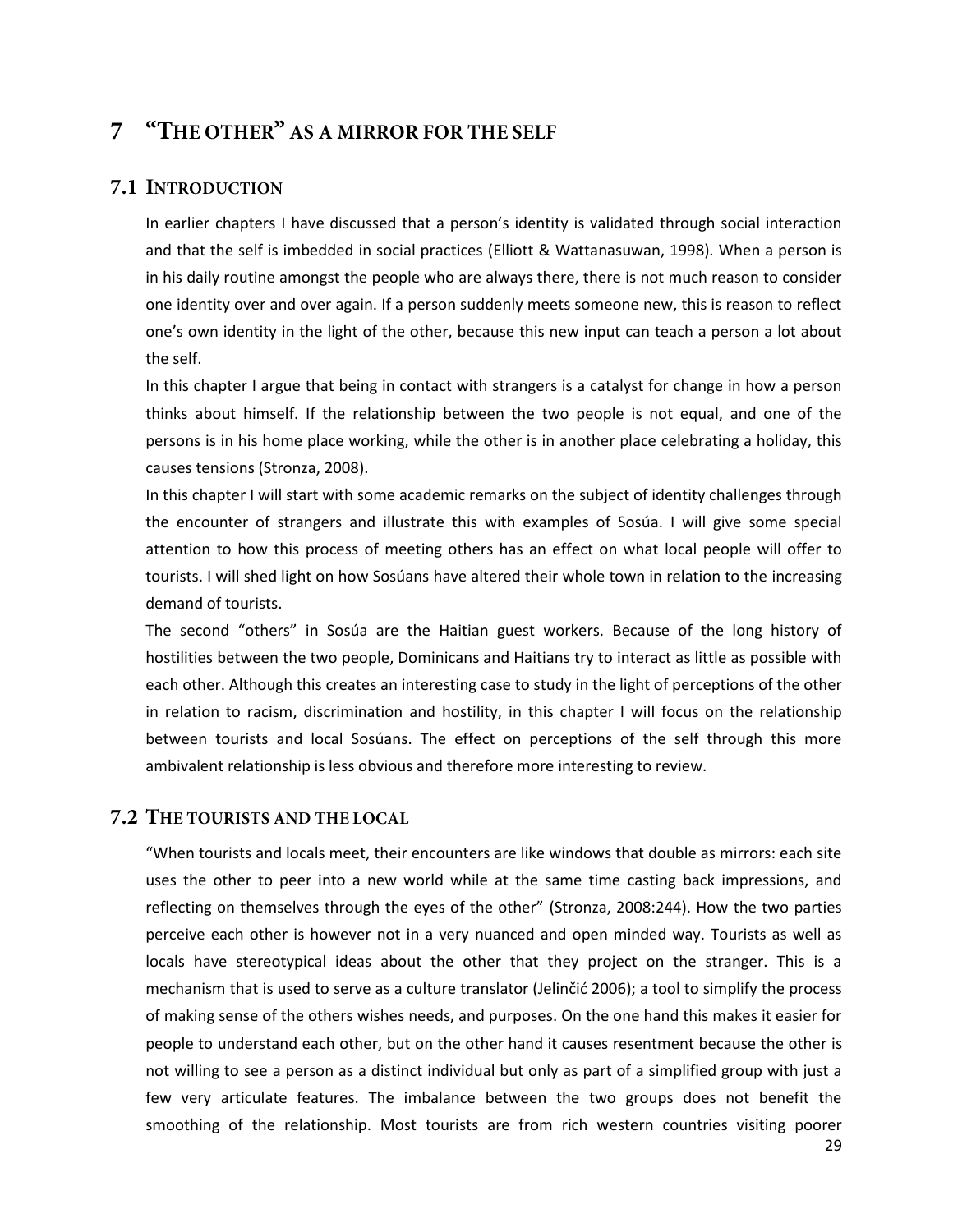countries and have what the local does not have: "freedom of travel, free time and financial superiority" (Jelinčić 2006:186). The host has to be working and serving the guest, while the guest was able to read up on what to expect of the tourist site, and the host has no way to be able to know what to expect of a guest who comes to visit. This gives an advantage to the tourists who already were in an advantaged position, leaving the host with a greater feeling of being inferior, seeing that priority is given to the needs of tourist over his own in many aspects.

Being in an advantaged position does not mean that tourists are the only once influencing the identities of the hosts. The simple fact that at tourist is on a holiday, away from his daily worries makes that he can temporary be a different person; he wears a different "hat". In his "escape from reality" (Jelinčić 2006:188) he can be anonymous in the new place where nobody knows him, and ramifications because of undesired behavior will not by far be as strong as in the home community. This is why tourists not always act polite and try without shame to get lower prices and better deals in a way that would be frowned upon in the home country. This causes the local population to raise prices for tourists anyway, and take advantage of their ignorance by selling them as much (worthless) goods as possible (Jelinčić 2006).

It might seem that host communities are completely at the mercy of the demand and rude behavior of the tourists, but this is not the case. Although host communities are often adapting their identity and cultural supply to the desires of the tourists, they are not without agency in this matter. Like in the case of Infierno (Stronza 2008), the local community chose his own (re-invented) images to represent themselves with, in this way actively creating an identity for the tourists. These invented identities can be based on completely made up images, but in most cases these identities created for tourism stem from heritage notion of a certain region. This can be from an ethnic angle like in the case of Infierno (Stronza 2008) and the rainforest communities in the Brazilian Amazon (Wallace 2009), but also from historical icons such as in the case of England (Palmer 2005) or from gastronomic heritage e.g in Cornwall (Everett & Aitchinson 2010), in Aubrac (Bessière, 1998), in Malaysia (Jalis, 2009), or in Croatia (Fox, 2007). An invented or reinforced local identity benefits tourists, because it paints a clear picture of a site that they can understand and value, but it also benefits the local inhabitants. By having to present themselves in a way to tourists, they are forced to think about their identity; what to put in the spotlights, what to keep in the background. In the end these identities are going to be part of a person and might trigger the positive effect of increased self-respect, pride, confidence and solidarity within the local community.

Sosúa as a small tourist town is a good example of a site in which identities are challenged because tourists and local community members are forced to interact with each other. Most Sosúans work in the tourist industry, may it be as a hotel clerk (George), a performer in an animation dance team (Mr. R.), a cleaning lady in a language school (Ileana), a restaurateur (Cori), a bar owner (Jan) etc., and are in daily contact with tourists. That these two groups form an opinion about the other is very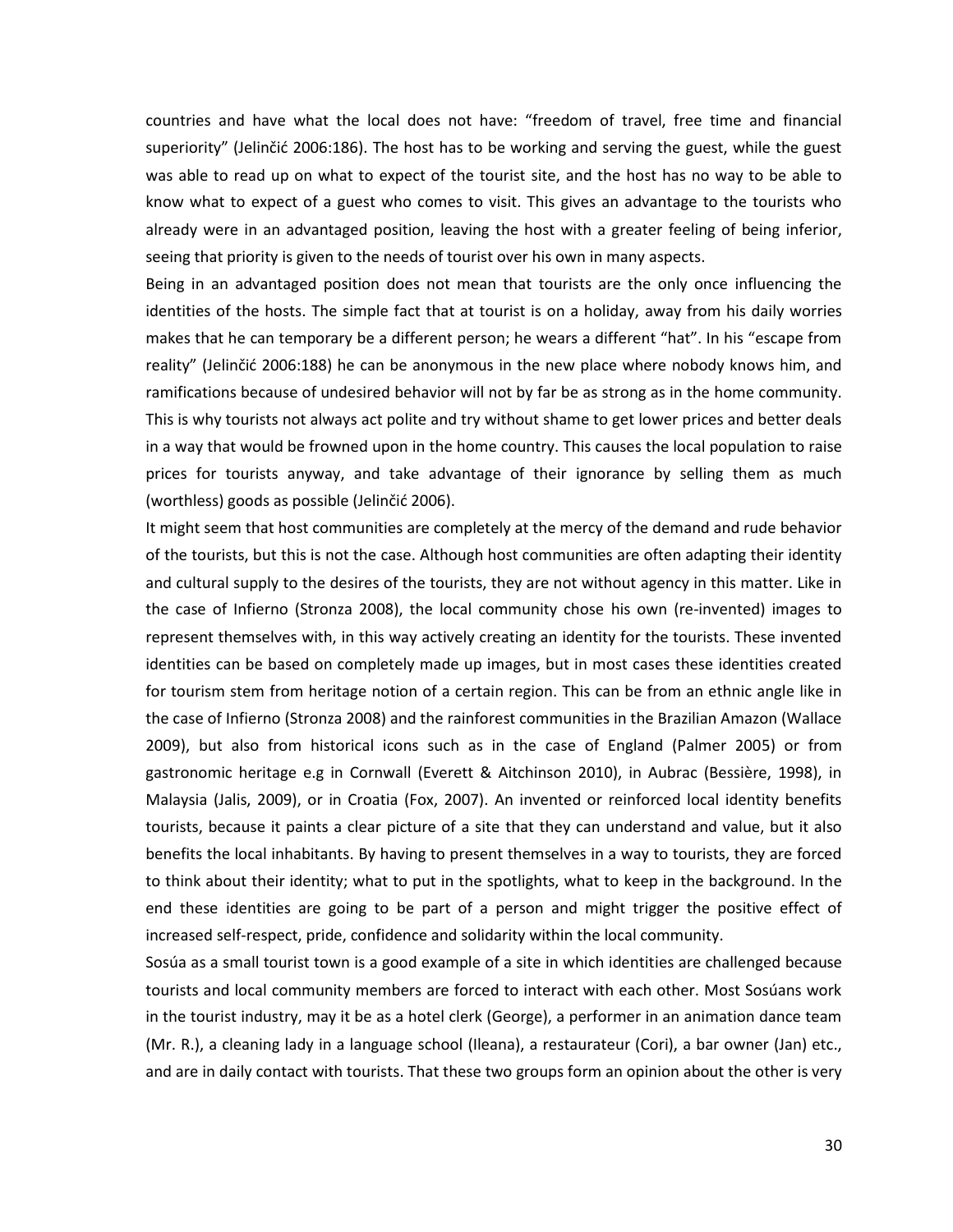clear, but that being with the other might change one opinion of the self is less apparent, and therefore reviewed in the next part.

#### <span id="page-35-0"></span>7.3 THE UNBELIEVABLY ARROGANT GRINGO'S AND THE LAZY SOSÚANS

Talking for two minutes with a "gringo" (a term that is used by the inhabitants of the Dominican Republic to indicate anybody with a slightly western look), is enough to hear a lot of prejudice and stereotypes of Dominicans. "They [the Dominicans] have no work ethic, they do as little as possible, and if they have enough money to get through the day they will simply stop working. I will never employ a Dominican again. On top of being extremely lazy they have the idea that gringo's are in depth with them, because they have been born rich, and never have had to work for it. They always ask me for money, even when they know I have been living and working here for years and earn the same amount as other people in the same hospitality business" (Jan, a Dutch bar owner in Sosúa). "Dominicans are always looking for a short cut to rip off gringos: they have strategies to lure tourists into their shops and are very aggressive in their selling methods. They will tell girls and women they are very beautiful, even if they don't think so, just to get them to buy something, and they also just block people in their way and chase them into their shops, even if the tourist showed no desire to buy something (George, a Haitian immigrant who works in a hotel in Sosúa). These comments represent the feeling of many foreigners who live in Sosúa for a long time, but also of tourist who have been there longer than a few days.

But the hostile feelings go both ways; local inhabitants have the feeling that the tourists are occupying all the nice places in town (like the beach), that they are getting better provisions like steady electricity and running (hot) water, while ignoring the local people and pretending they own the place. "Most tourists are not interested in our local culture; they just want beach and pizza" (Kenia). "The reason why I don't serve local food to tourists is that they simply don't want it. *La Bandera* is not good enough for them, they want fish and seafood, not chicken and rice!" (Cori). "Tourists have caused many problems: they make prices skyrocketing and attract prostitution and criminality. Right now it is even worse, because there are less tourists than before, so the local economy has to suffer, but the high levels of crime and prostitution have not declined, which is even worse for the [reputation of] the town" (Kenia).

The fact that the local inhabitants are for a large part economically depending on tourism causes feeling of frustration. On the one hand they want the tourists to be there because they are their most important source of income, but on the other hand they would like to see the tourists gone, because they dominate the town, and dictate how local life is shaped. Being dependent on people who seem to have a better and easier live gives Sosúan people the feeling that they need to defend themselves: "Dominican people are very nice, friendly, loyal and social people. I am proud to be part of the "first nation of the New World". What gringos sometimes don't get, is that their existence was made possible by our existence, because we were here first" (Mr. R.). On top of the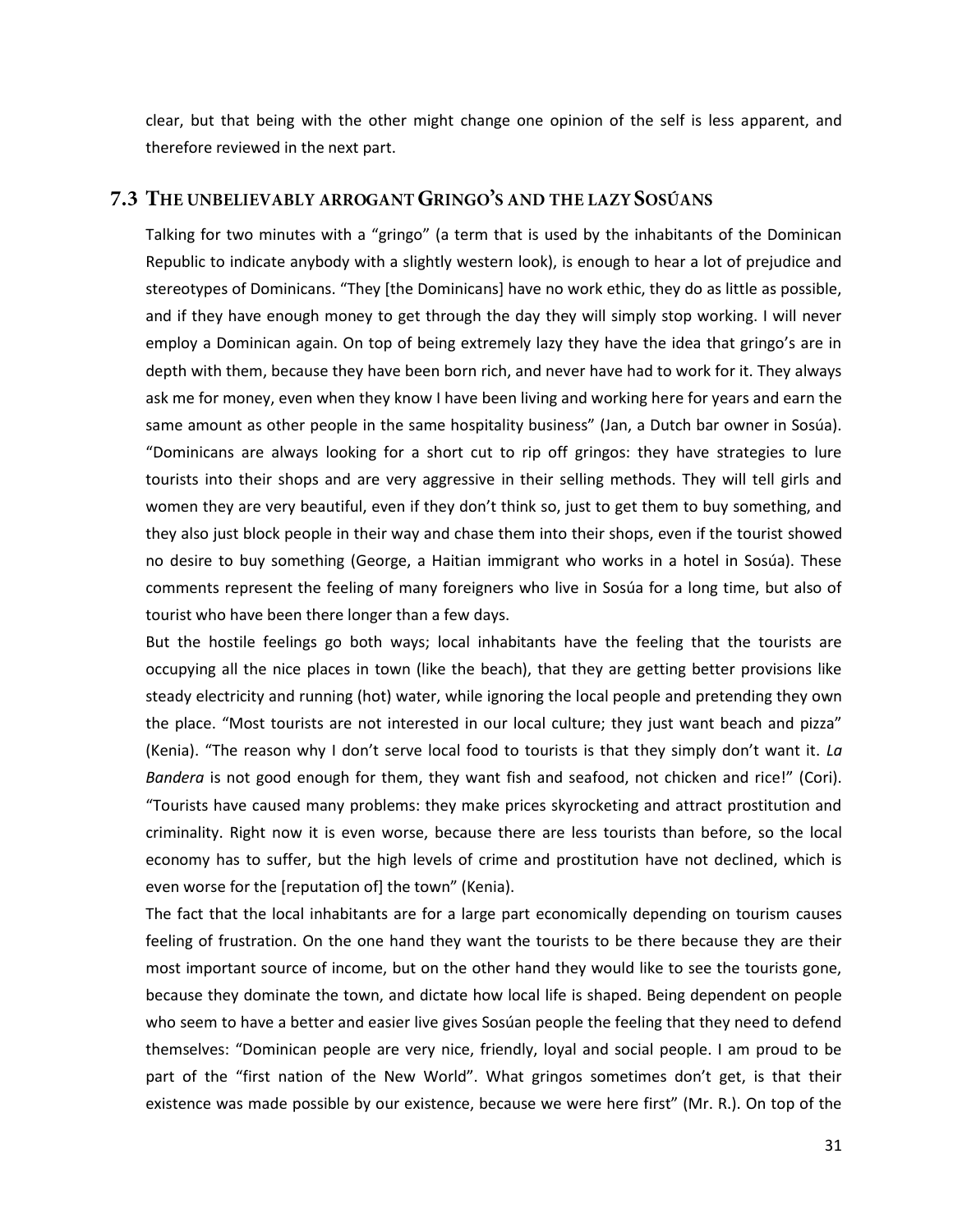arrogant attitude that many tourists display in Sosúa that locals have to swallow to stay in business, their whole community feeling and feeling of belonging somewhere is disrupted by the tourists. "Because of the built of all kinds of tourist facilities in El Batey, people had to move from their homes to the other side of town, breaking up the existing community dynamics. This contributed to the overall vibe of people feeling a little lost, because Sosúa is not really the home of anyone anymore, especially the El Batey part of town" (Trudi).

It seems that through the rapid changes in the town dynamics, caused by the demand of others, Sosúans had to re-establish the ideas they had of themselves; who they were, who they are, and who they are supposed to be according to the people they depend on. It looks as though the Sosúan people have found a new way of reevaluating themselves, in which they accept to be economically inferior, but morally superior to the tourists who visit the town. They might have to answer to the needs of the tourists, but that does not have to mean they have to feel inferior as a person. Below I will take a closer look at the influence the demand of tourists can have on local people and their surroundings.

#### <span id="page-36-0"></span>**7.4 TOURIST'S DEMAND**

Although not all tourists can be placed in one category, when someone goes on a holiday, this person wants to go away from his daily routine, and find something else instead. Some people want to find peace and simplicity in the form of e.g. and all inclusive resort, but others are looking for something more. Some tourists want to experience a new culture and desire to "undergo a process of (re)socialization during their holiday in what they hope to be an "authentic" culture" (Fox, 2007). This asks for some icons that indicate "otherness" from their homeland. In a reaction to this demand tourist sites often start to produce "cultural icons" like local artwork or food products especially for tourism. The mass production of products like this has the negative effect of leaving no opportunity for other traditional crafts to be made anymore, or local products are sold as luxury products to tourists while the local inhabitants use an industrialized variety of the object that is made in a factory rather than by local craftsmen (Jelinčić, 2006). Either way, tourist demand changes local customs.

These "cultural icons" are a small part of the earlier mentioned invented local identity for the sole purpose of tourism. But the demand of tourists does not only effect the identity forming of local people and the perceptions they might have of their selves, but it can have a big influence on their physical space too. While enjoying a local culture, tourists need a place to sleep and to eat and tend to other basic needs. Because of this hotels are built, restaurants are erected and diving schools are started, influencing in this way the demographic structure of the town. In the case of Sosúa this has had a big influence on the structure and dynamics of the town, and where local live took place a few decades ago, there are now hotels, casinos and restaurants.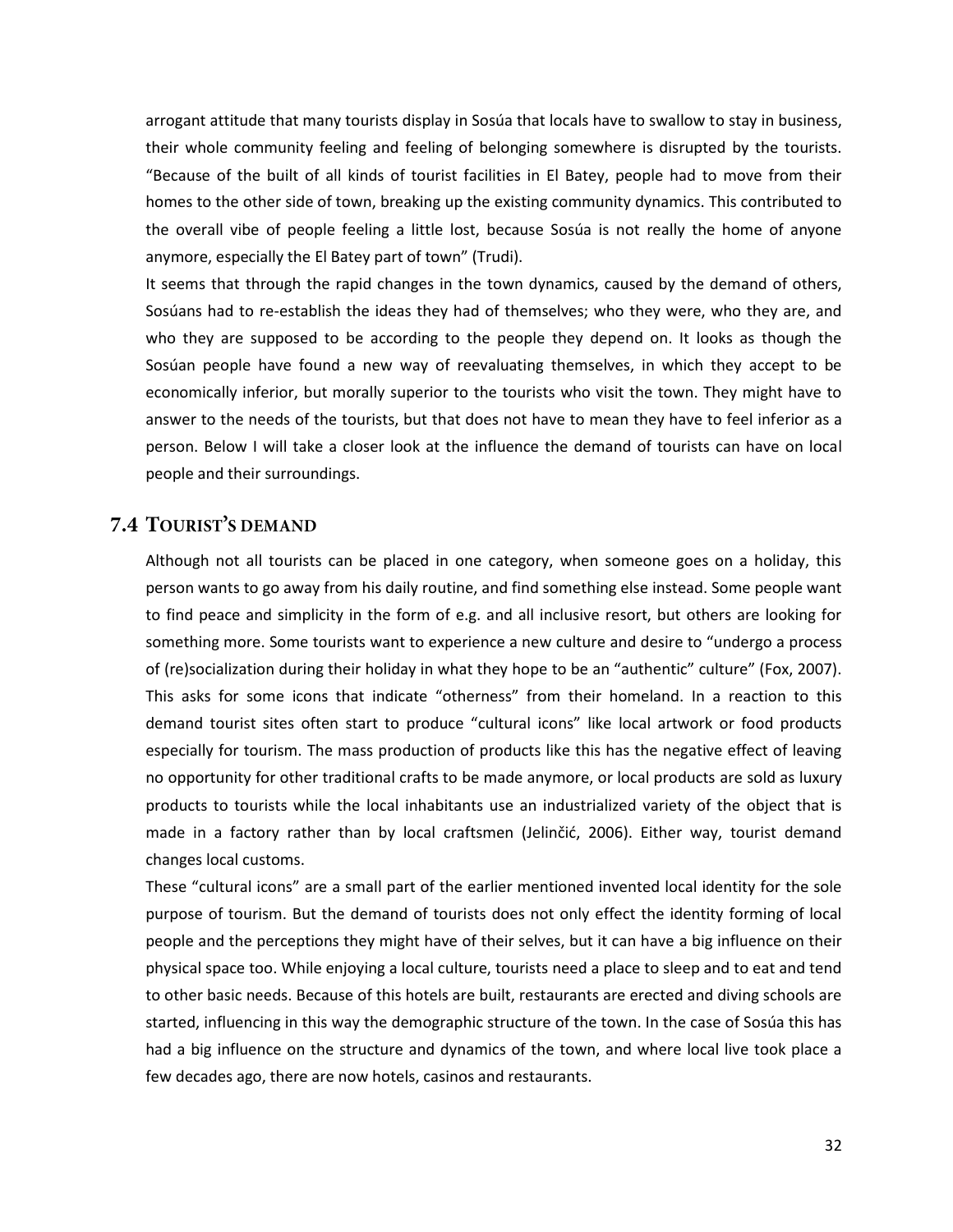#### <span id="page-37-0"></span>7.5 SOSÚAS SUPPLY

I came to speak about this subject with a woman who had moved from Germany to Sosúa decades ago and has seen the changes with her own eyes. She told me: "In the eighties and before the dynamics of this town were really different. The El Batey part of Sosúa was back then the quiet family part of town, and in Charamicos were the dance bars and cafés situated. If you wanted some action you would go to Charamicos. Even the few (simple) hotels of Sosúa were situated in Charamicos. After the build of the big resorts in El Batey things started to change. There was a need for foreign food, and international restaurants appeared. Tourists did not feel like walking to the other side of town every day, so all kinds of tourist facilities like bars, souvenir shops and discos were built in El Batey. The families retreated to the outer residential areas of El Batey and Charamicos, depriving the centre of El Batey of more typical Dominican towns' dynamics.

So in Sosúa the tourist industry has not only changed the identities and representation of people, but it has changes the whole town and community appearance and dynamics. A town that was a quiet fishermen's community changed into an artificial village of tourist facilities which is the "home of no one" (Trudi). This process of alienation has left little ground for Sosúan people to build a strong identity on and decreases feelings of belonging and safety. The feeling of artificialness of the town is even reinforced by the presence of endless streets existing of only restaurants and bars, serving the same "international" food and drinks. This dynamic is also spread out over the whole main beach, where little restaurants and bars fight for a place to serve tourists the same idea of tropical leisure.

Because cheap all-inclusive resorts attract simple middle class people from western culture who have no desire for much else than beach, party and simplicity there is little demand for local culture in Sosúa. Some souvenir stalls try without much spirit to sell "Taíno art" which could be seen as a "cultural icon" although there is not much emphasis on the historic value of the art of the first people of the island, and many sales people know even less about the Taínos than your tourists guide will explain. The effort to sell or promote local gastronomic goods is even less apparent. When I asked a Dominican woman who was selling Dominican food if her food was in demand by tourists, she said: "No I mostly only sell to local people, but you can have it, it is very cheap". In her sales pitch not even some spirit or pride of her product was to be found, let alone a link to her cultural background.

In short the demand of tourists has had a big impact on local life in Sosúa, but if the benefits have been other than on economic ground stays in question…

#### <span id="page-37-1"></span>7.6 CONCLUSION

In this chapter I argued that being in contact with strangers forces a person to review his ideas about his self. I argued that if this relationship is not equal e.g in the case of a tourist and a local inhabitant, this causes tensions. In Sosúa this is clearly to be seen. The upcoming tourism industry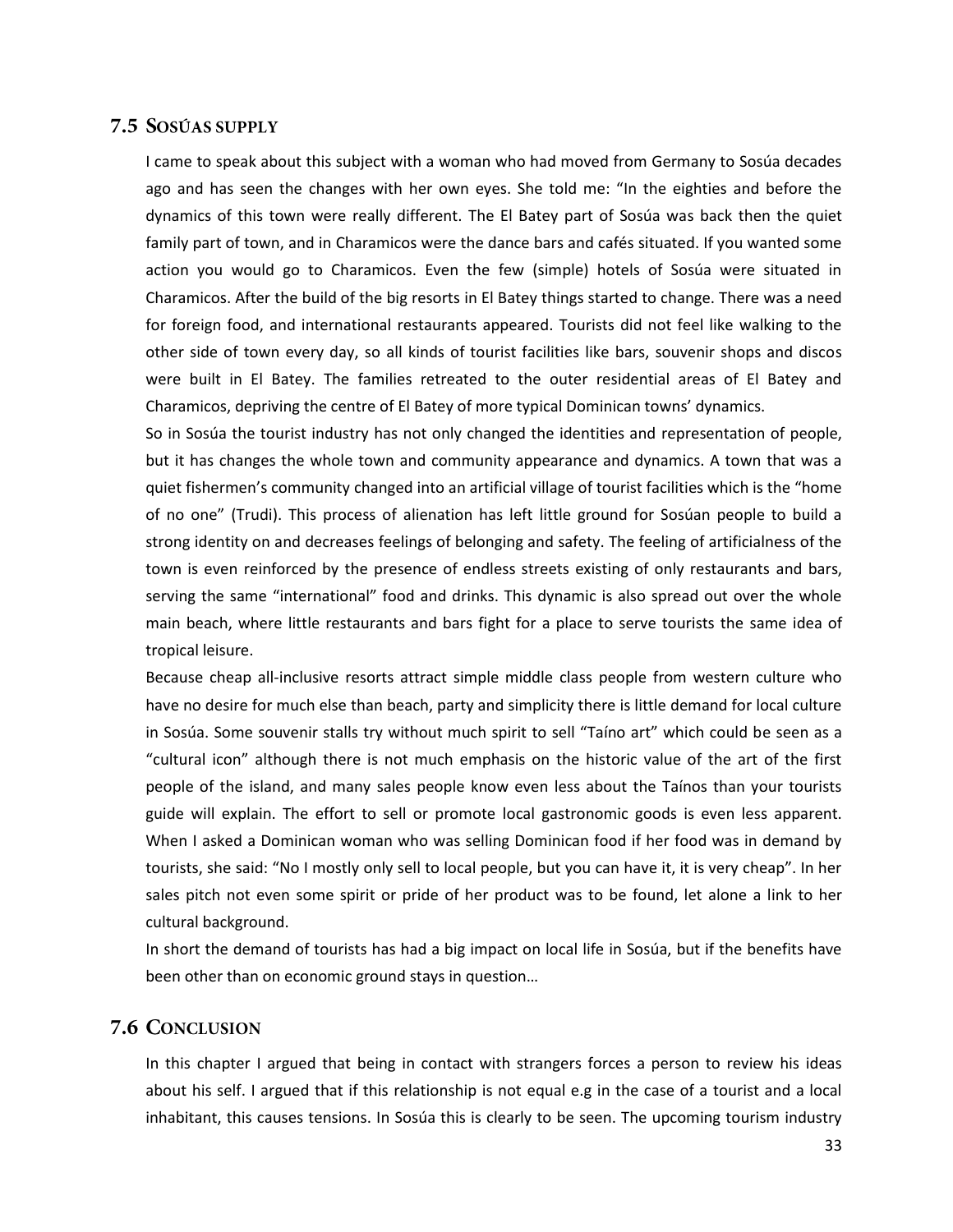has changed the whole community, and relations between tourists and locals are not smooth. Through stereotypical thinking from both sides there are a lot of misconceptions of the other. Locals feel underappreciated because the whole town in built around facilitating tourists, while they are left with high grocery and rent prices, higher criminality and prostitution figures and a feeling of living in a surreal surrounding. The tourists on the other hand feel looked down upon, are charged higher fees and are being ripped off when possible.

In some cases (like Cornwall, the Brazilian Amazon, the Mayans) promoting local culture and focusing on heritage has caused for a positive reinforcement in people's perceptions of the self. These people developed a feeling of pride and belonging through their shared localize identity. This is not very apparent in Sosúa however. It might be because there seems to be no real focus on local culture and local assets, so there are not many assets that trigger feelings of pride by the inhabitants. The features of Sosúa that attract tourists have nothing to do with the people; it is the climate and the beaches. Because these features have nothing to do with the people, this might increase the feeling that tourists have no respect for the local inhabitants and only occupy the few good spots in town. Whether commodification of local cultural assets might change the focus on local culture and therefor interest form outside is discussed in the next chapter.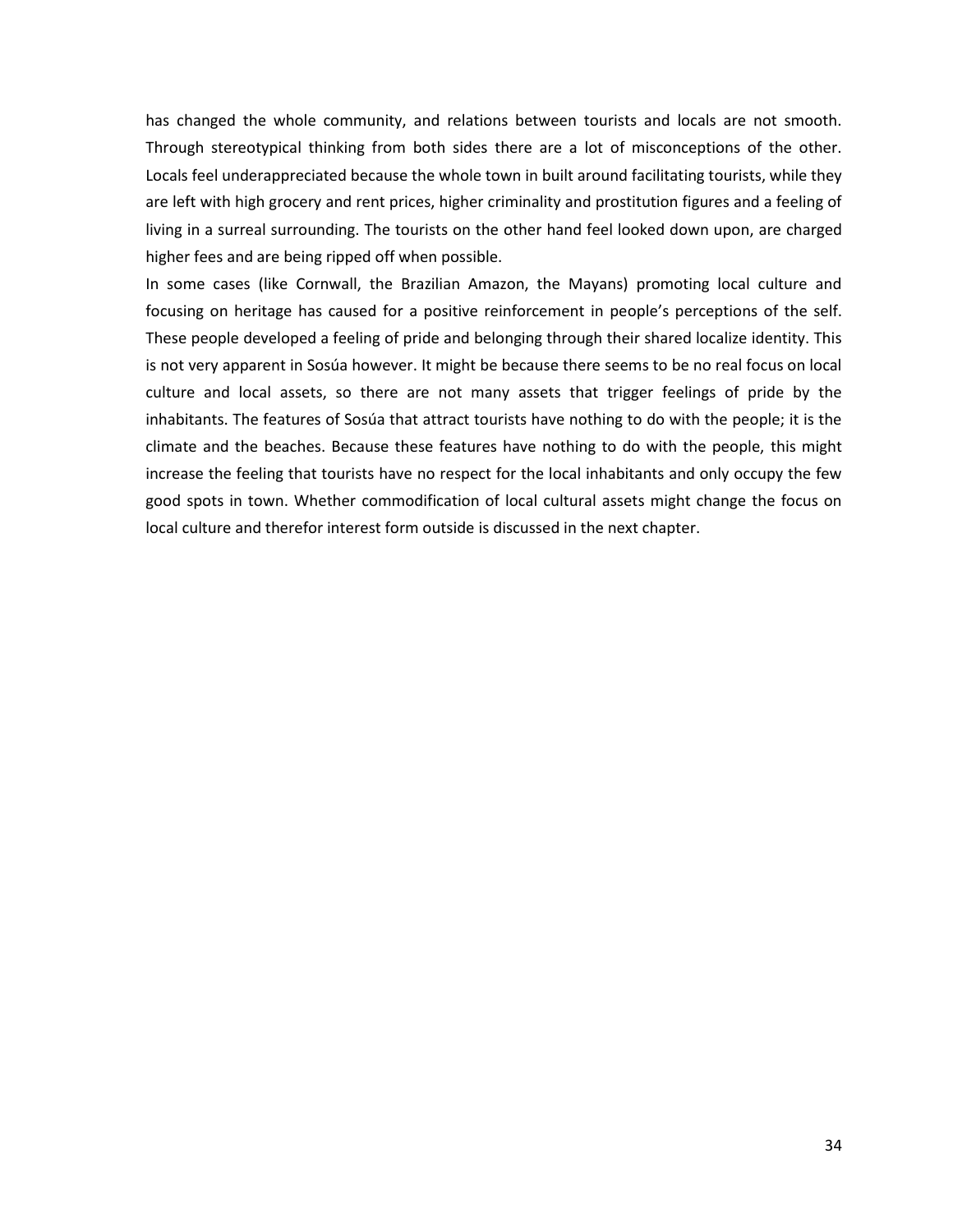#### <span id="page-39-0"></span>**COMMODIFICATION OF IDENTITY** 8

#### <span id="page-39-1"></span>**8.1 THE USE OF A CULTURAL IDENTITY**

In the academic world there is more and more interest in the use or commodification of some kind of cultural identity for monetary profit. Heritage tourism is a booming market and an increasing number of sites discover the profitable benefits of exploiting a feature of their culture. Especially ethnicity (like with the Mayas (Medina 2003) or the people from the Brazilian Amazon (Wallace 2009) is a concept that is discovered as a rich source of exploitability, but also other aspects like architectural (e.g. the Eifel tower, the Empire State building, the Taj Mahal), historical (e.g. the Chinese big wall, the Colosseum, the Greek temples, Stonehenge) or gastronomical (like in Italy, Spain, China, Japan, Vietnam or Mexico) features are used as a means to reinforce tourism.

In this chapter I am going to focus on how cultural and specifically gastronomical identities are used as a commodity in Sosúa and other places, and what motivates people to do this. What are the influences of others in this process; is a specific demand important in what is offered by the local people? I will analyze the case of Sosúa and compare this to two other cases in order to see what is different and what has influenced these different approaches and outcomes.

Some preliminary researches indicate that commodification of cultural assets has been or could be very contributive to a region. The Mayas in Belize (Medina 2003) and the Indians in the Brazilian Amazon (Wallace 2009) have shown that an existing but almost disappeared ethnic identity can be used as a commodity when people re-identify with this ethnic background and portray themselves as original inhabitants of a region with a rich cultural heritage. First the acceptance of this identity was a strategic move to reinforce income, but after a while people incorporated this reinforced identity and really felt like the people they were first pretending to be. In the case of Malaysia (Jalis 2009) and Croatia (Fox 2007) local people were not aware of the possibility to commoditize the cultural assets they were sitting on. Preliminary research pointed out that there was a lot of demand for expressions of local culture and gastronomy by the visiting tourists, but this realization has not hit the local community jet. But even if they were aware of this fact, there is no way to predict whether people even want to exploit their cultural assets for profit through tourism. In these two cases only the future can tell. The cases of Tomás Jofré in Argentina and Voss in Norway however show that commoditizing a local gastronomic culture can be very beneficial for a region. How this could be for Sosúa will be reviewed after.

#### <span id="page-39-2"></span>**8.2 THE CASE OF ARGENTINA**

Tomás Jofré has always been a quiet little farmer's village just 150 kilometers out of Buenos Aires. People lived from the dairy and grain industry and everybody lived his simple live. In 1924 this changed when the local store became popular for its food. One dish in particular, the *raviolones* (a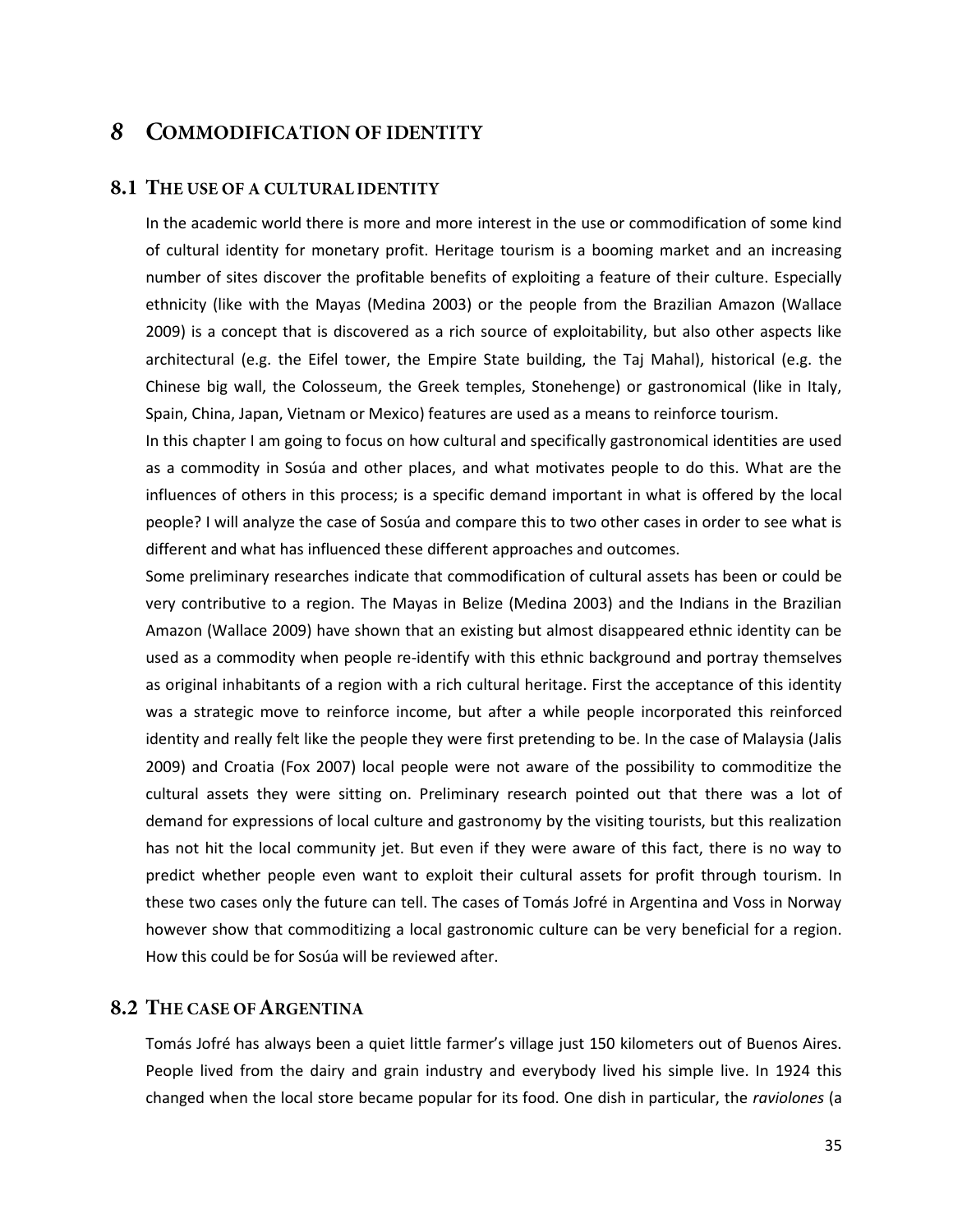big kind of ravioli). This dish attracted people from the neighboring villages, and in the weekends the quiet town changed into a vibrant site where everything revolved around food. When the railway closed a lot of people had to move away from the village in surge for work. The few people who stayed used their culinary reputation to pull the village out of the rut. New restaurants were opened, and local products like sausages and jams were made on a bigger scale. The local tourists that were attracted by this gave the local economy a boost, and the town was saved (Schlüter, 2011).

By finding a niche in the market, the people from Tomás Jofré were able to turn the tides on themselves, and a culinary heritage, which was built on just the one dish, was used to revive the economy and save the inhabitants of the village.

#### <span id="page-40-0"></span>**8.3 THE CASE OF NORWAY**

This case is a little different because it does not evolve around a little village that was saved when it was on the verge of bankruptcy. Voss is a village in Norway that had already a thriving tourism economy based on extreme sports, when something new put the village on the map forever. Although mutton had been on the Norwegian menu for a long time, because of general raise in welfare and changes in food habits, it was almost nowhere to be found anymore in Norway. Especially the dish *Smalahove*, made of a sheep's head was only still made in Voss. It had been a chic dish, and the first people who asked for it were wealthy businessmen. Because they asked it to be served in a traditional setting, the farmer went with it. The meal was a great success and from this day onward the dish was served more regularly to tourists. More local product were added to the meal to give it a more authentic feel, and in a short period of time the dish was so popular that merchandize goods were made and sold in its honor like mugs and jewelry. Because of its repulsive sight, it appealed to the risk seeking tourists who were already visiting the area. The revival of this dish might not have saved this village, but it increased its income dramatically (Gyimóthy & Mykletun, 2009).

Voss already had tourists, and a tourism based on its natural reserves, but focusing on a gastronomic heritage made the tourism business much more lucrative. Although the dish was not even specifically from the site, it was pitched as a local product and surrounded with more local product, what gave people the impression to stumble onto some real culture; something that is attractive to cultural tourists.

#### <span id="page-40-1"></span>**8.4 CULTURAL CAPITAL OF SOSÚA**

Sosúa is a little similar to Voss. Sosúa is a place in which cultural capital is not scattered onto the streets, and the tourism business thrives on its natural reserves such as the beaches and the coral reefs in Sosúa, and the mountains and lakes in Voss. What sets Sosúa apart from other tourist towns in the region however is that it has a unique history. The town was started by Jewish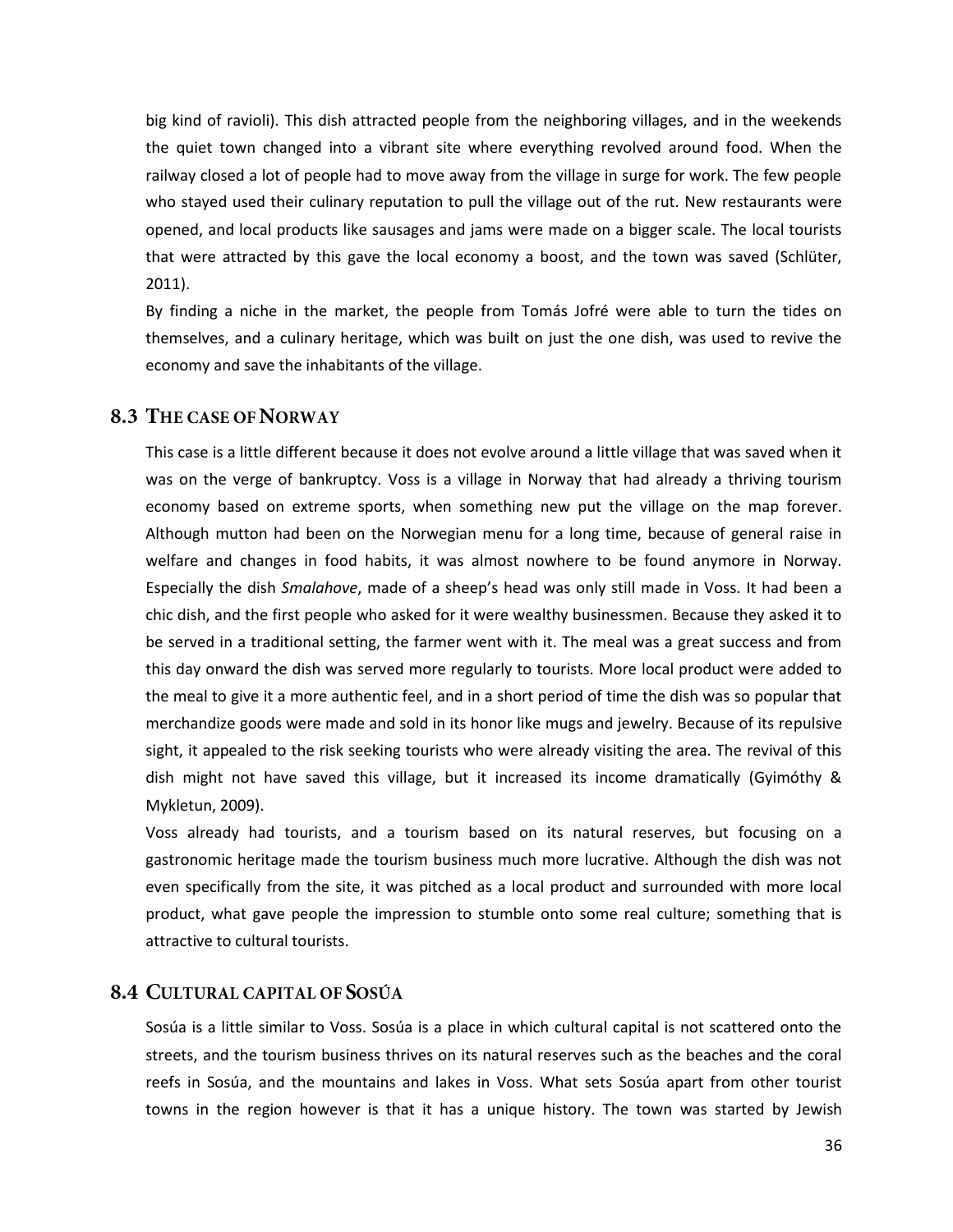immigrants and knows a flourishing history of dairy farming and fishing. Nowadays there is not much to be found that reminds people of Sosúas Jewish heritage. Mr. R. explains it as follows: "I know that Sosúa was formed by Jews although I have not lived my whole live in Sosúa, but that is not important anymore. Even if they built the town with their ideas of what should be in their like factories and farms, when the second generation was born they knew they were becoming a real Dominican village. People who are born in this country belong to it, and that is why Sosúa is not Jewish but Dominican". Although that is not the only reason for a seemingly absence of Jewish culture in Sosúa (many Jews left Sosúa after the second World War, leaving mostly Dominicans and descendants from mixed marriages behind), it might have some truth to it. The only things reminding Sosúans and tourists of the Jewish history is a museum that is tucked away between rows of loud bars and an abstract memorial site, which is - at least by the tourists - seen as a nice arty park, not a statement of Jewish history. Tourists "is this a memorial site, I thought it was a nice park with benches, I did not see the star sign in the grass, o and yes, there is something written on this glass tableau, aaaah a Jewish flag high up in the sky, didn't notice it!" Although the park was very recently built (2006) it did not contribute much to the awareness of Sosúan history due to its design, and the lack of local people offering explanations. In short: Sosúa has a rich and interesting history, but not much is done to put this on the map or use it as an attraction for tourists.

What is used to attract tourists is Sosúas nature. The beautiful beaches and snorkel sites, palm trees and nice weather are used to attract many people, and the whole town is built around that. All leisure activities evolve around the water: snorkeling, diving, sailing and other small water sport activities. All these tourists attraction have however nothing to do with Sosúan culture. Only the already existing reserves are tapped into for exploitation, not the culture that is hand built by local inhabitants.

It might seem there is not much to be gotten from the people from Sosúa; that they are faceless tourist servants who have no culture and have only nature to offer, but I would like to contest that. Although the Jewish religion is not very apparent anymore, most inhabitants are fanatic Catholics and have many celebrations and rituals surrounding this faith, like the procession on the beach during Semana Santa (the week around Easter). Also many special dishes are associated with Catholic holidays "with Christmas everybody eats *Ensalata Russa*, and *Habichuela con Dulce* is a drink that is consumed on holy Friday" (Angelina, Anayris, Ileana). These dishes are not associated with the Dominican culture, like many other things, but are in fact not only typical for this religion, but more even for this country. As mentioned before the Dominican cuisine in a whole is seen by no one as of particular interest. Dominicans as well as tourists are not very enthusiastic about typical Dominican food. "Only the *Platanoas* (peasants) eat typical Dominican food: rice, beans, plantain and other heavy foods. I am lucky I can eat a little lighter, more varied and more expensive foodstuffs like meat and fish" (Cori).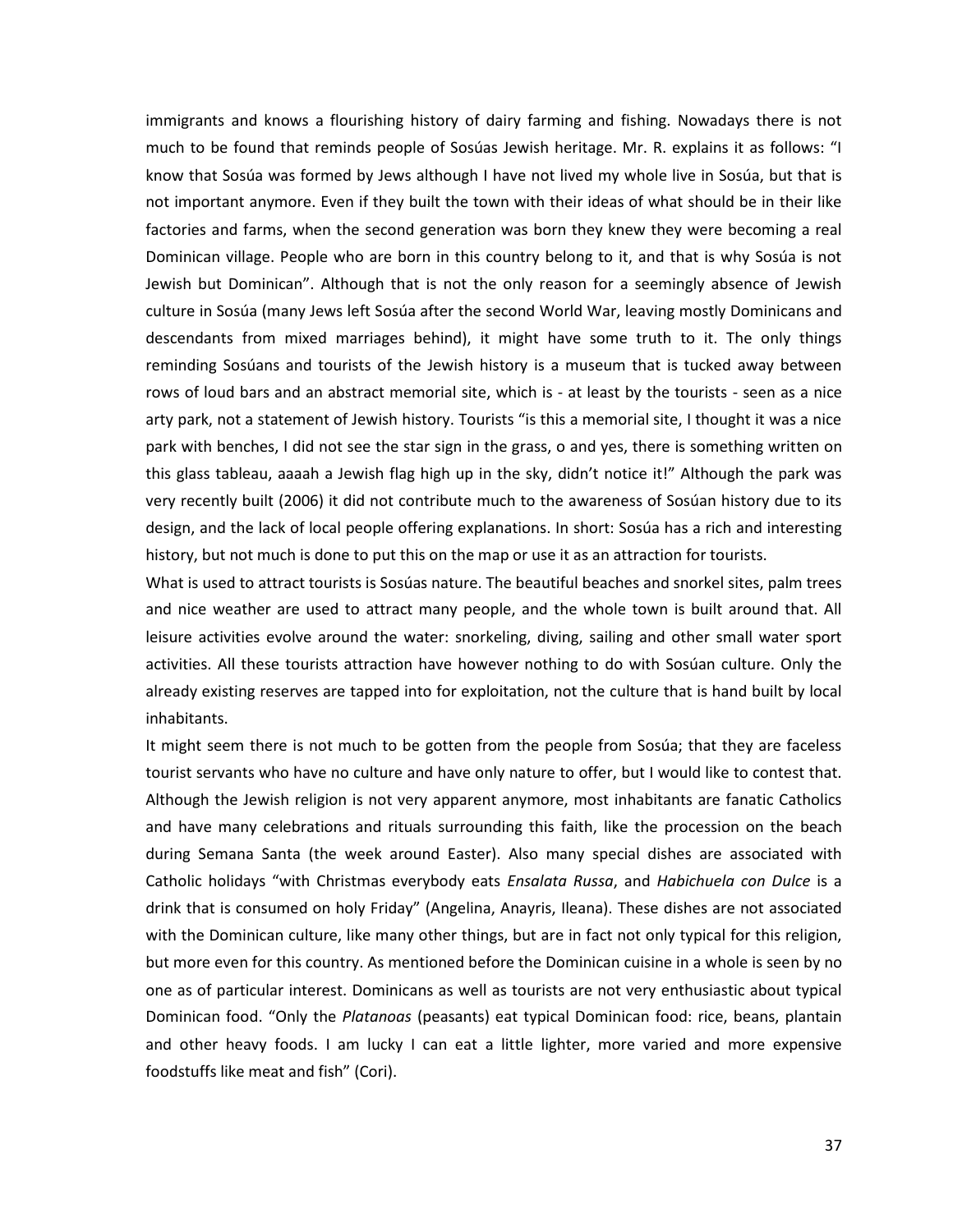What sets apart the Dominican cuisine are not only the dishes and foodstuffs, but more the preparation methods. "Dominicans use a lot of seasoning and herbs in their food. I you serve a Dominican a steak with only salt and pepper they would send it back, too plain. Dominicans also don't eat raw a medium rare food like ceviche, sushi or rare beef steak, because they are afraid to get sick if food is not properly cooked. Dominicans cook everything very thoroughly, to make sure it is safe" (Ileana). On a side note, most Dominicans don't like spicy food. Spicy sauce will be on the tables in a restaurant on occasions, but "the food never will be spicy, that is not what Dominicans like" (Kenia, Ileana, Anayris).

Next to the distinguished flavoring and preparation methods, also the style of eating with Dominican food is different than in other parts in the world. In Italy for example food is very delicate; plates are made up like little pieces of art and different courses are served after each other, on different plates. Dominicans like to make a lot of food, put it all on a big table and have buffet styled meals. Everybody can choose what they like, and there is always enough for everybody. Because there are many different dishes everybody can choose what he would like to eat. This style of eating could be seen as typical Dominican or Caribbean/Creole and could serve as a powerful asset to reinforce ones identity, but in practice this is not often seen. This Dominican styled food is on occasion also served to tourists, but in most cases this is not pointed out to them: "when tourists go on an excursion they will be served a Dominican buffet. It is called "international food" in many cases because the cooks add some burgers or hotdogs, but in most cases it is food all Dominicans would eat, and it is prepared in a Dominican way. The only thing is that nobody tells you. They want tourists to feel save, and not give them the idea that they will get something to eat they don't know." (Mr. R.). This strategy might be good for business, but it does not reinforce pride in Dominican localized identity, and does not give the people reason to be proud of what they have to offer.

Why Dominican people and especially people from Sosúa do not offer their own food to tourists or even pretend it is not Dominican food when they offer it, could be seen as strange. Why are these people not proud of their own cultural assets? Is this because they don't value themselves, or because there is not want for it from outside? In the next part I will investigate the influence of "the other" on Sosúans. How do other people influence their choices in live and the way they see themselves?

#### <span id="page-42-0"></span>8.5 OTHERS IN SOSÚA

Many people in Sosúa like to think that all the changes in their town have had little influence on how they act, what they choose to do and how they think about themselves. Especially in eating habits this is the case: "I cook the same things as my mother and she cooked the same things as my grandmother. Only the people who live here and come from somewhere else eat different things, but not us Dominicans" (Anayris). Another example is "fifty years ago people cooked the same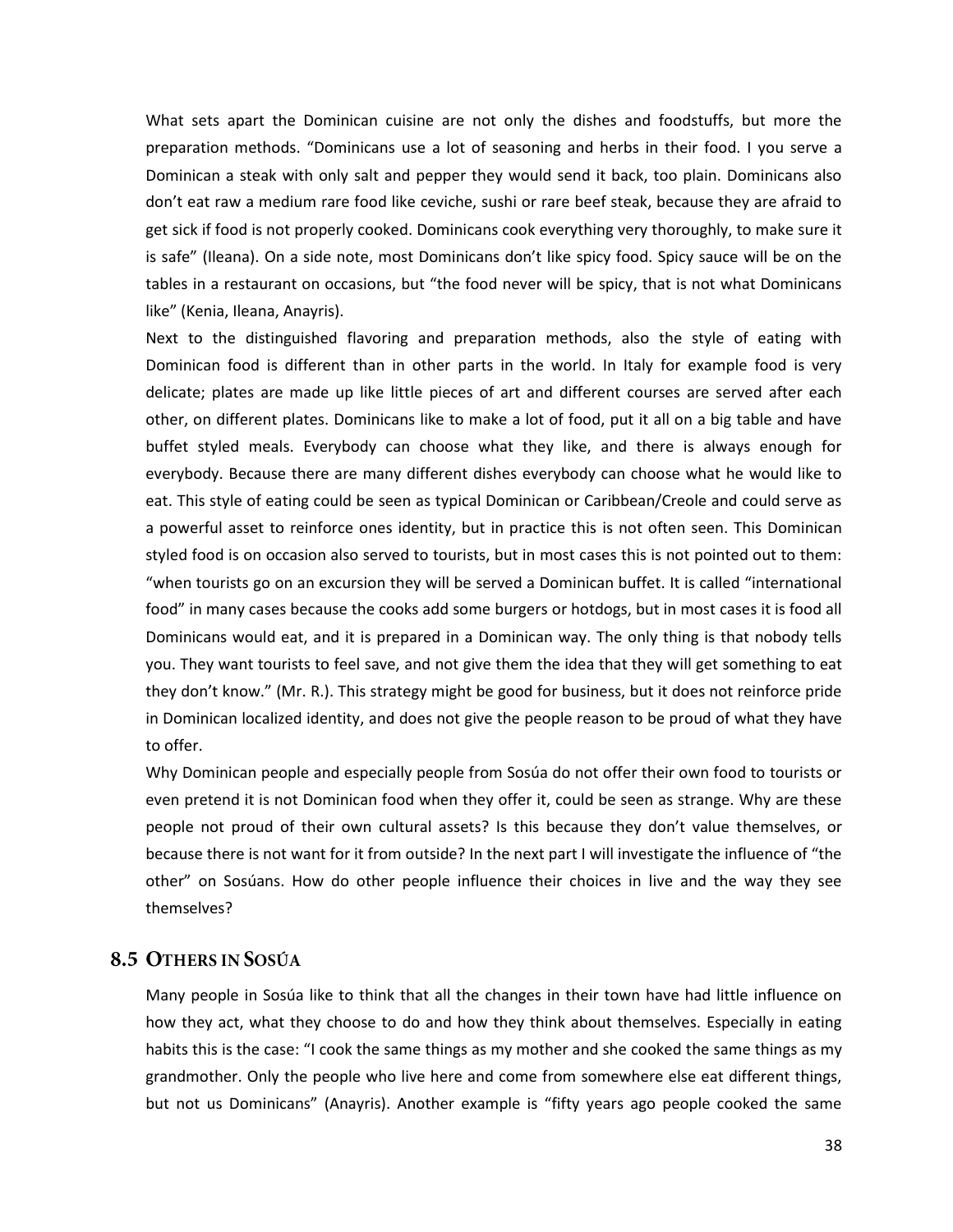dishes as nowadays. The only thing that is different is the preparation methods which took more time in the olden days, and had more fresh and natural ingredients" (Ileana). The same women told me this however: "young people eat everything: chips, coca cola, fries, you name it. Older people eat less fat and more healthy" (Anayris) and "Young people tend to eat more fast food, bread, cornflakes, sandwiches, juices and sodas" (Ileana). This implies there have been changes over time, and the younger generation has a different food pattern than the older generation. Moreover, these changes are not random. It seems as though the new substances in the diet of the younger generation has many western influences; influences that could be caused by globalization, or by the presence of hundreds of western tourists in town.

I've have been told by many people form Sosúa that they don't change and have not changed due to the different people that have come to live in Sosúa over the last decades. With the Haitian immigrants there might be some truth to that. Because of the hostile relationship Dominicans and Haitians have always lived in separate spaces, and interacted as little as possible with each other. "The Dominicans do not offer their food to the Haitians, and the Haitians not to the Dominicans. That is just a cultural habit; there is nothing else to it" (Ileana). Apart from the comments that it is just a cultural habit and not something stemming from a long relationship of hostility and racism, it shows why there are not many Haitians influences to be found in the local cuisine in Sosúa.

Tourists however have since the beginning shared the same space with local people, and they interact all the time. This might be why there are so many western elements apparent in the diet of younger and richer people. The claim that "the only thing the tourists changed about our food is the prices which they made skyrocketing" (Cori, Kenia) is therefore debatable. Many western foodstuffs like cornflakes, bread, hamburgers and spaghetti have made their way into the normal Dominican diet (seen by all informants when they told me about what they would eat on a normal day).

The fact that foreign influences seem to be more apparent in the Dominican cuisine than Dominican elements in the food of foreigners has some complication about how Sosúans perceive themselves. Feelings of inferiority could come from things like: "La Bandera (the national Dominican dish) is not good enough for tourists. Seven out of ten people show no interest in Dominican food what so ever. The other three mainly want to eat Dominican food because it is cheaper than "international food", not because it is typical from this area" (Cori). Although these numbers are more a representation of his feelings than the results of an in-depth research, it shows that it hurts the people from Sosúa that tourists show little interest in their food. These feelings of inferiority might be why they do not offer it to tourists in an active way. If you don't expect people to like what you have to offer, and especially when it is as personal as a piece of your own identity, it makes sense that people keep it to themselves, to avoid humiliation and rejection.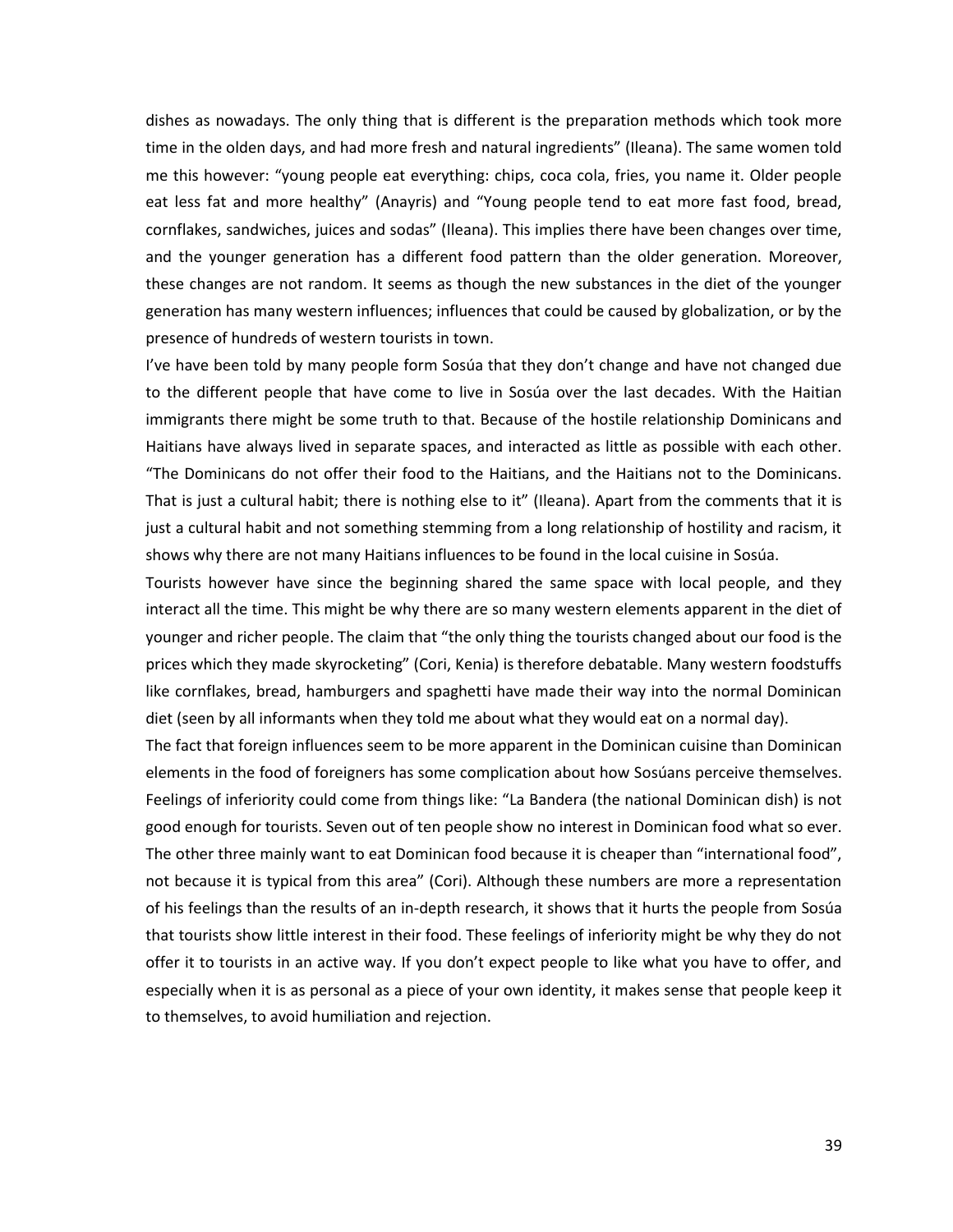#### <span id="page-44-0"></span>**8.6 CONCLUSION**

In this chapter I have focused on how cultural and specifically gastronomical identities are used as a commodity in Sosúa and other places and what motivates people to do this. I have talked about the influences of others in this process. In the case of Sosúa the influence of guest workers from Haiti was not very apparent in the local (food) culture, but tourists have had an enormous effect on local life in Sosúa and have not only shaped the physical aspect of town, they have also had a big influence on how people from Sosúa have come to think about themselves.

Sosúans, being confronted all the time with people who are in a more privileged position then themselves, have grown to have an ambivalent idea about tourists. "Although I rely on tourists with my restaurant, I don't like them a hundred percent. Yes, they bring in a lot of money, but with this money they attract crime and prostitution and drugs business and drive up (food) prices" (Cori). From my own experience I can tell that many Sosúans have a slightly or more pronounced hostile attitude towards tourists, and do not show the generosity and hospitality they show each other to tourists. "Dominicans share everything. Especially in poor neighborhoods people share everything without keeping track of who took more and who gave less. If somebody has a little rice to spare, he will give it to his neighbors, and from somebody else he will receive some beans; that is no problem" (Charlotte).

It makes sense that the potential cultural pearls of Sosúa are not shared with these strangers who are not trusted. A persons culture and heritage is a part of him, a part of his identity, and in a climate of distrust, this is not easily given away. Although I showed that Sosúa has much more to offer than just beaches and snorkel sites, there has to be a feeling of pride from the people, and respect from the receivers before something delicate like a cultural or gastronomic identity will be put up for sale. In both the case of Argentina and Norway can be seen that local people were encouraged to sell their local culture by the receiving end. In the case of Argentina the local dish was already there, but was praised by everybody which made it possible for it to grow to the current proportions. In the case of Norway people even asked for this dish to be cooked for them, and that is the reason for this dish to come back on the menu for reel. If there will be no interest from others for Sosúas cultural or gastronomic capital, people will not easily see the need to try and sell it to them. To avoid rejection and humiliation it seems safer to just offer pizza, palm beaches and cocktails. Maybe *la Bandera* will gain popularity with tourists in the future, when more people get excited by it, and Sosúans can be proud of their own culture.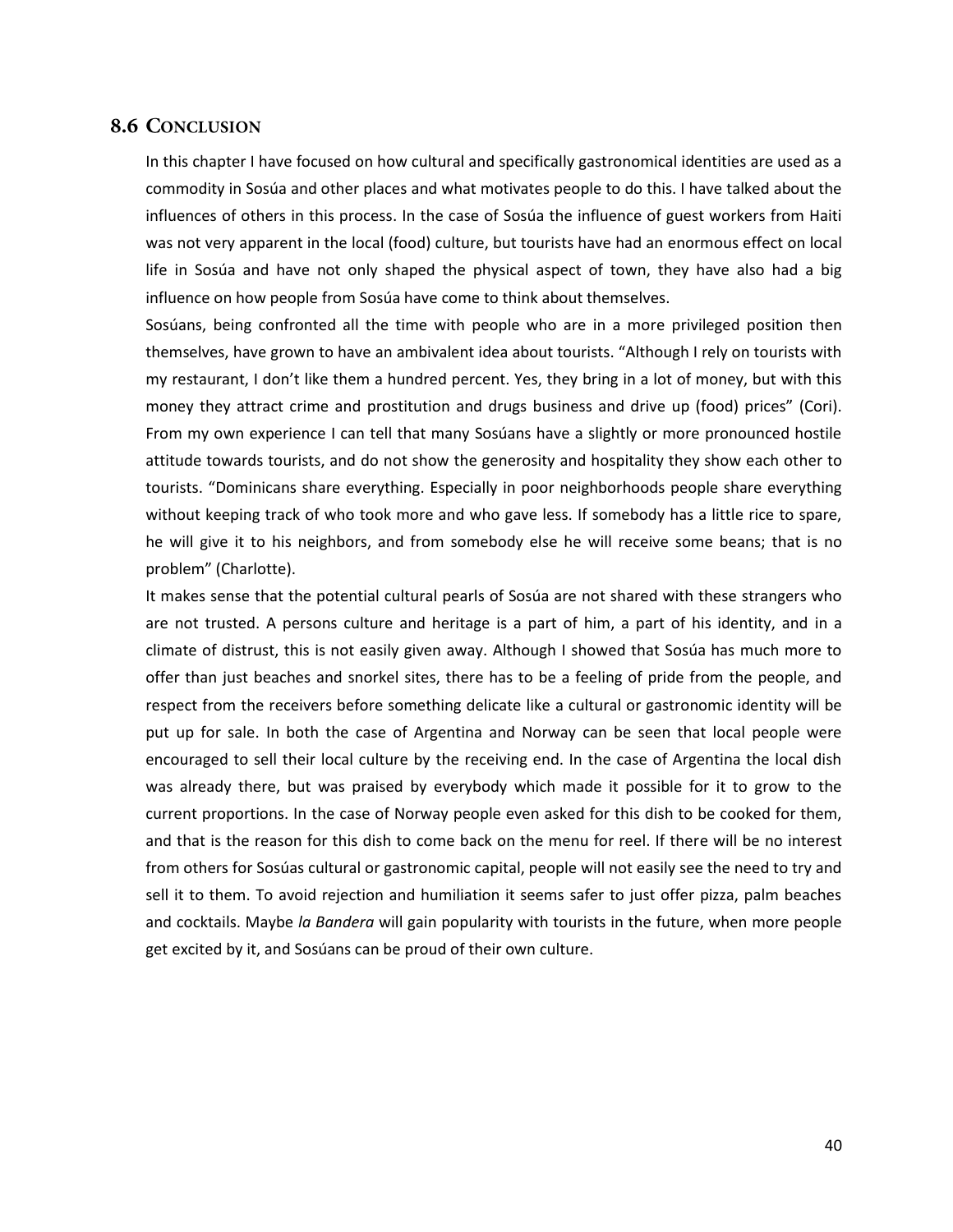#### <span id="page-45-0"></span>9 CONCLUSION

In this thesis I have explored the processes that are involved in the forming of a gastronomic identity and what influences these processes. I have argued that a gastronomic identity is at the same time a reflection of and an influence on people's personal identities. I also argued that how this gastronomic identity is displayed or used is part of a complex process of reflexivity on the self in relation to the other in a constantly changing world. In eight different chapters I have highlighted different aspects that are involved in this process. I have looked at the complex history of my research site in which identity forming has always happened within a process of creolization and domination of one or another party. This has made identity processes in a Caribbean town even more complex than in other regions in the world where shared histories go back for centuries.

For my research I have used anthropological research methods such as participant observations and in-depth interviews with people with whom I had built a personal bond. My special position as tourist/researcher made it possible for me to go undercover as a tourist and have people treating me like they would any other tourists, being able to experience in this way the dynamics between tourist and local first hand.

To get a better understanding of identity processes I explored the current debate in the academic world on this subject, finding out that there has been a shift in the consensus. From seeing an identity as a fixed concept that is given to any person at a certain moment, it has been perceived as a social construct that is constantly challenged not only by a person himself, but also by others. Recent perspectives on theories of identity in a postmodern society even states that role models and existing influences on the forming and reforming of identities are shaking. This has to be put in the perspective of a timeframe in which nothing turns out to be as it seemed, and every certainty has to be reevaluated. Constructing a gastronomic identity in these uncertain times is not easy, and using these identities for profit is an even trickier challenge in postmodern times, especially in a country that does not only have a history of colonization and domination, but in a town that is built by complete foreigners. Sosúa is a young town that was only built shortly after the Second World War by Jewish immigrants. A few decades later most of these people were gone again, leaving Sosúa with the challenge to reinvent itself. A short period of peace was broken from the 70's onward, when the town was flooded by national and international tourists who were interested in the nice beaches, partying and drinking, and real interest in the local community was never shown.

It is not a surprise to find in the second decade of the  $21^{st}$  century that this town does not show a clear identity. Everything revolves around pleasing tourists and meeting them in their needs. The need for bars and restaurants caused for the beach to cram up with tiny bars and eating stalls, but also the demand for prostitutes led to a thriving prostitution business that has a prominent place in public life. There is no focus on local culture, may it be from the local industry (dairy and fishing), or from cultural expressions of the local inhabitants like art and handicrafts. Replicas of a distillated idea of Taíno art are the only tangible expression of what ones was supposed to be local culture.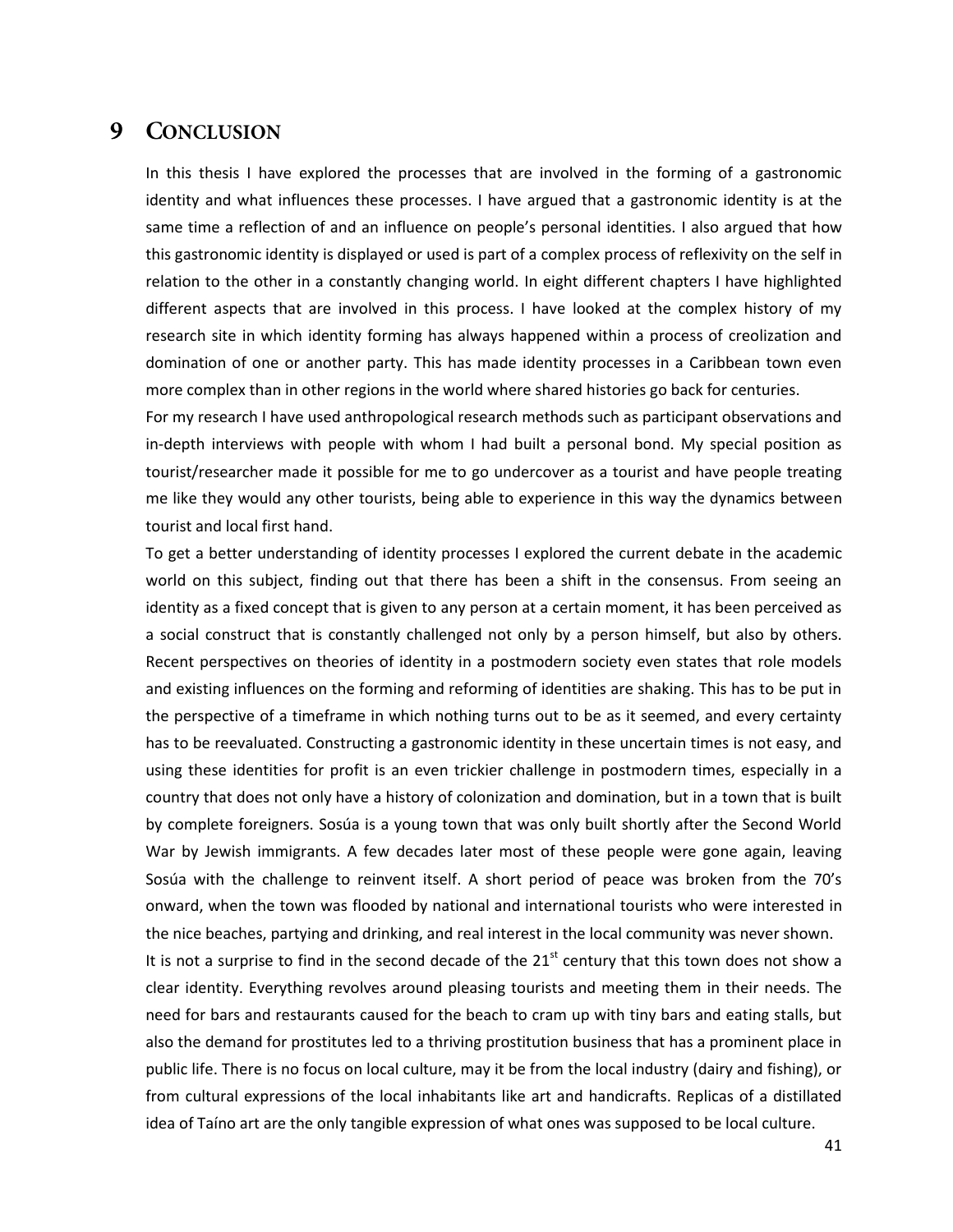Although there are not many expressions of local culture or a local identity, Sosúa and his people have a much bigger cultural capital than is expected.

Reviewing Sosúas gastronomic identity is not made easy, because there is not much emphasis put on the subject by most local and foreign people. This could be different I argued, when the people from Sosúa start to promote their local food culture and regain confidence and pride about it in the process. There are enough local dishes to be found that sets them apart from those available in other parts of the world, they only have to be put in the spotlights.

The fact that typical local food is not highly validated is because it is believed to be food from the lower classes. People from the higher class do not want to be associated with food that is beneath their standards, which often results in the disregard of the own cultural habits. People from the higher classes tend to choose to spice up their diet with components from the more western cuisines, and also in the younger generations this trend is visible. As I argued these choices have little to do with blindly copying the behavior of admired groups, but with consciously combining elements from different sources to create a new identity. This new way of identity forming could also be used to make a combination with local peasant food and some more expensive, but still local goods, to give it a somewhat higher status. In this way local food could become something from all Sosúans, not just the poorer working class.

I have also argued that it is not easy to promote a local culture - even if it is highly validated by its own inhabitants - when the people who are supposed to be interested in it, are not. The kind of tourists that come to Sosúa have always been only interested in relaxing and being spoiled, options that are offered by all-inclusive resorts, and tourists who like exploring new places have had nowhere to go in Sosúa. Slowly the whole town has adapted to the needs of this specific kind of tourists, making it harder for Sosúans to sell their cultural heritage, and at the same time leaving no opportunity for tourists who would be interested in that to visit the town.

To get back to my main argument, I will have a look at how this argumentation could be implemented on Sosúa. It is clear that Sosúas gastronomic identity is a reflection of the populations own feelings of being insignificant, unimportant in the eyes of the tourists and of their own government. By tucking away their gastronomic identity, Sosúans tuck away their own selves, putting the tourists on a stand where they would like to be themselves. Having this insignificant gastronomy has reinforced the idea with many Sosúans that their culture is of little value and their heritance and identities are insignificant. "The other" plays a bigger part in the identity forming of Sosúans than in many other parts of the world, looking at the dominant position of the tourists in the lives of people from Sosúa. Globalization and the rapid changes and modernization have been a further strain on these people, for whom it has never been easy to figure out who they are and where they belong.

In short is could be said that the Sosúan gastronomic identity is a reflection of the Sosúan people and has its influence on how the people see themselves. They way in which Sosúan people have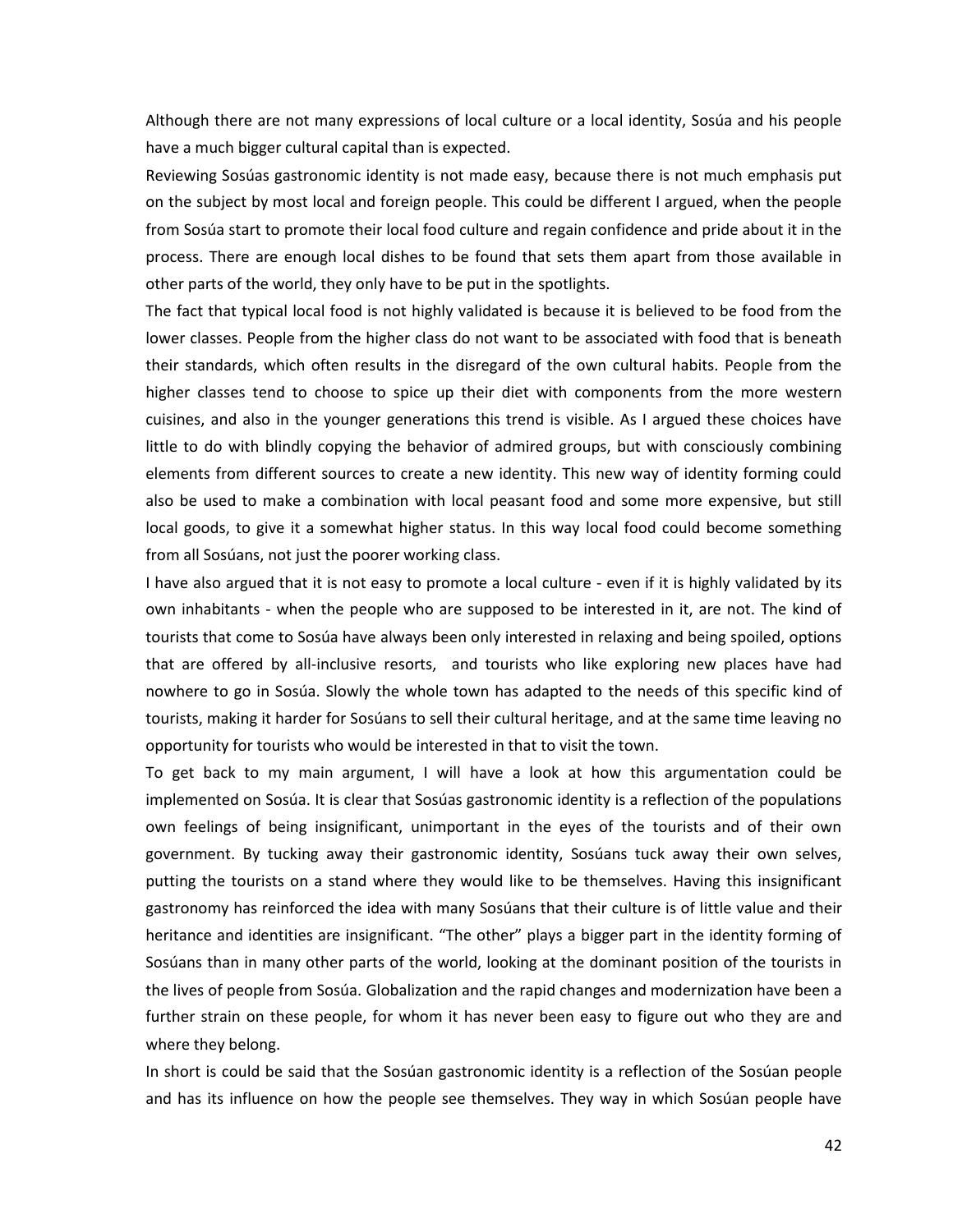decided to use and display their identity has largely been influenced by the presence and demand of tourists and has shaped the way these two groups currently interact with each other.

In the end it could be said that you are what you eat, but even more that you eat like you are, like you were and like you once will be.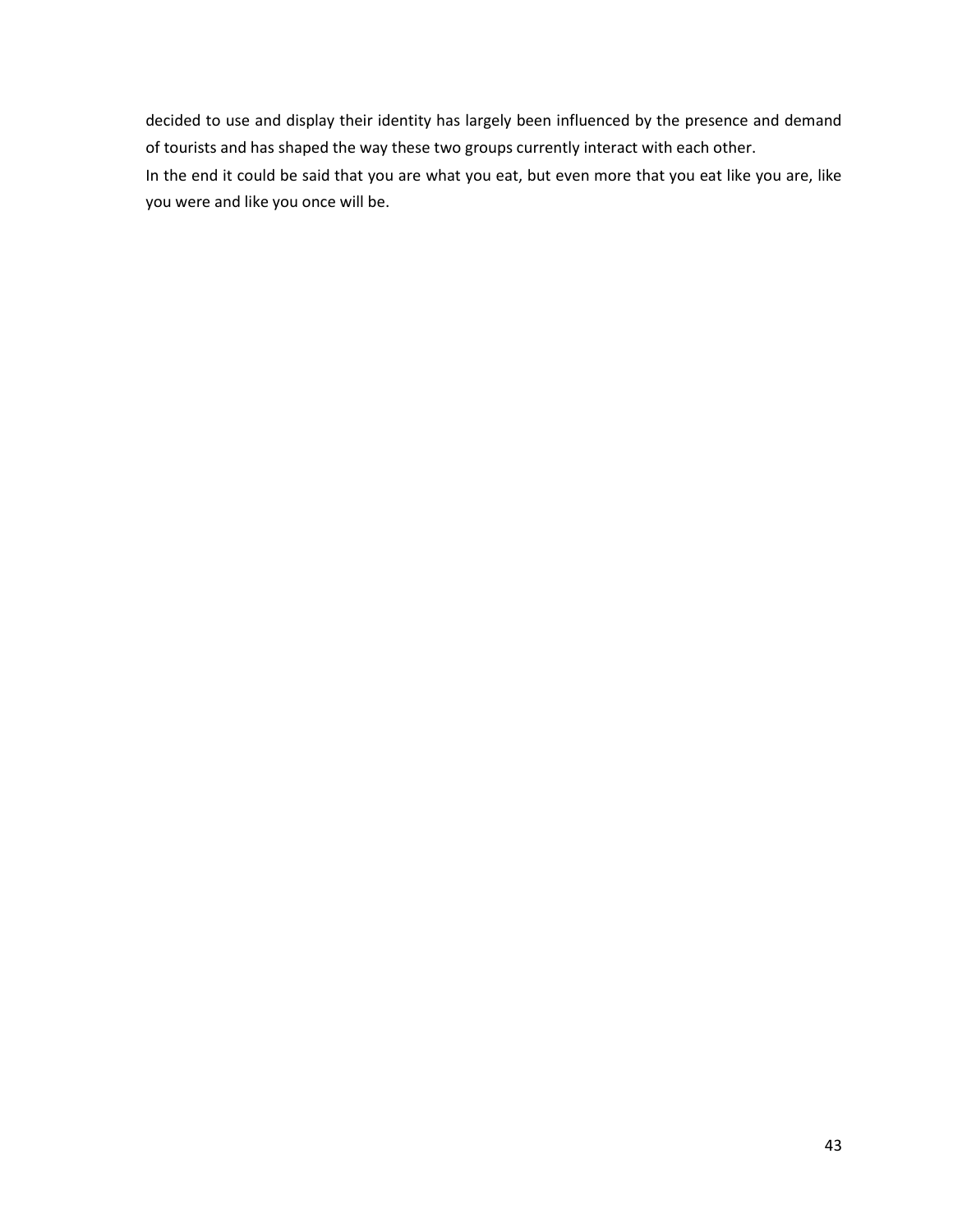## <span id="page-48-0"></span>**REFERENCES**

Atkins, P. & Bowler, I. (2001) Food in Society: Economy, culture, geography, *Oxford University Press, Inc*. Oxford, p.p. 1-344

Bessière, J. (1998) Local Development and Heritage: Traditional Food and Cuisine as Tourist Attractions in Rural Areas, *Sociologia Ruralis*, vol. 38, nr. 1, p.p. 21-34

Boas, F. (1921) Ethnology of the Kwakiutl*, 35th Annual Report Bur. Am. Ethnolology*, Washington, DC

Bourdieu, P. in Brown, R.K. (1973) Knowledge, Education and Social change, *Taylor & Francis*, London, chapter 6 "Cultural Reproduction and Social Reproduction", p.p. 56-68

Douglas, M. (1966) Purity and Danger, *Praeger*, New York

Duruz, J. (2001) Home Cooking, Nostalgia and the Purchase of Tradition, *Traditional Dwellings and Settlements Review*, vol. 12, nr. 2, p.p. 21-32

Elliott, R. & Wattanasuwan, K. (1998) Brands as Symbolic Resources for the Construction of Identity, *International Journal of Advertising,* vol. 17, nr. 2, p.p. 131-144

Elliott, A. (2008) Concepts of the Self, *Polity press*, 2<sup>nd</sup> edition, chapter 1: Self Society and Everyday Life, p.p. 23-45

Everett, S. & Aitchison, C. (2010) The Role of Food Tourism in Sustaining Regional Identity: A Case Study of Cornwall, South West England, *Journal of Sustainable Tourism*, vol. 16, nr. 2, p.p. 150-167

Feeley-Harnik, G, (1995) Religion and Food: An Anthropological Perspective, *Journal of the American Academy of Religion,* vol. 63, nr. 3, pp. 565-582

Fischler, C. (1988) Food, Self and Identity, *Social Science Information*, vol. 27, nr. 2, p.p. 275-292

Fox, R. (2007) Reinventing the gastronomic identity of Croatian tourist destinations, International Journal of Hostpitality Management, vol 26, p.p. 546-559

Giddens, A. (1990) The Consequences of Modernity, *Stanford University Press*, Stanford. p.p. 1-188

Giddens, A. (1991) Modernity and Self-Identity; Self and Society in the Late Modern Age, *Stanford University Press*, Stanford, p.p. 1-257

Goody, J. (1982) Cooking, Cuisine and Class: a Study in Comparative Sociology, *Cambridge University Press*, Cambridge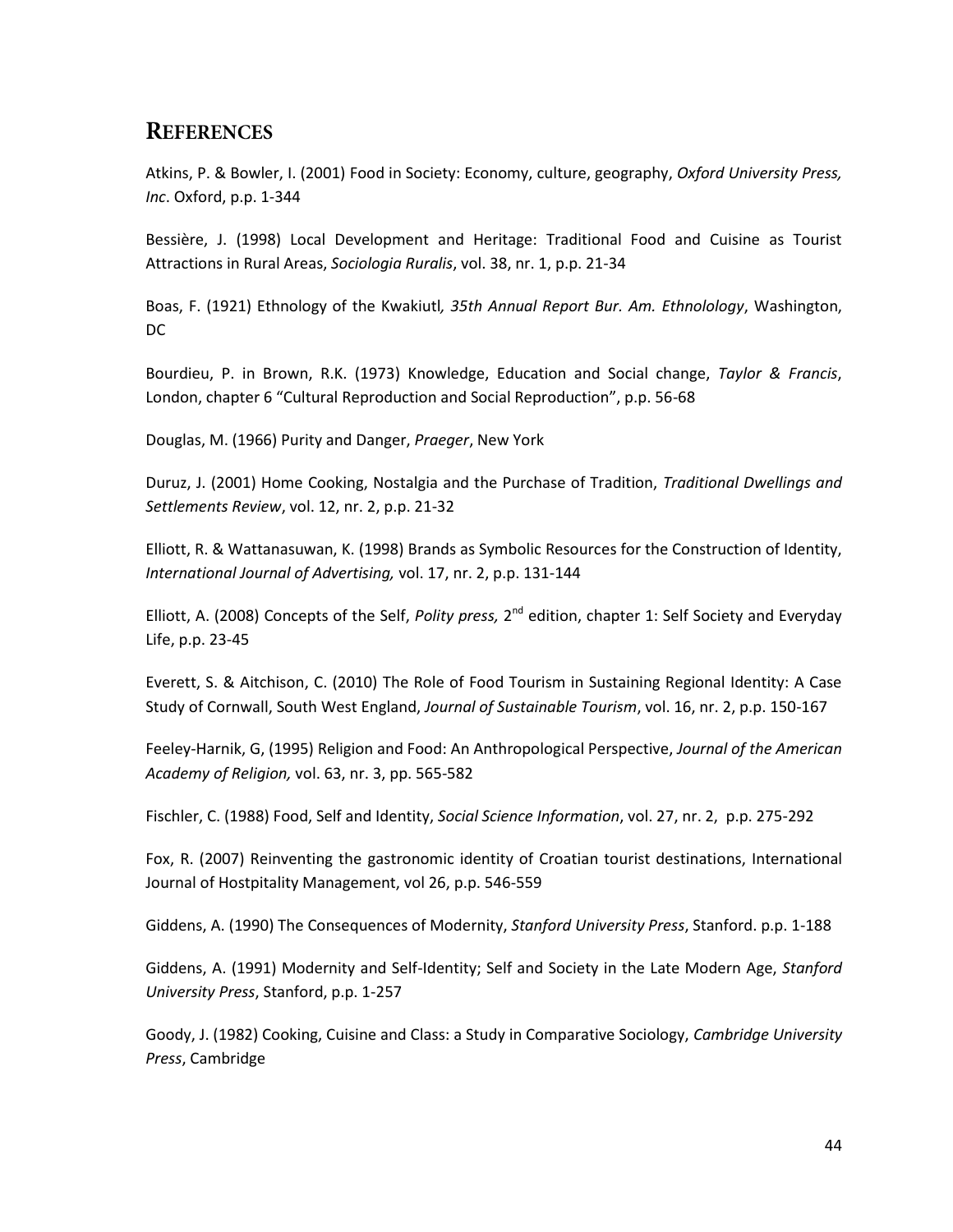Gyimóthy, S. & Mykletun, J. (2009) Scary Food: Commodifying culinary heritage as meal adventures in tourism*, Journal of Vacation Marketing*, vol. 15, nr. 3, p.p. 259-273

Harrington, R. D. (2005) Defining Gastronomic Identity, *Journal of Culinary Science & Technology*, vol. 4 nr.2-3, p.p.129-152

Hillman S. & D'Agostino, T.J. (2009) Understanding the contemporary Caribbean, *Lynne Riener Publishers*, Boulder, USA, p.p. 1-429

Jalis, M.H. (2009) Western Tourist Perception of Malaysian Gastronomic Products, *Asian Social Science,* vol. 5 nr. 1, p.p. 25-36

Jelinčić, D.A. (2006) Tourism versus Identity; Globalization and Tradition, *Ethnological Researches, Institute for international Relations,* Zagreb*,* p.p. 185-207

Lévi-Strauss C. (1965) Le Triangle Culinaire, *L'Arc*, nr. 26, p.p.19-29

Lindeman, M. & Stark, K. (1999) Pleasure, Pursuit of Health or Negotiation of Identity? Personality Correlates of Food Choice Motives among Young and Middle-aged Women, *Appetite*, vol. 33, p.p. 141-161

Medina, L.K. (2003) Commoditizing Culture; tourism and Maya identity, *Annals of Tourism ResearchI,* vol. 30, nr. 2 p.p. 353-368

Messer, E. (1984) Anthropological Perspectives on Diet, *Annual Review of Anthropology*, vol. 13, p.p. 205-249

Mintz, S.W. (1985) Sweetness and Power: the Place of Sugar in Modern History, *Penguin,* New York

Mintz, S.W. & Du Bois, C. M. (2002) The anthropology of Food and Eating, *Annual Review of Anthropology*, vol. 31, p.p. 99-119

Munn, N.D. (1986) The Fame of Gawa: a Sym-bolic Study of Value Transformation in a Massim (Papua New Guinea) Society *Cambridge Univiversity Press*, Cambridge

Palmer, C. (1999) Tourism and the symbols of Identity*, Tourism Management*, vol. 20, p.p. 313-321

Palmer, C. (2005) An Enthnography of Englishness; experiencing Identity trough Tourism, *Annals of Tourism Research*, vol. 32, nr. 1 p.p. 7-27

Rogozinski, J. (2000) A Brief History of the Caribbean: from the Arawak and the Carib to the Present, *Penguin Group USA*, Londen, p.p. 1-432

Santich, B. (2004) The study of gastronomy and its relevance to hospitality education and training. *International Journal of Hospitality Management*, vol. 23, p.p. 15-24.